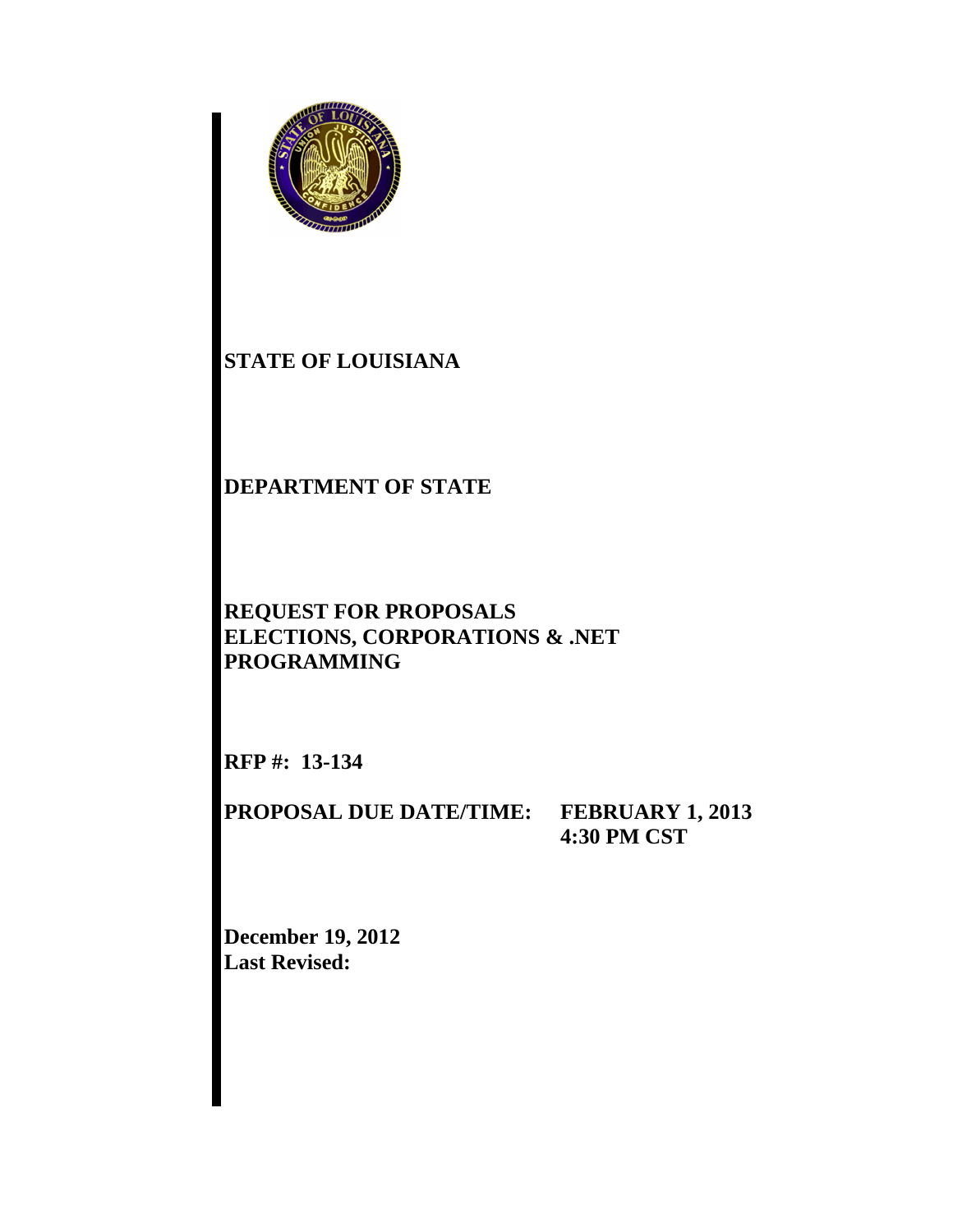# TABLE OF CONTENTS

|                | 1. I              |                                                                                      |  |  |
|----------------|-------------------|--------------------------------------------------------------------------------------|--|--|
|                | 1.2               |                                                                                      |  |  |
|                | 1.3               |                                                                                      |  |  |
| $\overline{2}$ |                   |                                                                                      |  |  |
|                | <u>2.1</u>        |                                                                                      |  |  |
|                | 2.2               |                                                                                      |  |  |
|                | 2.3               |                                                                                      |  |  |
|                | 2.4               |                                                                                      |  |  |
|                | 2.5               |                                                                                      |  |  |
| 3              |                   |                                                                                      |  |  |
|                | 3.1               |                                                                                      |  |  |
|                | 3.2               |                                                                                      |  |  |
|                | 3.2.1             |                                                                                      |  |  |
|                | <u>3.3</u>        |                                                                                      |  |  |
|                | 3.4               |                                                                                      |  |  |
|                | 3.5               |                                                                                      |  |  |
|                | 3.6               |                                                                                      |  |  |
|                | 3.7               |                                                                                      |  |  |
|                | 3.8               |                                                                                      |  |  |
|                | 3.9               |                                                                                      |  |  |
|                | 3.10              |                                                                                      |  |  |
|                | 3.11              |                                                                                      |  |  |
|                | 3.12              |                                                                                      |  |  |
|                | 3.13              |                                                                                      |  |  |
| 4.0            |                   |                                                                                      |  |  |
|                | 4.1               |                                                                                      |  |  |
|                | 4.2               |                                                                                      |  |  |
|                | 4.3               |                                                                                      |  |  |
|                | 4.4               |                                                                                      |  |  |
|                | 4.5               |                                                                                      |  |  |
|                |                   |                                                                                      |  |  |
|                | 5.1               |                                                                                      |  |  |
|                | 5.2               |                                                                                      |  |  |
|                | 5.2.1             | Veteran-Owned and Service-Connected Small Entrepreneurships (Veteran                 |  |  |
|                |                   | Initiative) and Louisiana Initiative for Small Entrepreneurships (Hudson Initiative) |  |  |
|                |                   | Programs 11                                                                          |  |  |
|                | <u>5.3</u>        |                                                                                      |  |  |
|                | $\frac{5.4}{5.5}$ |                                                                                      |  |  |
|                |                   |                                                                                      |  |  |
|                |                   |                                                                                      |  |  |
|                | <u>6.1</u>        |                                                                                      |  |  |
|                | 6.2               |                                                                                      |  |  |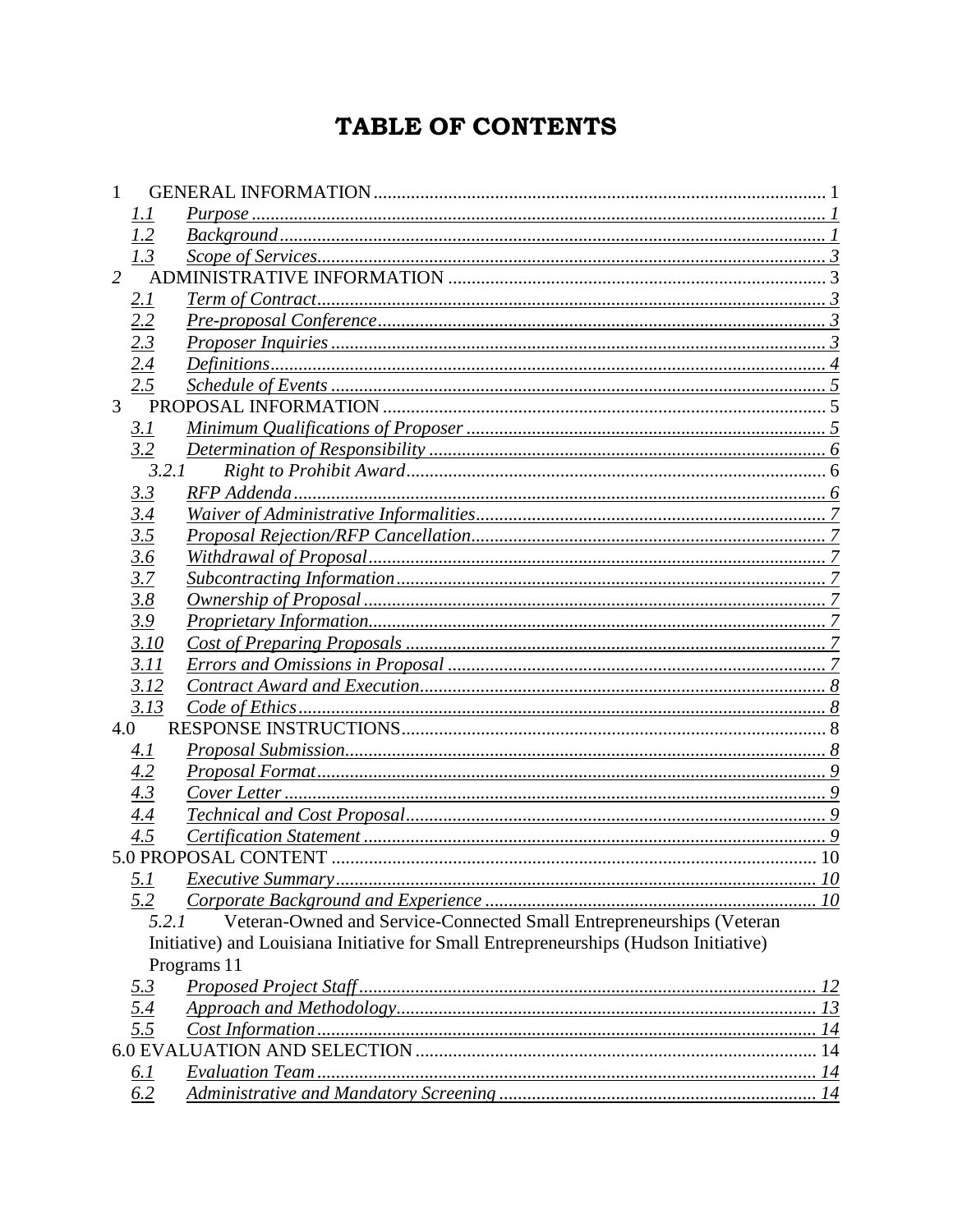| 6.3                                                                                  |  |
|--------------------------------------------------------------------------------------|--|
| 6.4                                                                                  |  |
| 6.5                                                                                  |  |
| Veteran-Owned and Service-Connected Small Entrepreneurships (Veteran<br>6.5.1        |  |
| Initiative) and Louisiana Initiative for Small Entrepreneurships (Hudson Initiative) |  |
|                                                                                      |  |
| 6.6                                                                                  |  |
| $\overline{7}$                                                                       |  |
| 7.1                                                                                  |  |
| 7.2                                                                                  |  |
| 7.3                                                                                  |  |
|                                                                                      |  |
|                                                                                      |  |
|                                                                                      |  |
|                                                                                      |  |
|                                                                                      |  |
|                                                                                      |  |
|                                                                                      |  |
|                                                                                      |  |
|                                                                                      |  |
|                                                                                      |  |
|                                                                                      |  |
|                                                                                      |  |
|                                                                                      |  |
|                                                                                      |  |
|                                                                                      |  |
|                                                                                      |  |
|                                                                                      |  |
|                                                                                      |  |
|                                                                                      |  |
|                                                                                      |  |
|                                                                                      |  |
|                                                                                      |  |
|                                                                                      |  |
|                                                                                      |  |
| ATTACHMENT IV: CONTRACTOR PERSONNEL AND OTHER RESOURCES  41                          |  |
| ATTACHMENT V: INSURANCE REQUIREMENTS FOR CONTRACTORS  42                             |  |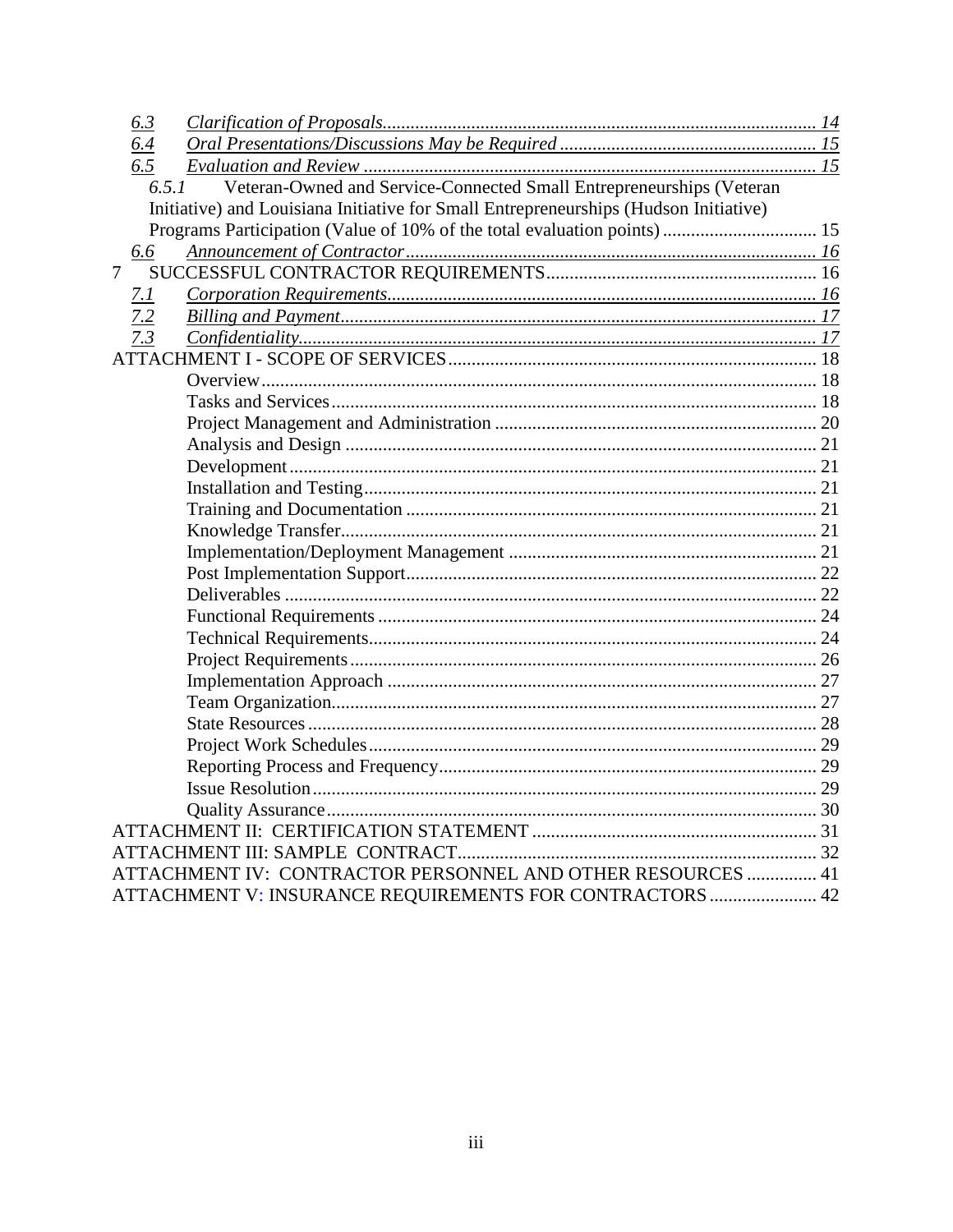# **1 GENERAL INFORMATION**

# **1.1 Purpose**

This Request for Proposals (RFP) is issued by the Department of State (herein referred to as the State) for the purpose of securing highly qualified business analysts, application developers, system and database administrators to assist with the continued development and maintenance of the Elections Registration and Information Network (hereinafter referred to as ERIN), Commercial Online Registration Application (hereinafter referred to as CORA) and other assigned .NET or SharePoint development projects. Contractor will be assigned projects or tasks up to a maximum amount of \$2 million annually depending upon availability of funding.

# **1.2 Background**

The ERIN (Elections Registration and Information Network) application was originally developed in the late 1980's as a statewide, centralized voter registration system. It was continuously enhanced to meet a variety of state and federal regulations for the maintenance of voter registration data and has been modernized using a multi-phased approach. In Phase I of the modernization process, ERIN was converted from a mainframe DB2 system to one using .NET and SQL Server in 2006. A very complex application, it consists of four main subsystems, the registration system, an elections administration module, a commissioner management function and election accounting system. The registration system maintains records for every voter in the State of Louisiana in a central location, and provides access to registration information for voter records to authorized users in the department, parish registrars of voters and clerks of court. A multitude of forms and reports are produced, required primarily by the registrars of voters to meet a wide variety of state and federal laws, rules and regulations. Precinct, election district and address management is a core component of the registration system.

A commissioner pay application provides the minimum required functionality for clerks of court to enroll commissioners and custodians, report those working on election day and secure payment for their services. The accounting system is an election accounting application tightly integrated with the registration, elections and commissioner pay systems and interfaced to Microsoft Great Plains software. This system automates payroll, accounts payable and receivable programs for all election expenses, aggregates direct and indirect election expenses, allocates costs at a precinct level, generates invoices to parties responsible, monitors the collection of invoiced amounts, and provides statistical and audit reports.

Phase II included the conversion and merger of election administration functions from the AS400 (using RPG and DB2) into the ERIN system. This function includes candidate qualifying, ballot preparation, recording and tabulating vote results, and calculating candidates who were elected, defeated or in a runoff following certification by the parish clerks of court. The elected candidates are merged into the Commissions system which maintains current and historical data relative to incumbents in elected offices.

Phase III included real time integration with the Office of Motor Vehicles to support online voter registration. Document management functionality was provided and back file conversion of paper voter registration and absentee records completed. The scanning application continues to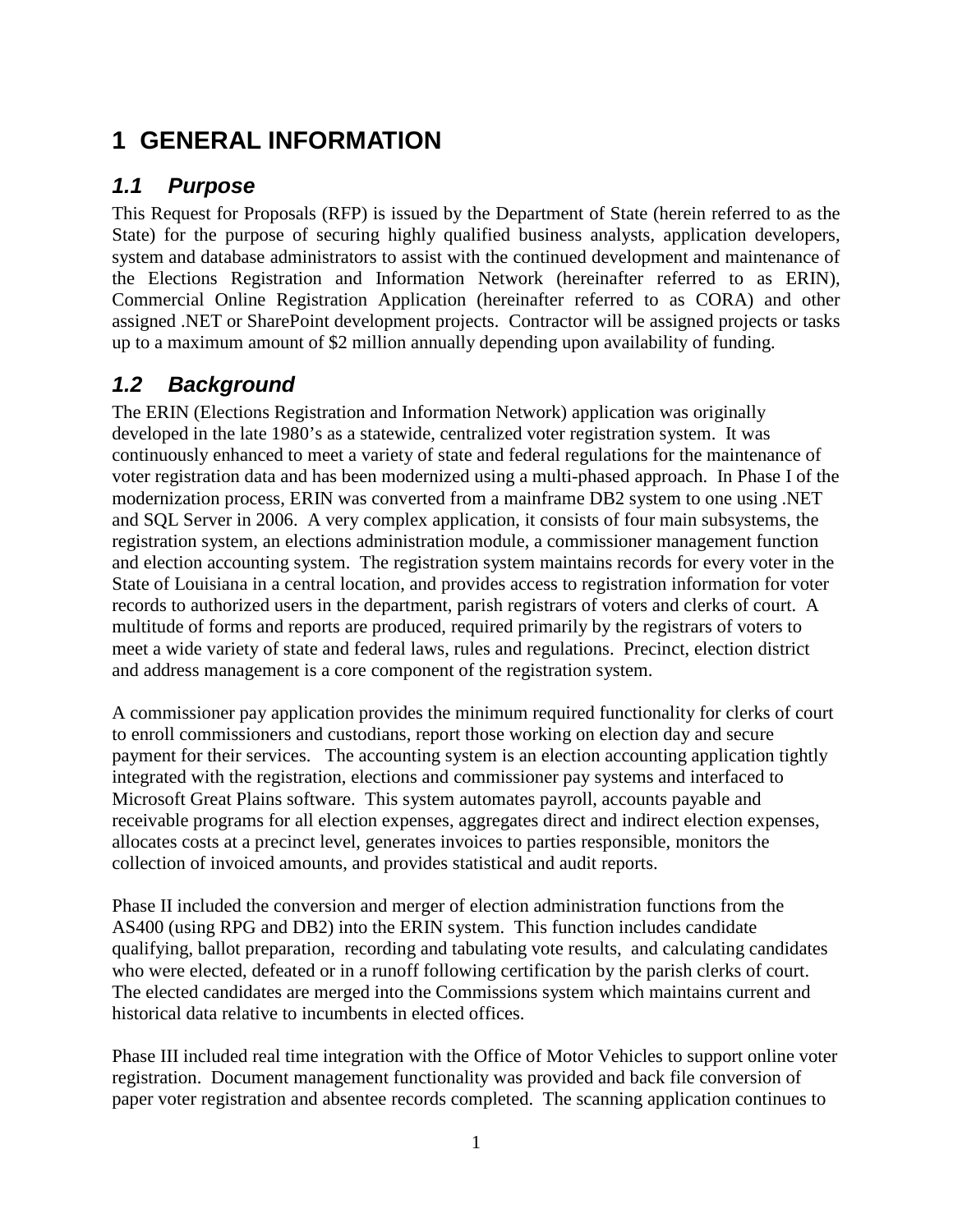grow and currently includes more than 6.4 million documents. A portal was built using SharePoint technology for registrars of voters to find system documentation, post notices, download forms, approve ballots and retrieve electronic versions of parish poll lists. A second portal was built providing similar functionality for clerks of court. The application was redesigned to support extremely complex requirements for completing reapportionment as required following the 2010 census.

Phase IV provided a voter information portal, electronic ballot delivery for military and overseas civilians, online absentee request functionality, online Federal Post Card application, commercial request web application, geographic information systems for precinct management, 4 mobile applications and the provision of more sophisticated election results and statistical reporting. One of the election results reporting applications relies upon Flex technology and is hosted in Microsoft Azure.

The ERIN system relies upon smart client technology and is routinely used by approximately 1000 department employees, Registrars of Voters, and Clerks of Court over a private, secure internal wide area network. Clerks of Court access the application over Citrix while the remaining users access the application over the network. Application security is of paramount importance and no direct access from the internet to ERIN is available. Data is contained in 12 different databases containing over 4500 individual fields. In addition to the four mobile websites with another in development, there are 15 websites used extensively by thousands of voters, candidates and researchers. Although in development for 6 years, the application is in a continual state of growth to meet ever increasing business requirements.

The CORA application was originally developed in the early 1990's as a central repository for the filing of official documents for business organizations and non-profit corporations as provided by Louisiana law. The system was originally developed on an IBM AS400 using DB2. During the 1990's additional features were added to the system to support implementation of the Uniform Commercial Code in Louisiana and to provide business licensing checklists from the First Stop Shop. During FY08, the Department of State initiated the replacement of the systems in use by the Commercial Division. Phase I reengineered business processes and replaced all systems used for the registration of businesses. Completed in 2009, this included a complete rewrite of the back office application that registers businesses and provides cash management/accounting functions for the collection of revenues due the State. Over 10 million images were migrated and limited online filing capabilities provided. The application managing Administrative Services was transferred to the new platform. Administrative Services acts as the agent for service of process of foreign insurance companies and other entities. Phase II included the replacement of the existing functionality for Uniform Commercial Code filings which are entered by parish clerks of court. The First Stop Shop system was modernized and users were provided the ability to secure a licensing checklist online, eliminating the manual effort previously associated with this function. Phase III included an additional 21 documents that were converted to on-line filings as well as the ability to request and receive certificates and certified copies via the website. Work on Phase IV is underway in which the department will complete 19 additional online filings, make 4 changes to existing business functions and provide for a new email subscription service so that interested parties can be notified of business entity filings.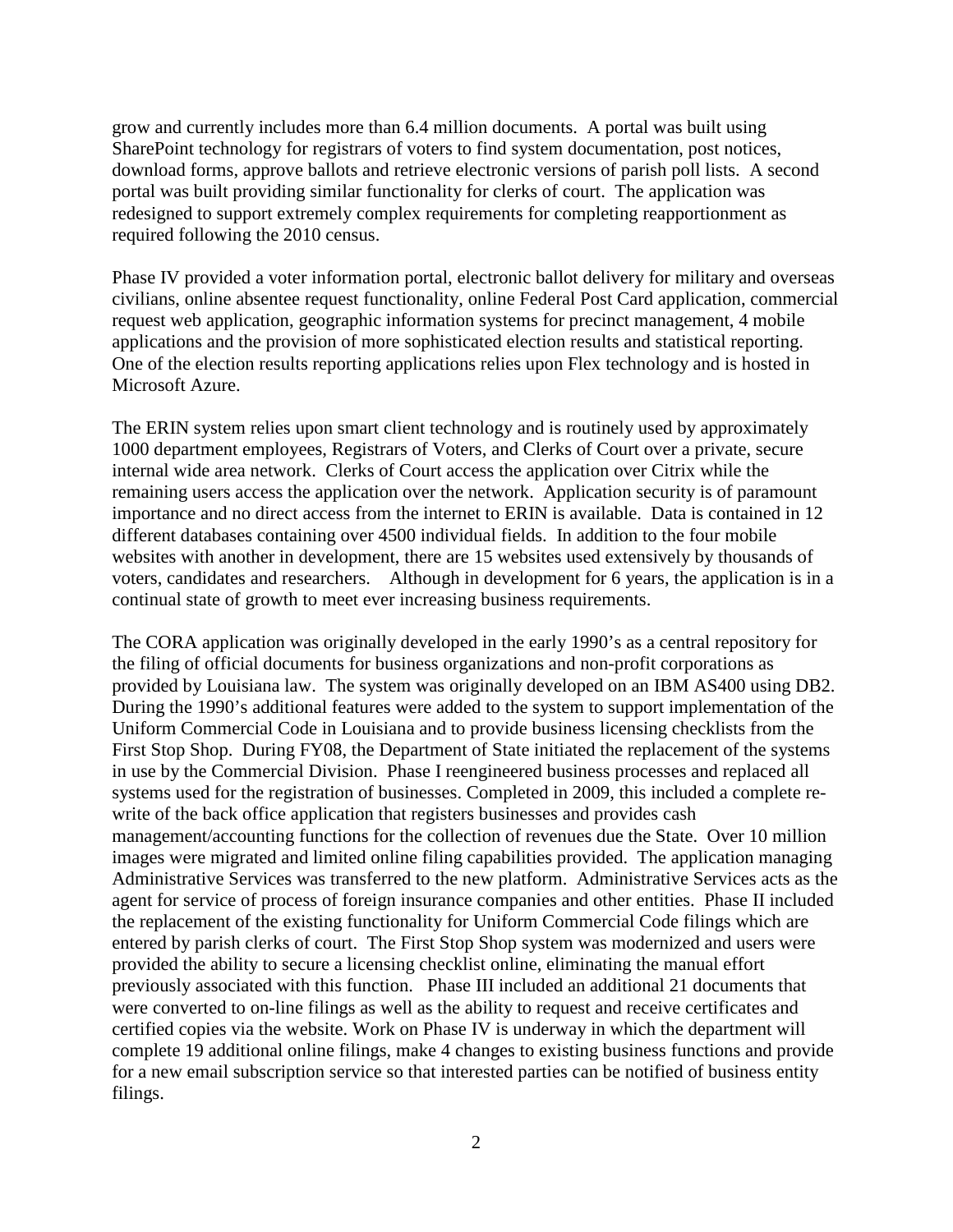Because the business process was so similar to that required by Corporations, the system used to manage notaries in the state was integrated into the CORA application in 2011. Practices and procedures for the entire notary lifecycle were modernized. In addition to maintaining a database of notaries in the state, this section sells study guides, qualifies applicants, maintains educational provider lists, enrolls for tests, approves applications, issues certificates, manages annual report submission and suspends/revokes notarial authority. The ability to file online was provided for the first time for this section.

The computing needs of the department reflect our dynamic organization, changing constantly and requiring more and more technological capabilities.

The Department has standardized its environment on .NET and SQL Server. While the continued development, support and maintenance of the ERIN and CORA applications represent the largest tasks assigned, Contractor may be requested to work on other .NET/SQL Server/Sharepoint applications smaller in scope and complexity.

# **1.3 Scope of Services**

Attachment I details the scope of services and deliverables or desired results that the State requires of the selected Contractor*.* 

# *2* **ADMINISTRATIVE INFORMATION**

# **2.1 Term of Contract**

The period of any contract resulting from this RFP is tentatively scheduled to begin on or about April 15, 2013 and continue through April 14, 2014*.* The State has the right to contract for up to three years upon approval.

# **2.2 Pre-proposal Conference**

Not applicable for this solicitation.

# **2.3 Proposer Inquiries**

Written questions regarding RFP requirements or Scope of Services must be submitted to the RFP Coordinator as listed below.

> Chrissie Weatherford Louisiana Secretary of State 8585 Archives Avenue Baton Rouge, La. 70809 E-mail: chrissie.weatherford@sos.la.gov Fax: 225-932-5302 Phone: 225-925-1776

The State will consider written inquiries and requests for clarification of the content of this RFP received from potential proposers. Written inquiries must be received by 4:30 PM CST on the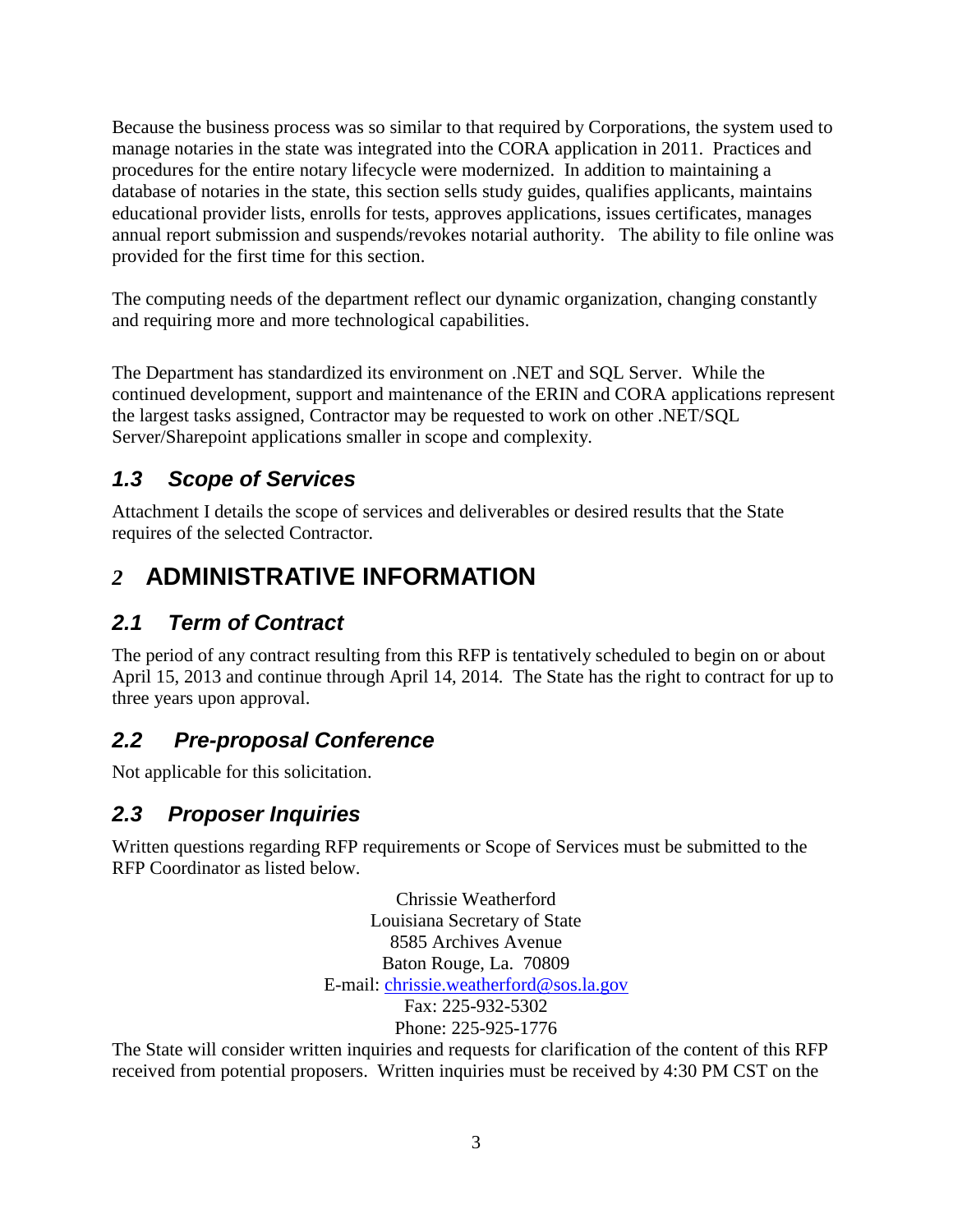date specified in the Schedule of Events. The State reserves the right to modify the RFP should a change be identified that is in the best interest of the State.

Official responses to all questions submitted by potential proposers will be posted by the date specified in the Schedule of Events at http://wwwprd1.doa.louisiana.gov/OSP/LaPAC/pubMain.cfm

Only Chrissie Weatherford has the authority to officially respond to proposer's questions on behalf of the State. Any communications from any other individuals are not binding to the State.

# **2.4 Definitions**

**AS400**: IBM hardware and software technology formerly utilized to by the Department to develop applications (now known as the iSeries)

**Azure:** Microsoft's cloud computing platform which hosts graphical election results and RSS results

**COC:** Clerks of Court

**CORA**: Commercial Online Registration Application. The department's other major application used for the registry of businesses developed using .NET and SQL Server.

**DNN**: DotNetNuke – open source web portal software used by the department for the existing website

**ERIN:** Elections Registration and Information Network

**ESRI**: Publisher of software used in the development of the GIS system.

**Financial Statement:** Written reports prepared to disclose a company's financial information as of a specified date. This includes an income statement and a balance sheet.

**Flex**: Adobe software product used to develop the elections results reporting website and a geographic information system application for precinct management

**GIS**: Geographic Information System

**ISB**: Information Services Building that houses primarily development and test applications and hosts the department's network provided by the Office of Telecommunications Management.

**LASOS**: Generally refers to custom department applications.

**LASOSNET:** The department's intranet/document repository built using Sharepoint.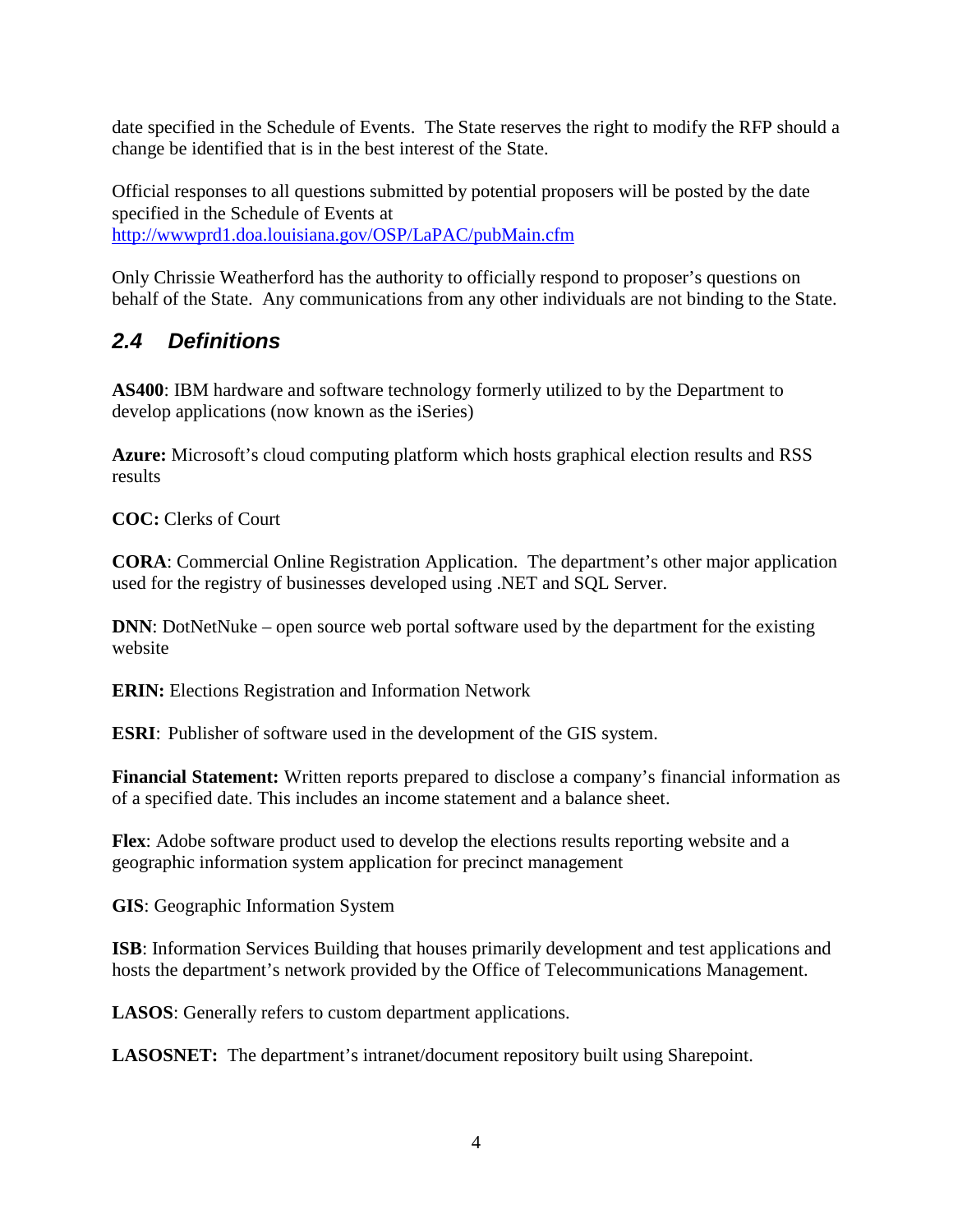**MICR:** A character recognition technology used to facilitate check processing allowing routing and account numbers to be easily read by computers.

**Microsoft Great Plains:** An accounting software package integrated with the ERIN application.

**ROV:** Registrars of Voters

**Sharepoint:** A Microsoft web application development platform currently hosting the department's 3 intranets. The migration to a SharePoint public website for the department is in progress.

**SOS**: Secretary of State's Office also known as the Department of State

**Venyu**: Data center that houses most of the internal production applications in Baton Rouge and hosts the department's website in Bossier City.

**X9.37:** Defines the file format that banks use to exchange checks electronically.

# **2.5 Schedule of Events**

| Event                                       | <b>Date</b>       |
|---------------------------------------------|-------------------|
| Advertise RFP and mail public announcements | December 19, 2012 |
| Deadline for receipt of written inquiries   | January 9, 2013   |
| Issue responses to written inquiries        | January 18, 2013  |
| Deadline for receipt of proposals           | February 1, 2013  |
| Announce award of Contractor selection      | February 15, 2013 |
| Contract execution                          | March 1, 2013     |

**NOTE: The State of Louisiana reserves the right to change this schedule of RFP events, as it deems necessary.** 

# **3 PROPOSAL INFORMATION**

# **3.1 Minimum Qualifications of Proposer**

Proposers must meet the following minimum qualifications:

Proposer must have successfully completed at least 5 projects of similar technical scope and complexity. These 5 projects should be sufficiently detailed in the response to this proposal to demonstrate extensive experience implementing highly complex .NET/SQL Server implementations on projects of similar scope and magnitude using both smart clients and website development tools.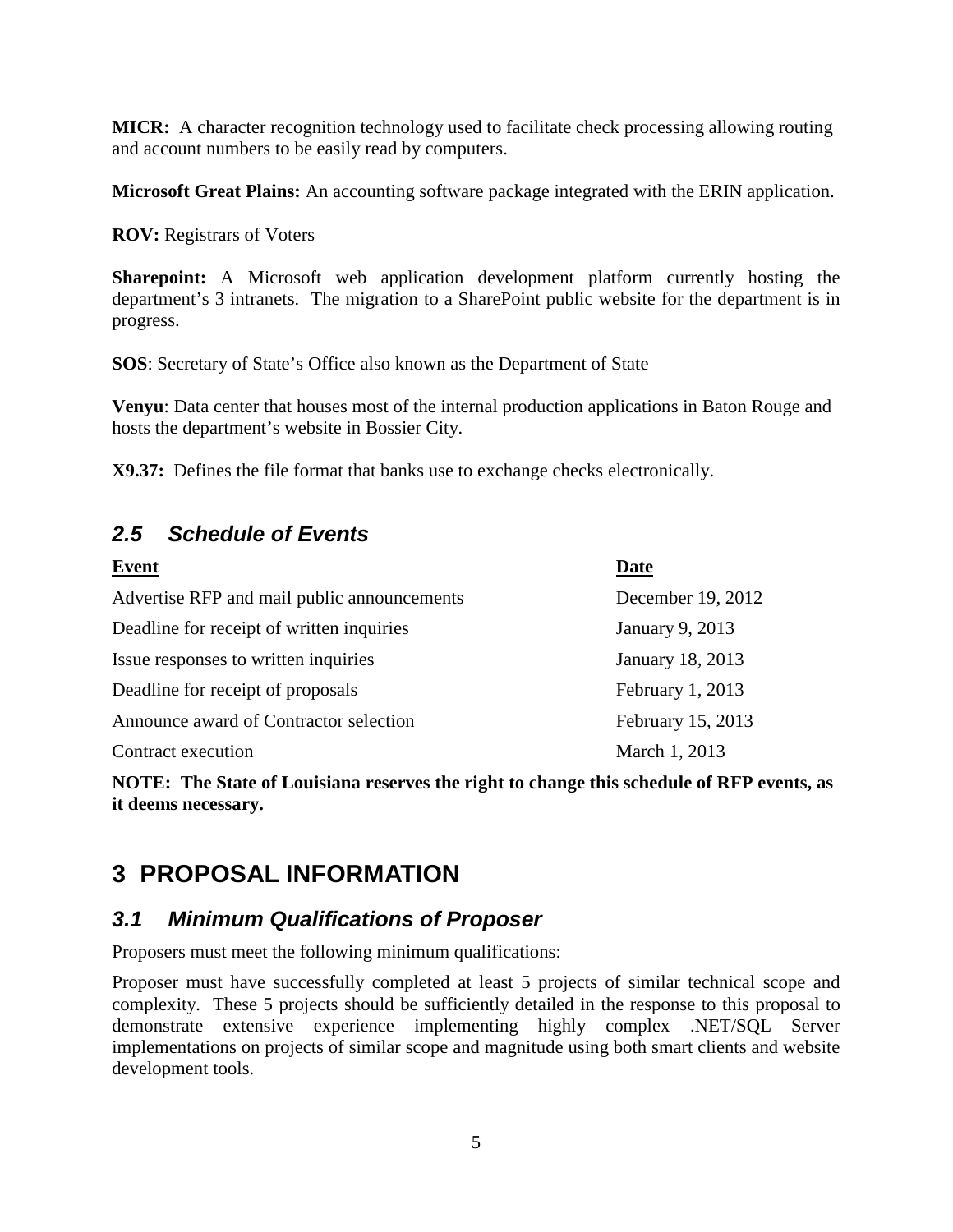The proposer must have extensive experience in building and maintaining large, complex geographic information systems.

The proposer must commit to provide highly qualified, on-site resources.

The proposer must have experience integrating business applications with commercial out of the box accounting systems, credit card and electronic check processing and online banking.

The proposer must have experience with high volume imaging applications.

# **3.2 Determination of Responsibility**

Determination of the proposer's responsibility relating to this RFP shall be made according to the standards set forth in LAC 34: 136. The State must find that the selected proposer:

Has adequate financial resources for performance, or has the ability to obtain such resources as required during performance;

Has the necessary experience, organization, technical qualifications, skills, and facilities, or has the ability to obtain them;

Is able to comply with the proposed or required time of delivery or performance schedule;

Has a satisfactory record of integrity, judgment, and performance; and

Is otherwise qualified and eligible to receive an award under applicable laws and regulations.

Proposers should ensure that their proposals contain sufficient information for the State to make its determination by presenting acceptable evidence of the above to perform the contracted services.

# *3.2.1 Right to Prohibit Award*

In accordance with the provisions of R.S. 39:2192, in awarding contracts after August 15, 2010, any public entity is authorized to reject a proposal or bid from, or not award the contract to, a business in which any individual with an ownership interest of five percent or more, has been convicted of, or has entered a plea of guilty or nolo contendere to any state felony or equivalent federal felony crime committed in the solicitation or execution of a contract or bid awarded under the laws governing public contracts under the provisions of Chapter 10 of Title 38 of the Louisiana Revised Statutes of 1950, professional, personal, consulting, and social services procurement under the provisions of Chapter 16 of this Title, or the Louisiana Procurement Code under the provisions of Chapter 17 of this Title.

# **3.3 RFP Addenda**

State reserves the right to change the schedule of events or revise any part of the RFP by issuing an addendum to the RFP at any time. Addenda, if any, will be posted at http://wwwprd1.doa.louisiana.gov/OSP/LaPAC/pubMain.cfm. It is the responsibility of the proposer to check the website for addenda to the RFP, if any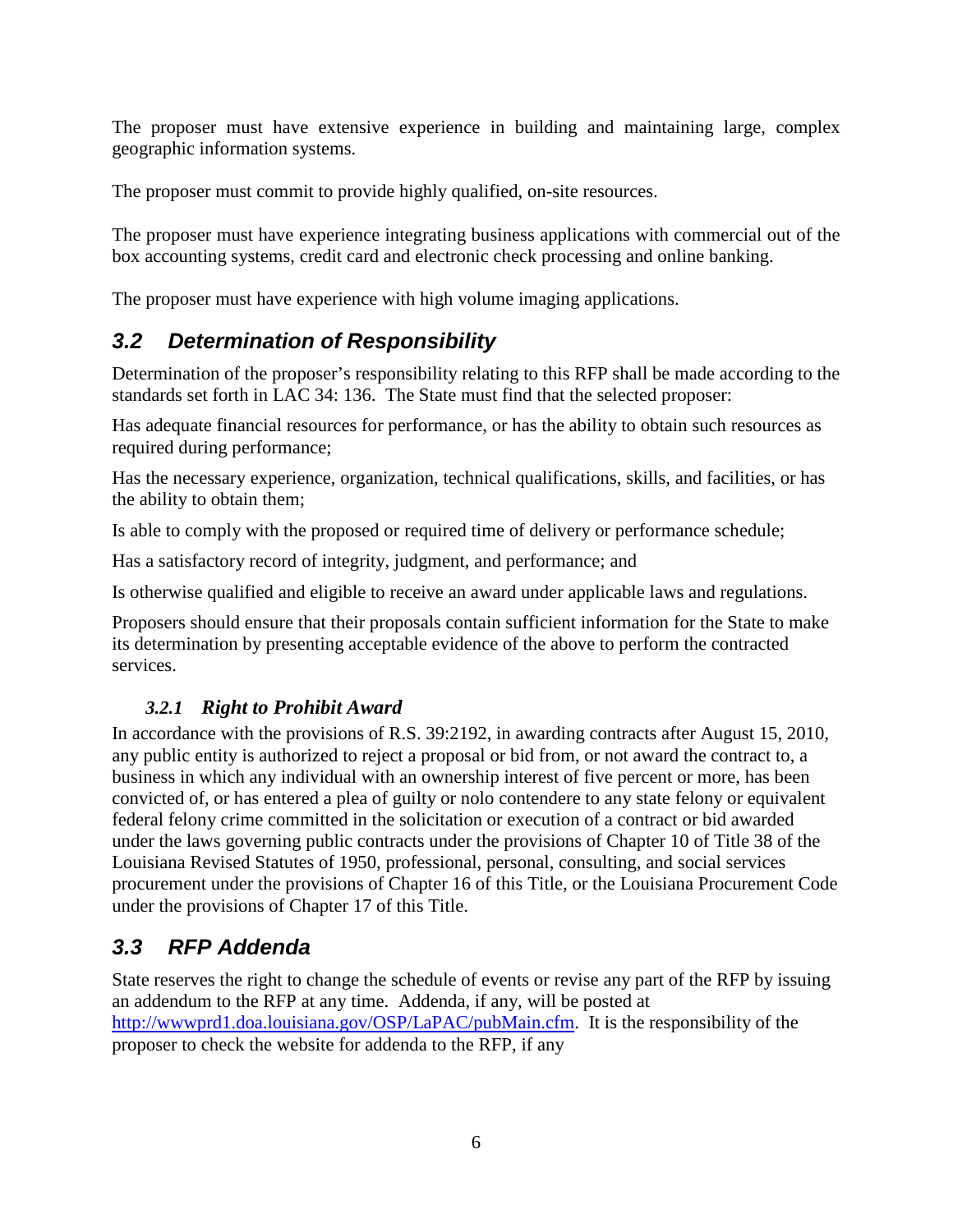# **3.4 Waiver of Administrative Informalities**

The State reserves the right, at its sole discretion, to waive administrative informalities contained in any proposal.

# **3.5 Proposal Rejection/RFP Cancellation**

Issuance of this RFP in no way constitutes a commitment by the State to award a contract. The State reserves the right to accept or reject, in whole or part, all proposals submitted and/or cancel this announcement if it is determined to be in the State's best interest.

# **3.6 Withdrawal of Proposal**

A proposer may withdraw a proposal that has been submitted at any time up to the date and time the proposal is due. To accomplish this, a written request signed by the authorized representative of the proposer must be submitted to the RFP Coordinator.

# **3.7 Subcontracting Information**

The State shall have a single prime Contractor as the result of any contract negotiation, and that prime Contractor shall be responsible for all deliverables specified in the RFP and proposal. Because of the sensitive nature of the data and complexity of the environment subcontracting portions of the work is not allowed.

# **3.8 Ownership of Proposal**

All materials submitted in response to this request shall become the property of the State. Selection or rejection of a proposal does not affect this right.

# **3.9 Proprietary Information**

Only information which is in the nature of legitimate trade secrets or non-published financial data may be deemed proprietary or confidential. Any material within a proposal identified as such must be clearly marked in the proposal and will be handled in accordance with the Louisiana Public Records Act, R.S. 44: 1-44 and applicable rules and regulations. Any proposal marked as confidential or proprietary in its entirety may be rejected without further consideration or recourse.

# **3.10 Cost of Preparing Proposals**

The State shall not be liable for any costs incurred by proposers prior to issuance of or entering into a contract. Costs associated with developing the proposal, preparing for oral presentations, and any other expenses incurred by the Proposer in responding to this RFP are entirely the responsibility of the Proposer and shall not be reimbursed in an**y** manner by the State.

# **3.11 Errors and Omissions in Proposal**

The State will not be liable for any errors in proposals. The State reserves the right to make corrections or amendments due to errors identified in proposals by State or the Proposer. The State, at its option, has the right to request clarification or additional information from the proposers.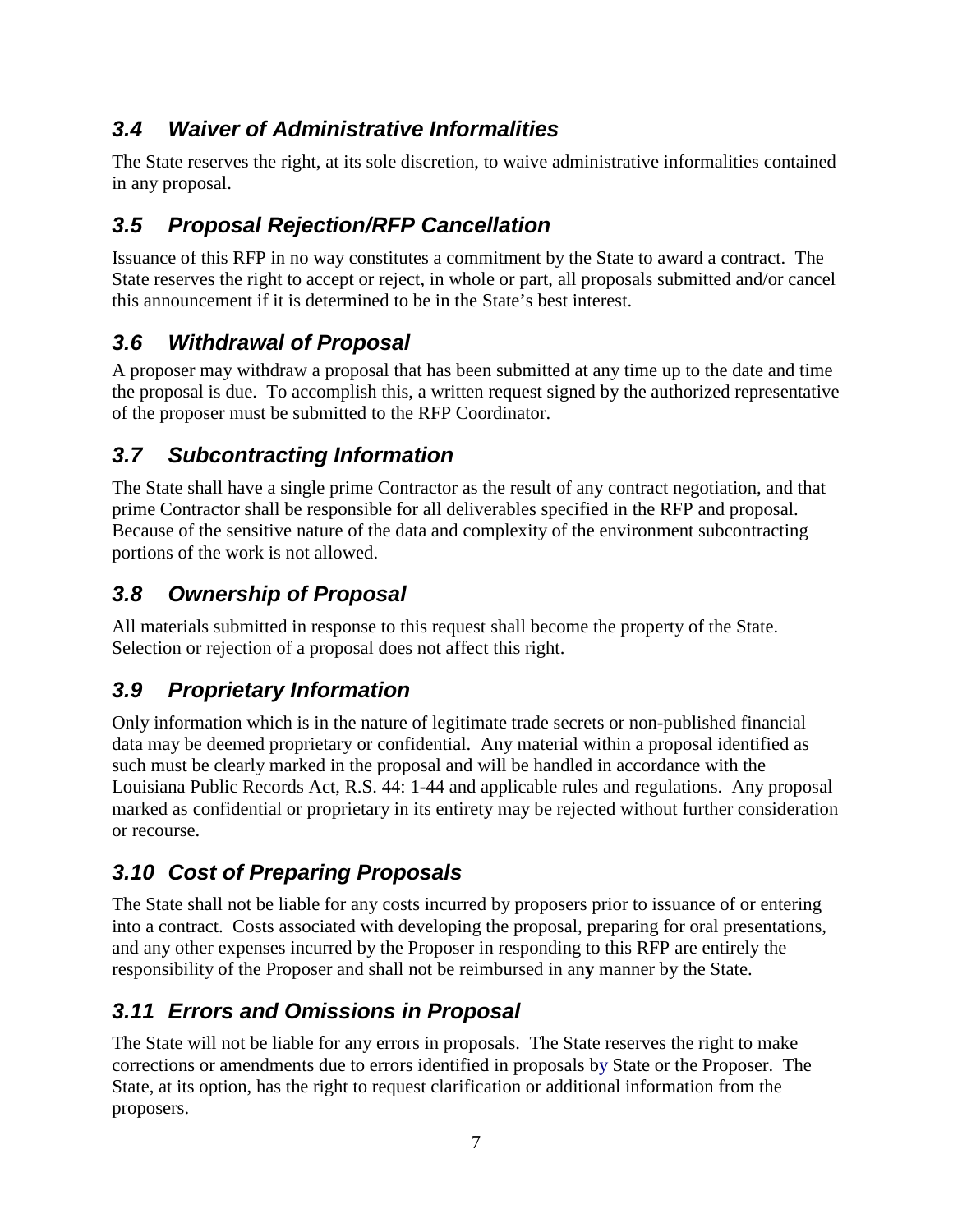# **3.12 Contract Award and Execution**

The State reserves the right to enter into a contract without further discussion of the proposal submitted based on the initial offers received.

The State reserves the right to contract for all or a partial list of services offered in the proposal.

The RFP and proposal of the selected Proposer shall become part of any contract initiated by the State.

The selected Proposer shall be expected to enter into a contract that is substantially the same as the sample contract included in Attachment III. In no event shall a Proposer submit its own standard contract terms and conditions as a response to this RFP. The Proposer should submit with its proposal any exceptions or exact contract deviations that its firm wishes to negotiate. Negotiations may begin with the announcement of the selected Proposer.

If the contract negotiation period exceeds 14 days or if the selected Proposer fails to sign the final contract within 5 business days of delivery, the State may elect to cancel the award and award the contract to the next-highest-ranked Proposer.

# **3.13 Code of Ethics**

Proposers are responsible for determining that there will be no conflict or violation of the Ethics Code if their company is awarded the contract. The Louisiana Board of Ethics is the only entity which can officially rule on ethics issues.

# **4.0 RESPONSE INSTRUCTIONS**

# **4.1 Proposal Submission**

Firms/individuals who are interested in providing services requested under this RFP must submit a proposal containing the information specified in this section. The proposal must be received in hard copy (printed) version by the RFP Coordinator on or before 4:30 PM Central Daylight Time on the date specified in the Schedule of Events. FAX or e-mail submissions are not acceptable. Proposers mailing their proposals should allow sufficient mail delivery time to ensure receipt of their proposal by the time specified. The proposal package must be delivered at the proposer's expense to:

> Chrissie Weatherford Louisiana Secretary of State 8585 Archives Avenue Baton Rouge, La. 70809 (225) 925-1776

For courier delivery, the street address is 8585 Archives Avenue and the telephone number is (225) 925-1776*.* It is solely the responsibility of each Proposer to ensure that their proposal is delivered at the specified place and prior to the deadline for submission. Proposals received after the deadline will not be considered.

The State requests that 8 copies of the proposal be submitted to the RFP Coordinator at the address specified. At least 1 copy of the proposal should contain original signatures of those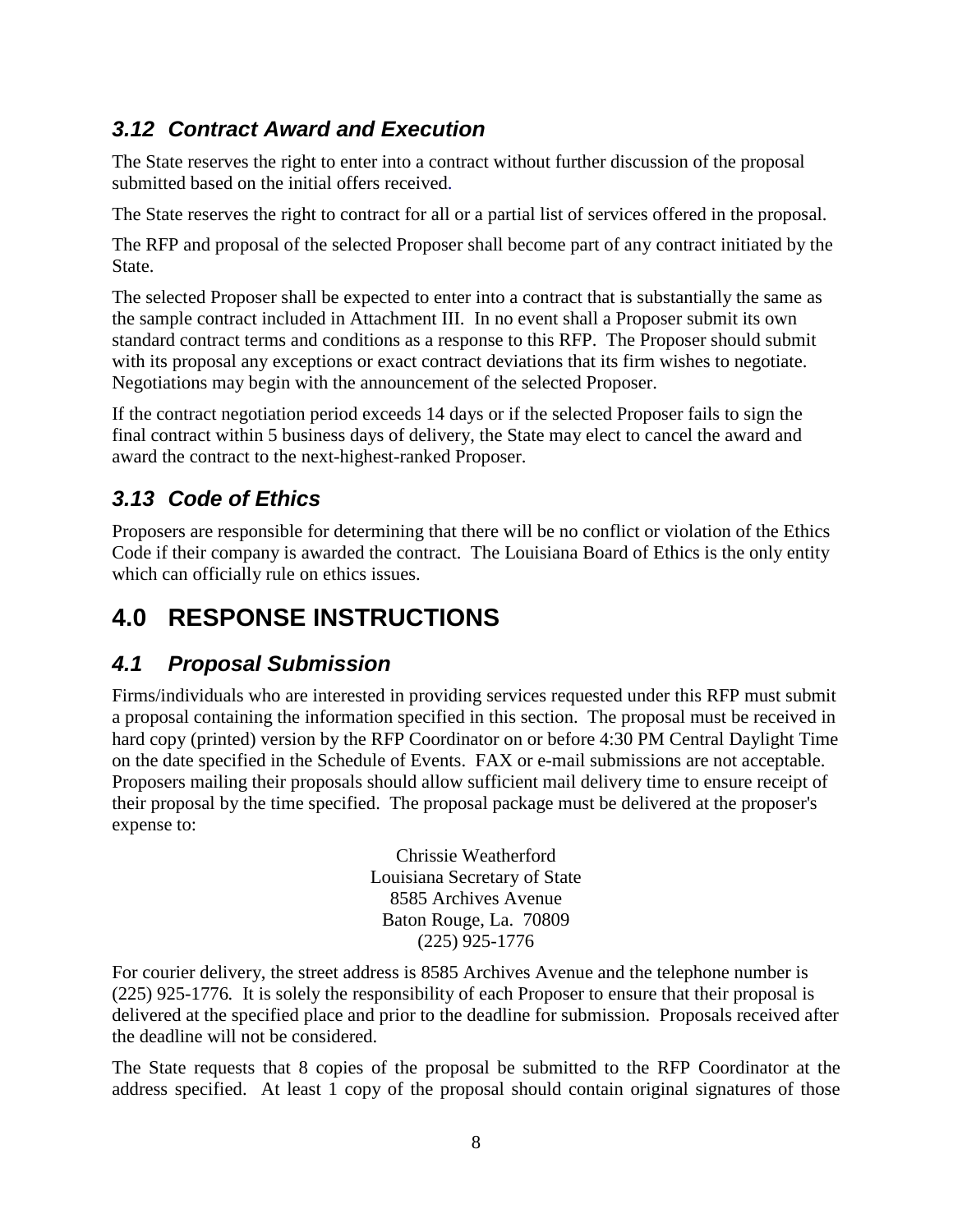company officials or agents duly authorized to sign proposals or contracts on behalf of the organization. In addition to the 8 printed copies, proposer shall submit an electronic version of the proposal in PDF format on removable media such as a CD or flash drive.

A certified copy of a board resolution granting such authority should be submitted if proposer is a corporation. The copy of the proposal with original signatures will be retained for incorporation in any contract resulting from this RFP.

# **4.2 Proposal Format**

Proposers should respond to this RFP with a Technical Proposal and Cost Proposal. Cost/pricing information should not be included in the Technical Proposal.

# **4.3 Cover Letter**

A cover letter should be submitted on the Proposer's official business letterhead explaining the intent of the Proposer.

# **4.4 Technical and Cost Proposal**

Proposals should be submitted as specified in Section 5, and should include enough information to satisfy evaluators that the Proposer has the appropriate experience and qualifications to perform the scope of services as described herein*.* Proposers should respond to all requested areas.

# **4.5 Certification Statement**

The Proposer must sign and submit the Certification Statement shown in Attachment II.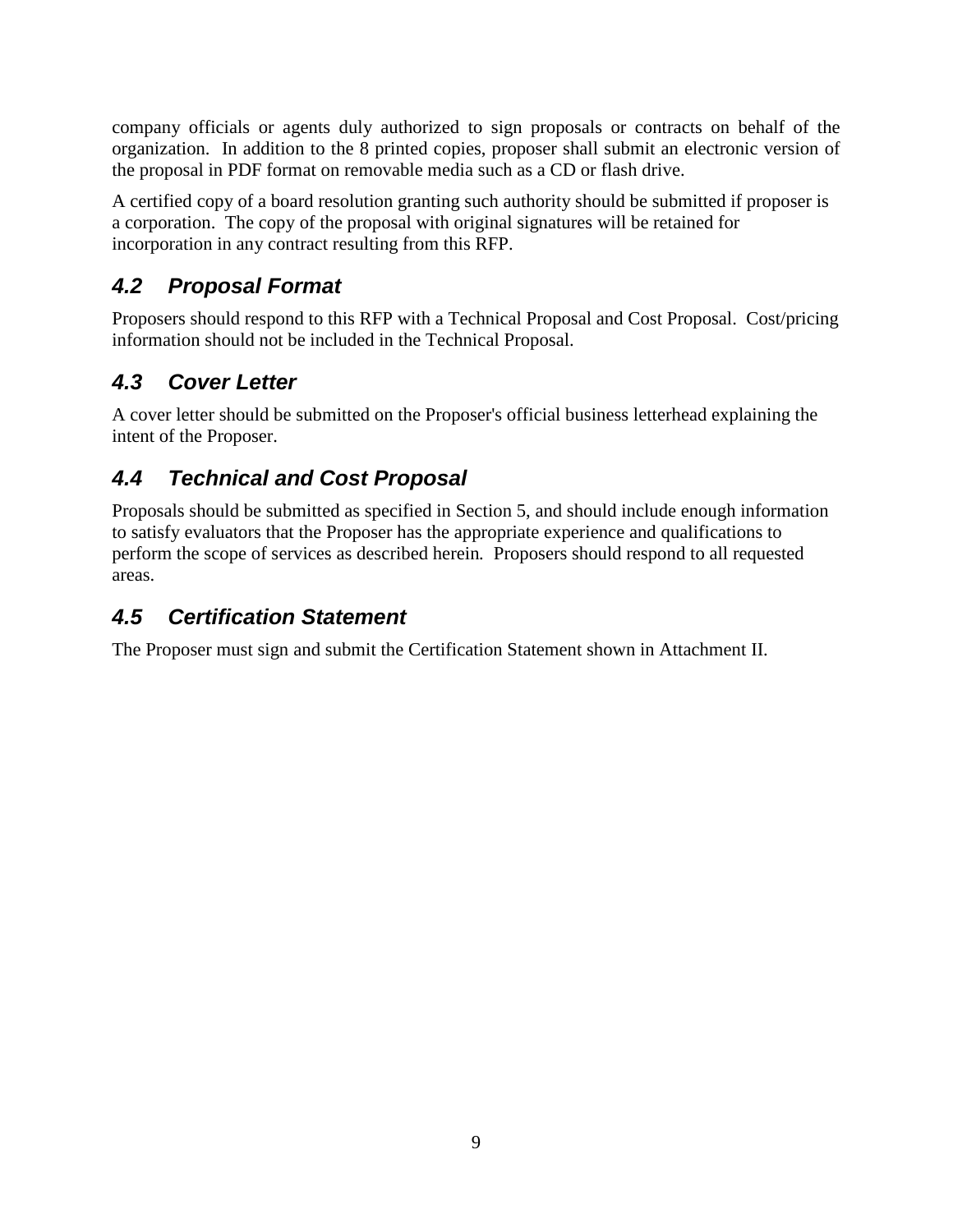# **5.0 PROPOSAL CONTENT**

# **5.1 Executive Summary**

This section should serve to introduce the scope of the proposal. It should include administrative information including, at a minimum, Proposer contact name and phone number, and the stipulation that the proposal is valid for a time period of at least 90 days from the date of submission. This section should also include a summary of the Proposer's qualifications and ability to meet the State agency's overall requirements in the timeframes set by the agency.

It should include a positive statement of compliance with the contract terms. If the Proposer cannot comply with any of the contract terms, an explanation of each exception must be supplied. The Proposer must address the specific language in Attachment III Sample Contract, and submit whatever exceptions or exact contract modifications that its firm may seek. While final wording will be resolved during contract negotiations, the intent of the provisions will not be substantially altered.

# **5.2 Corporate Background and Experience**

The Proposer should give a brief description of their company including a brief history, corporate structure and organization, number of years in business, and copies of financial statements for the last 3 years, preferably audited.

This section should provide a detailed discussion of the Proposer's prior experience in working on projects similar in size, scope, complexity and function to the proposed contract. Proposers should describe their experience in other states or in corporate/governmental entities of comparable size and diversity with a minimum of 5 references from previous clients including names and telephone numbers. Proposers should highlight their experience in designing, implementing and maintaining .NET, SQL Server and ESRI GIS applications.

The proposer should provide this information in the format defined in APPENDIX A. The evaluation committee will consider:

- Proposer's experience (as a company) on projects of similar size, scope, and complexity;
- Proposer's experience configuring, customizing, modifying, maintaining and enhancing .NET smart client and web applications;
- Proposer's experience with highly normalized, large, complex SQL Server databases;
- Proposer's experience with Microsoft Sharepoint;
- Proposer's experience in building workflow solutions;
- Proposer's experience with LeadTools and imaging products/applications;
- Proposer's large scale GIS experience using ESRI;
- Proposer's experience using XML data and schema especially within SQL Server;
- Proposer's experience integrating APIs;
- Proposer's experience in the use of cloud based services;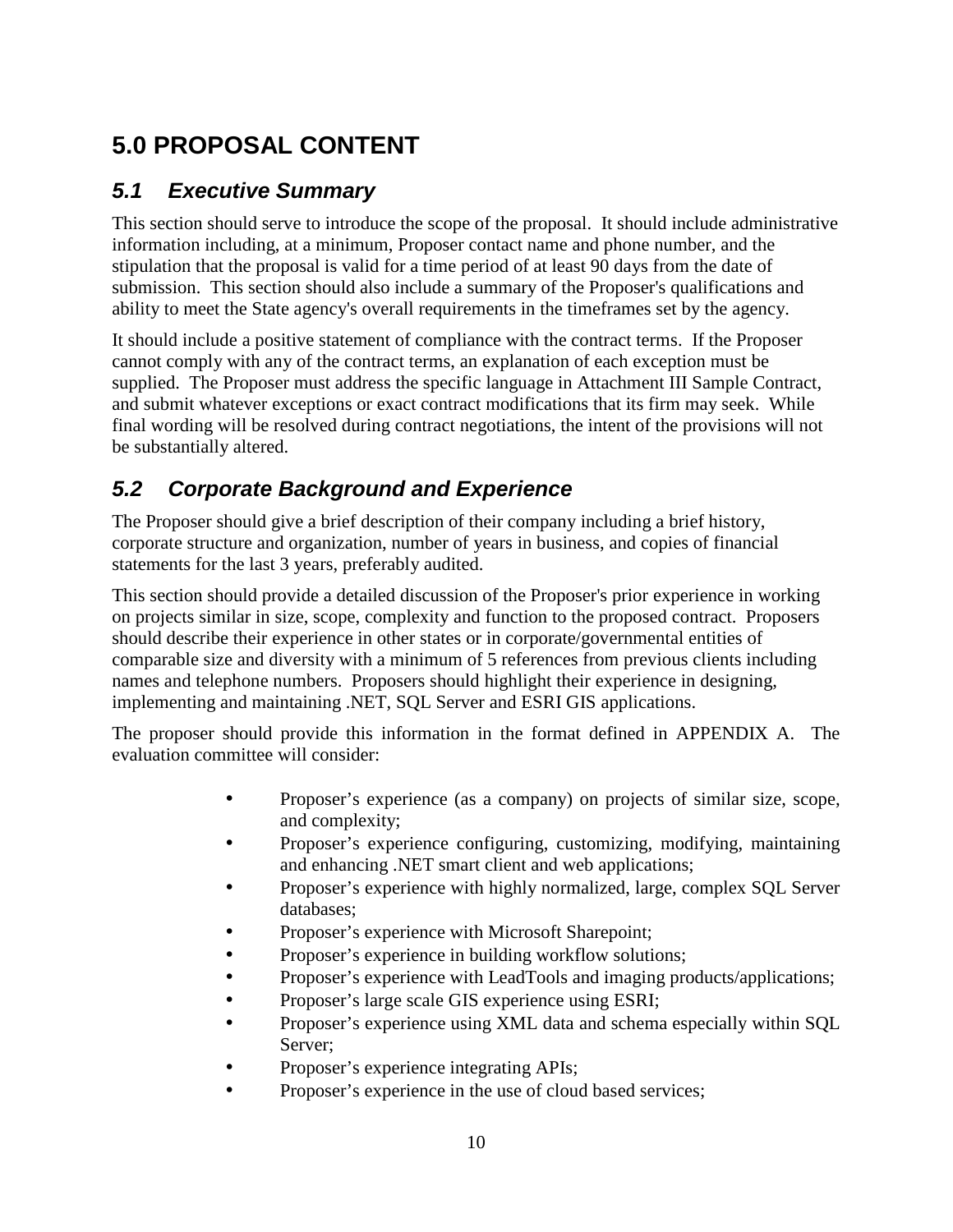- Proposer's experience using Team Foundation Services in a large, complex project;
- Proposer's experience integrating custom applications with ERP systems such as Microsoft Great Plains and banking interfaces;
- Proposer's experience with MICR reading and check image scanning/endorsement, Image Cash Letters, safe pay, electronic reconcile.
- Whether the proposer was a prime or subcontractor in the referenced projects;
- Proposer's understanding of government business practices, policies and procedures in general and any elections work in particular;
- Proposer's experience in large, complex distributed technical environments with differing security needs;
- Financial and organizational stability of proposer's organization(s).

# **5.2.1 Veteran-Owned and Service-Connected Small Entrepreneurships**  (Veteran Initiative) and Louisiana Initiative for Small Entrepreneurships (Hudson Initiative) Programs

The State of Louisiana Veteran and Hudson Initiatives are designed to provide additional opportunities for Louisiana-based small entrepreneurships (sometimes referred to as LaVet's and SE's respectively) to participate in contracting and procurement with the state. A certified Veteran-Owned and Service-Connected Disabled Veteran-Owned small entrepreneurship (LaVet) and a Louisiana Initiative for Small Entrepreneurships (Hudson Initiative) small entrepreneurship are businesses that have been certified by the Louisiana Department of Economic Development. All eligible vendors are encouraged to become certified. Qualification requirements and online certification are available at https://smallbiz.louisianaforward.com/index\_2.asp.

Ten percent (10%) of the total evaluation points on this RFP are reserved for proposers who are themselves a certified Veteran or Hudson Initiative small entrepreneurship or who will engage the participation of one or more certified Veteran or Hudson Initiatives small entrepreneurships as subcontractors.

Reserved points shall be added to the applicable proposers' evaluation score as follows:

Proposer Status and Reserved Points

- Proposer is a certified small entrepreneurship: Full amount of the reserved points
- Proposer is not a certified small entrepreneurship but has engaged one or more certified small entrepreneurships to participate as subcontractors or distributors. Points will be allocated based on the following criteria:

-the number of certified small entrepreneurships to be utilized

-the experience and qualifications of the certified small entrepreneurship(s)

-the anticipated earnings to accrue to the certified small entrepreneurship(s)

If a proposer is not a certified small entrepreneurship as described herein, but plans to use certified small entrepreneurship(s), proposer shall include in their proposal the names of their certified Veteran Initiative or Hudson Initiative small entrepreneurship subcontractor(s), a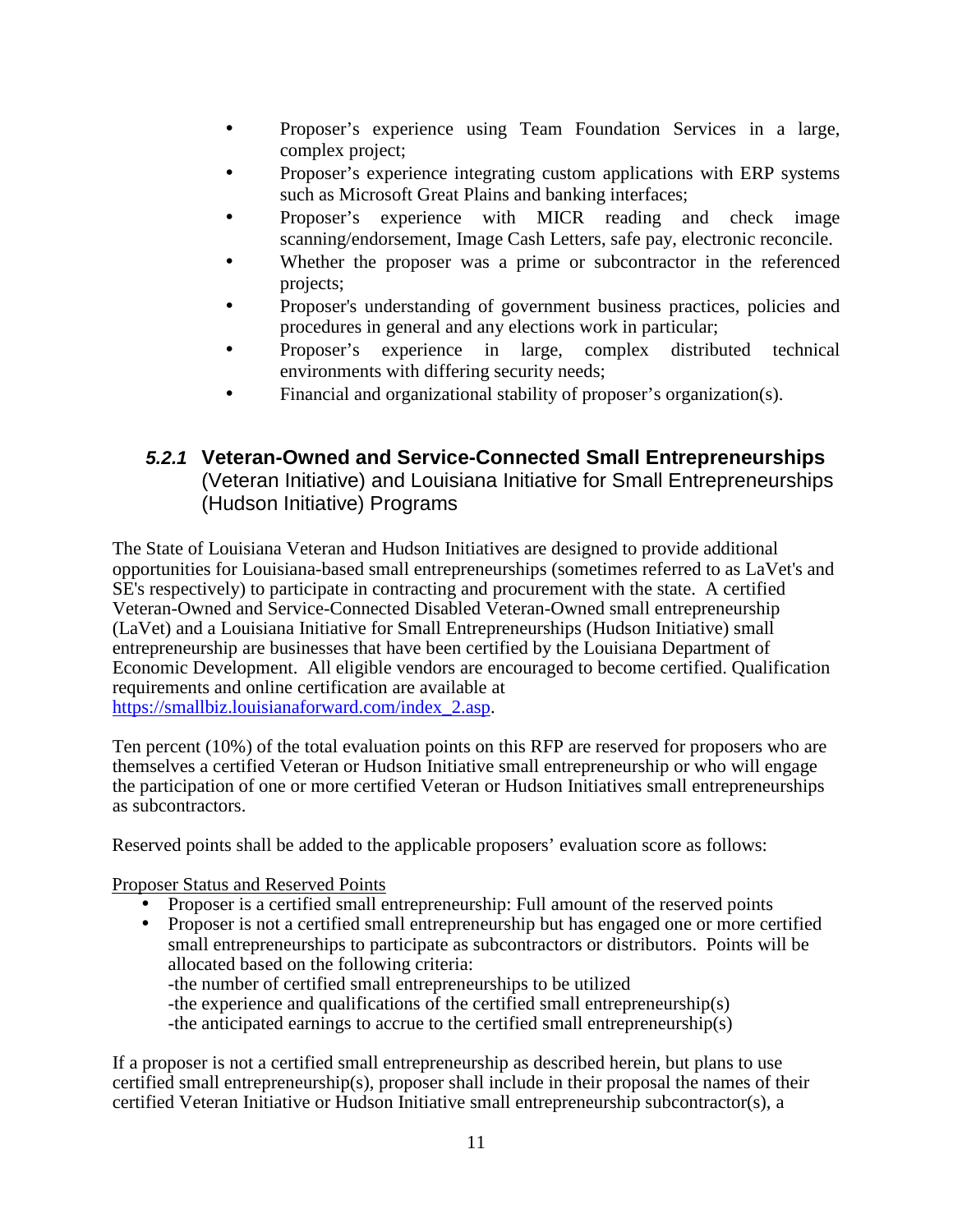description of the work each will perform, and the dollar value of each subcontract.

During the term of the contract and at expiration, the Contractor will also be required to report Veteran-Owned and Service-Connected Disabled Veteran-Owned and Hudson Initiative small entrepreneurship subcontractor or distributor participation and the dollar amount of each.

The statutes (R.S 39:2171 *et. seq.)* concerning the Veteran Initiative may be viewed at http://legis.la.gov/lss/lss.asp?doc=671504; and the statutes (R.S 39:2001 *et. seq.)* concerning the Hudson Initiative may be viewed http:/legis.la.gov/lss/lss.asp?doc=96265. The rules for the Veteran Initiative (LAC 19:VII. Chapters 11 and 15) and for the Hudson Initiative (LAC 19:VIII Chapters 11 and 13) may be viewed at http://www.doa.louisiana.gov/osp/se/se.htm.

A current list of certified Veteran-Owned and Service-Connected Disabled Veteran-Owned and Hudson Initiative small entrepreneurships may be obtained from the Louisiana Economic Development Certification System at https://smallbiz.louisianaforward.com/index\_2.asp. Additionally, a list of Hudson and Veteran Initiative small entrepreneurships, which have been certified by the Louisiana Department of Economic Development and who have opted to register in the State of Louisiana LaGov Supplier Portal https://lagoverpvendor.doa.louisiana.gov/irj/portal/anonymous?guest\_user=self\_reg may be accessed from the State of Louisiana Procurement and Contract (LaPAC) Network http://wwwprd.doa.louisiana.gov/osp/lapac/vendor/srchven.asp. When using this site, determine the search criteria (i.e. alphabetized list of all certified vendors, by commodities, etc.) and select SmallE, VSE, or DVSE.

# **5.3 Proposed Project Staff**

The proposer should provide detailed information about the experience and qualifications of the proposer's assigned personnel considered key to the success of the project.

No personnel should be proposed with less than 4 years' experience in the specific field/area for which they are proposed. The State expects that personnel described in the response must be available by the beginning of the project or phase for which they are proposed and committed to the project or phase for its duration. Once a contract is executed the Contractor's key personnel assigned to this Contract may not be replaced without the written consent of the State. Such consent shall not be unreasonably withheld or delayed provided an equally qualified replacement is offered. In the event that any State or Contractor personnel become unavailable due to resignation, illness, or other factors, excluding assignment to project outside this contract, outside of the State's or Contractor's reasonable control, as the case may be, the State or the Contractor, as the case may be, shall be responsible for providing an equally qualified replacement in time to avoid delays in completing tasks.

Contractor staff will work onsite at United 12, located at 8585 Archives Avenue, Baton Rouge, LA 70809 unless otherwise approved in writing by the SOS Project Manager. Exceptions may be granted only on a limited basis where it is in the best interest of the Department. Under no circumstance will the Department consider requests for work to be completed outside of the continental United States due to the sensitive nature of data contained in the system. Fluent English must be communicated, both written and orally by the Contractor staff.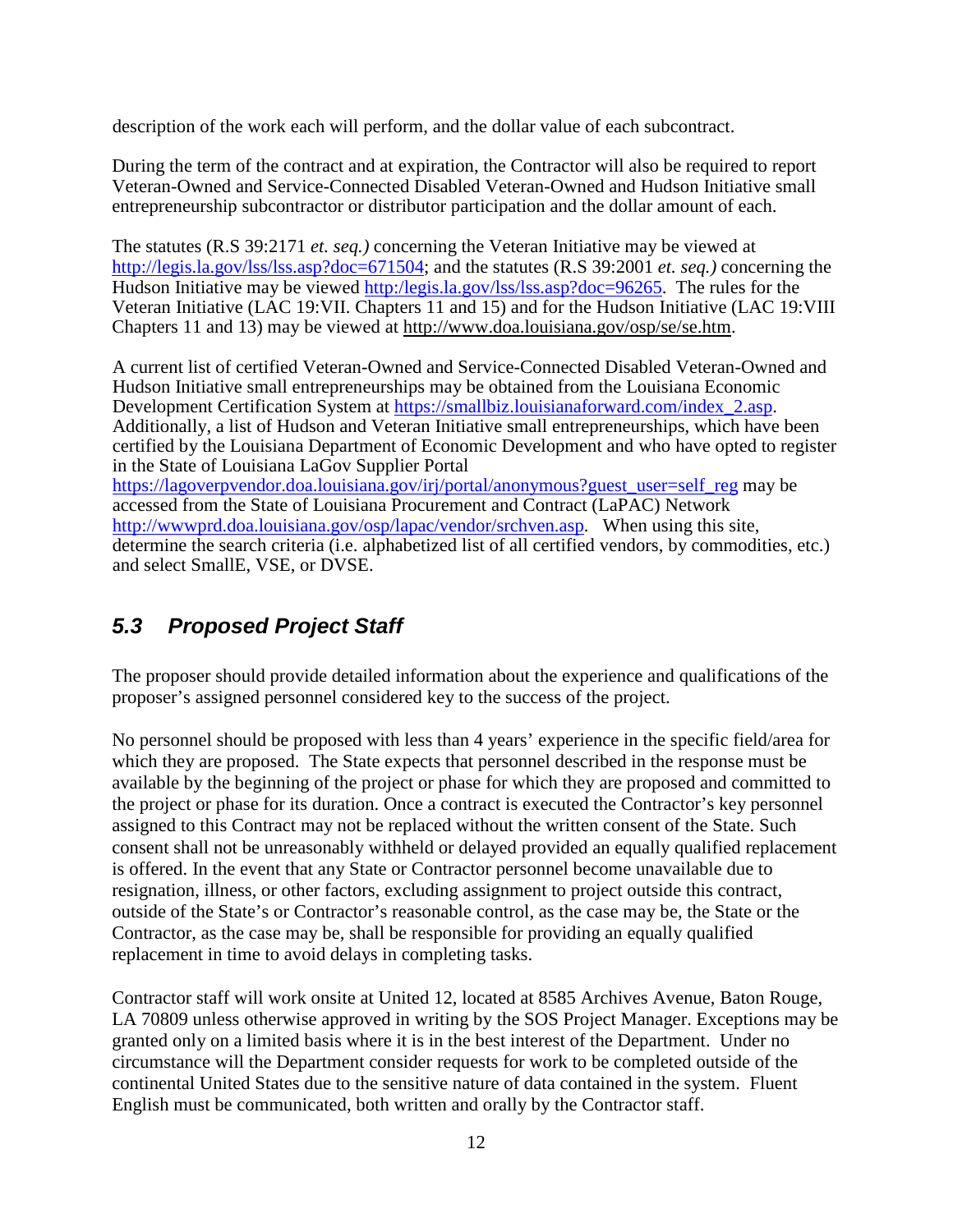This information submitted in the proposer's response should include education, training, technical experience, functional experience, specific dates and names of employers, relevant and related software experience, past and present projects with dates and responsibilities and any applicable certifications. This should also specifically include the role and responsibilities of each person on this project, their planned level of effort, their anticipated duration of involvement, and availability. Customer references (name, title, company name, address and telephone number) should be provided for the cited projects in the individual resumes.

The proposer should provide this information in the format defined in APPENDIX B. The evaluation committee will consider:

- Proposed staff members' experience in areas outlined in Section 5.2 Corporate Background and Experience;
- Proposed staff members' experience/level of skill in those functions required to achieve the desired functionality;
- Proposed staff members' role and responsibilities, level of effort, duration of involvement, and on-site availability.

# **5.4 Approach and Methodology**

This section should identify the approach to planning, project management, design and development methodology, risk assessment/mitigation, testing, installation of hardware/software components, security, knowledge transfer, software change management and quality assurance. The proposer should provide this information in the format defined in APPENDIX C. The

evaluation committee will consider:

- Proposer's understanding of the nature of the project;
- Proposer's understanding of business practices, policies, and procedures in governmental entities, and how this understanding will be used to identify project requirements;
- Proposer's understanding of the project risks and the procedures proposed to mitigate these risks;
- Proposer's understanding of technical issues related to the project including hardware and software installation, configuration, and testing;
- Proposer's approach to implementing this system within the State's technical infrastructure and identifying issues that would prevent or impair implementation or operation across the heterogeneous environment;
- Proposer's approach for assuring appropriate system and data security;
- Proposer's approach for defining backup and disaster recovery strategies;
- Proposer's approach to project management, team structure and knowledge transfer;
- Proposer's design methodology;
- Proposer's detail discussion of design and implementation issues.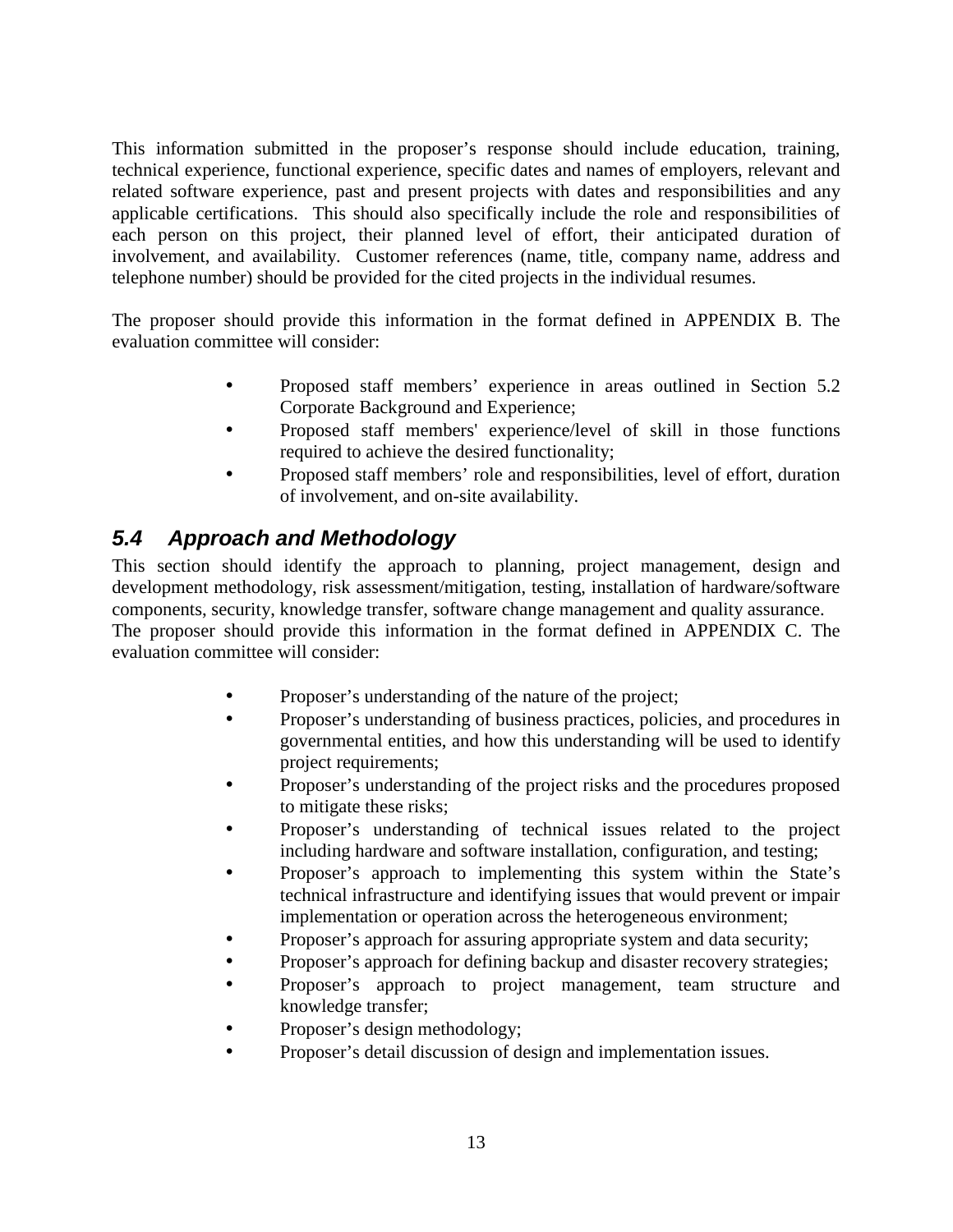# **5.5 Cost Information**

The cost proposal must include the project roles defined in Appendix D along with an hourly rate for each project role. All roles must be senior level. The department will not accept junior level resources due to the complexity of the applications. The hourly rate must include any and all costs the Contractor expects to be paid, including labor, per diem, travel, overhead, account management, and any other costs related to providing the service. Travel time is not billable.

The hourly cost for each project role will be summed and divided by the number of roles to provide an average hourly cost. The average hourly cost will be used in the following formula which will be used to apply points based on cost:

*Maximum Price of Lowest Hourly AverageRate* = *Proposal Price Price Points X Price of Proposal Hourly AverageRate Points* 

Any projected hardware or software costs should not be included in proposer's response to this RFP.

The State will not accept cost proposals that require a minimum number of hours or provide any guarantees of minimum monthly/annual billing amounts. The number and type of personnel required to fill each role will be determined by task assignment.

The total compensation for the contract will not exceed the total proposed contract ceiling.

The proposer must provide this information in the format defined in APPENDIX D. Any proposal not in this format will be disqualified.

# **6.0 EVALUATION AND SELECTION**

# **6.1 Evaluation Team**

The evaluation of proposals will be accomplished by an evaluation team, to be designated by the state, which will determine the proposal most advantageous to the state, taking into consideration price and the other evaluation factors set forth in the RFP.

# **6.2 Administrative and Mandatory Screening**

All proposals will be reviewed to determine compliance with administrative and mandatory requirements as specified in the RFP. Proposals that are not in compliance will be rejected from further consideration.

# **6.3 Clarification of Proposals**

The State reserves the right to seek clarification of any proposal for the purpose of identifying and eliminating minor irregularities or informalities.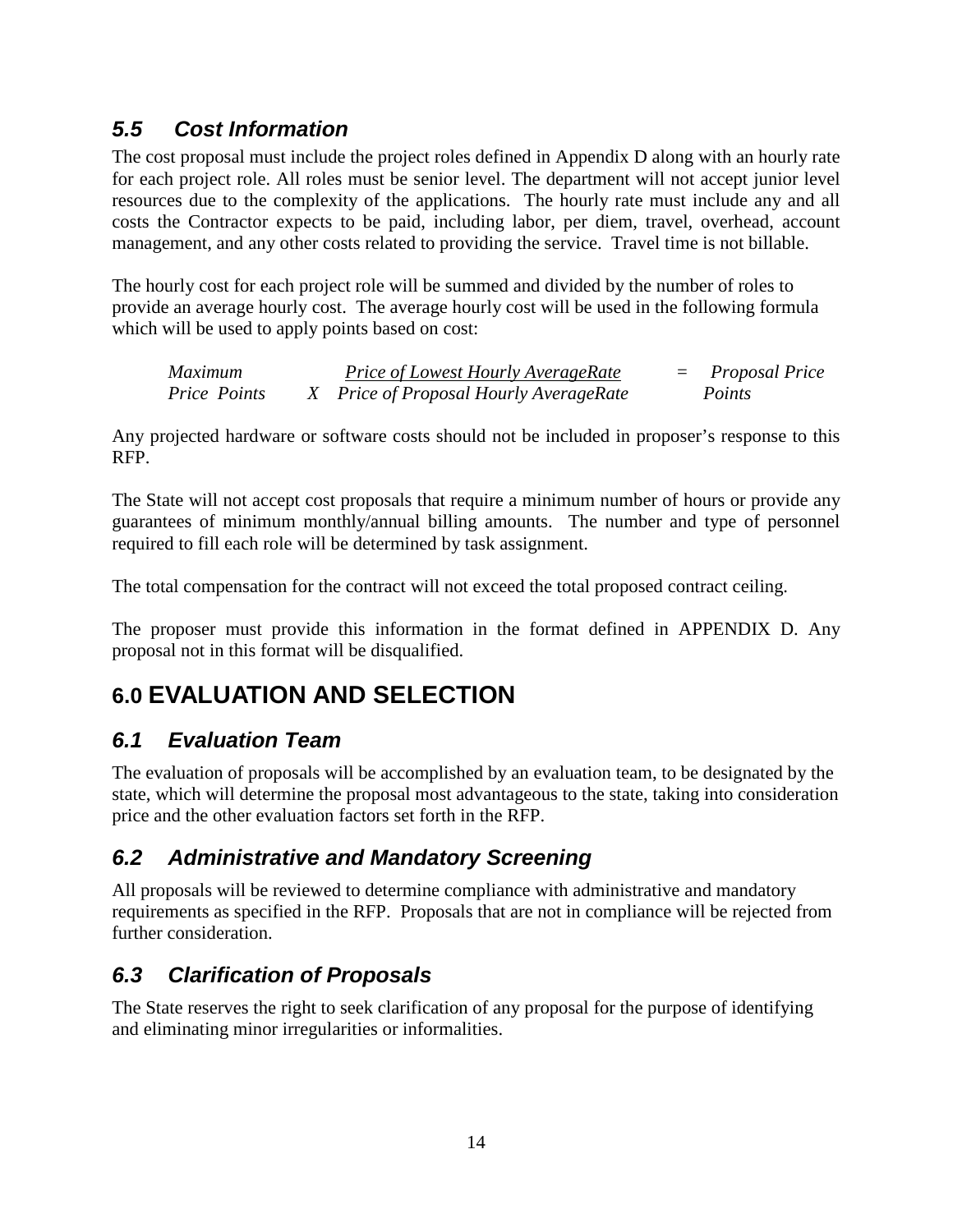# **6.4 Oral Presentations/Discussions May be Required**

The State, at its sole discretion, may require all proposers reasonably susceptible of being selected for the award to provide an oral presentation of how it proposes to meet the agency's program objectives. Commitments made by the Proposer at the oral presentation, if any, will be considered binding. Proposers may be asked to provide clarification on corporate background and experience, proposed project staff experience, and proposed project approach and methodology. The State expects that the proposer's on-site project manager and other key personnel named in the proposal will take an active and leading role in these interviews. A score will not be assigned for the oral presentations, however the state will take this into consideration in scoring approach and methodology, corporate background and experience and proposed project staff.

# **6.5 Evaluation and Review**

Proposals that pass the preliminary screening and mandatory requirements review will be evaluated based on information provided in the proposal. The evaluation will be conducted according to the following.

The Evaluation Team will evaluate and score the proposals using the criteria and scoring as follows:

| <b>CRITERIA</b>                                  | <b>MAXIMUM SCORE</b> |
|--------------------------------------------------|----------------------|
| 1. Approach and Methodology                      | 10                   |
| Corporate Background and Experience<br>2.        | 25                   |
| 3. Project Staff Qualifications                  | 25                   |
| 4. Hudson/Veteran Small Entrepreneurship Program | 10                   |
| 5. Cost                                          | 30                   |
| <b>TOTAL SCORE</b>                               | <b>100</b>           |

The Evaluation Team will evaluate each criterion within the Technical Proposal and assign scores based upon information submitted in the Proposal Content.for Approach and Methodology, Corporate Background and Experience and Project Staff Qualifications.

Hudson/Veteran points will be awarded points as indicated in Section 6.5.1.

Cost proposals will be awarded points as indicated in Section 5.5 Cost Information. The Evaluation Team will compile the scores in the Technical Proposal first. Once the Technical Proposals have been assigned, the cost proposal will be opened and calculated. The Evaluation Team will make a recommendation to the head of the agency on the basis of the responsive and responsible proposer with the highest score.

# **6.5.1 Veteran-Owned and Service-Connected Small Entrepreneurships**

(Veteran Initiative) and Louisiana Initiative for Small Entrepreneurships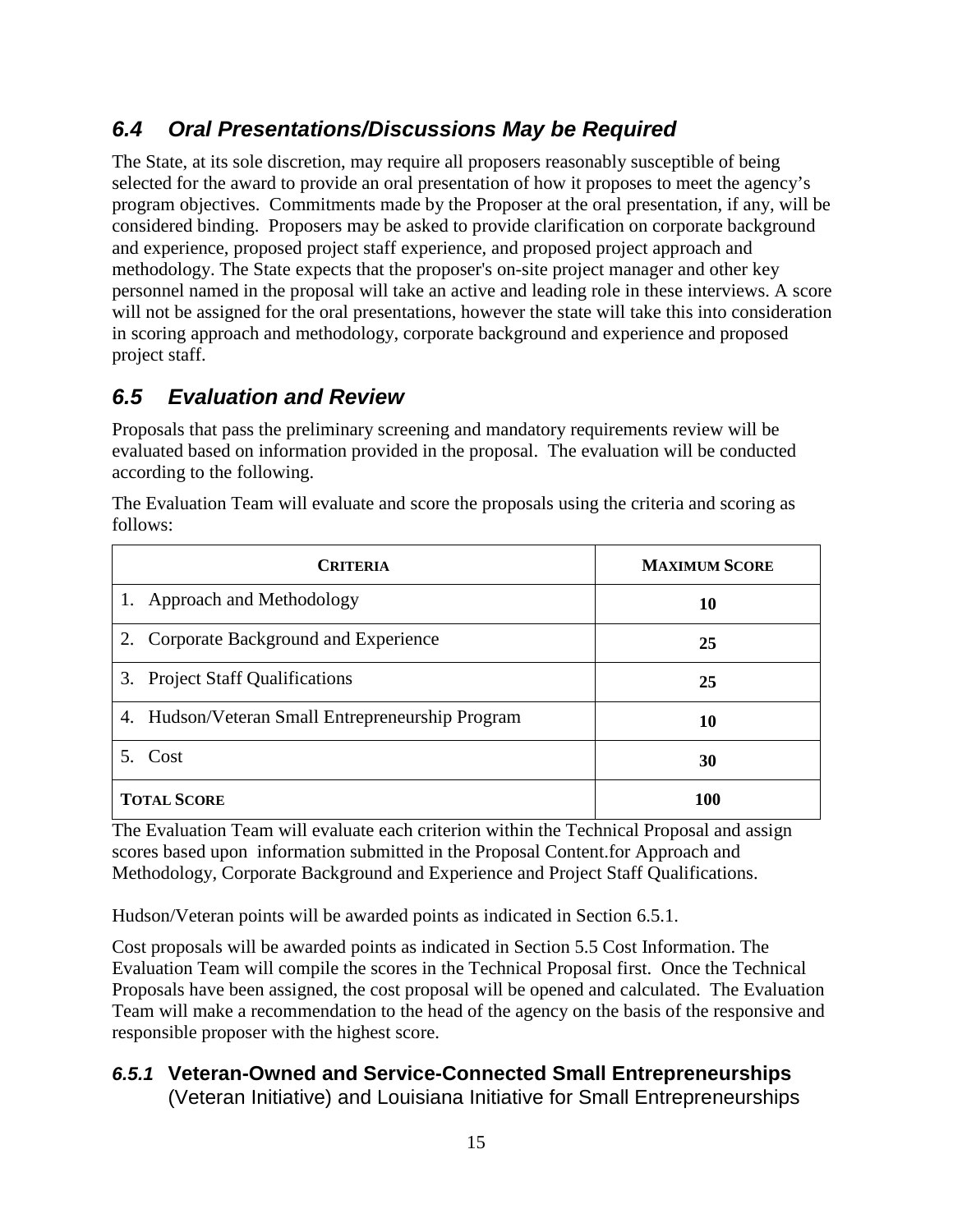# (Hudson Initiative) Programs Participation (Value of 10% of the total evaluation points)

Ten percent (10%) of the total evaluation points on this RFP are reserved for proposers who are themselves a certified Veteran or Hudson Initiative small entrepreneurship or who will engage the participation of one or more certified Veteran or Hudson Initiatives small entrepreneurships as subcontractors.

Reserved points shall be added to the applicable proposers' evaluation score as follows:

Proposer Status and Reserved Points:

- Proposer is a certified small entrepreneurship: Full amount of the reserved points
- Proposer is not a certified small entrepreneurship but has engaged one or more certified small entrepreneurships to participate as subcontractors or distributors. Points will be allocated based on the following criteria:

-the number of certified small entrepreneurships to be utilized

-the experience and qualifications of the certified small entrepreneurship(s)

-the anticipated earnings to accrue to the certified small entrepreneurship(s)

# **6.6 Announcement of Contractor**

The State will notify the successful Proposer and proceed to negotiate terms for final contract. Unsuccessful proposers will be notified in writing accordingly.

The proposals received (except for that information appropriately designated as confidential in accordance with R.S. 44.1 et seq), selection memorandum along with list of criteria used along with the weight assigned each criteria; scores of each proposal considered along with overall scores of each proposal considered, and a narrative justifying selection shall be made available, upon request, to all interested parties after the "Notice of Intent to Award" letter has been issued.

Any Contractor aggrieved by the proposed award has the right to submit a protest in writing to the head of the agency issuing the proposal within 14 days after the award has been announced by the agency.

The award of a contract is subject to the approval of the Division of Administration, Office of Contractual Review.

# **7 SUCCESSFUL CONTRACTOR REQUIREMENTS**

# **7.1 Corporation Requirements**

If the Contractor is a corporation not incorporated under the laws of the State of Louisiana, the Contractor shall have obtained a certificate of authority pursuant to R. S. 12:301-302 from the Secretary of State of Louisiana.

If the Contractor is a for-profit corporation whose stock is not publicly traded, the Contractor shall ensure that a disclosure of ownership form has been properly filed with the Secretary of State of Louisiana.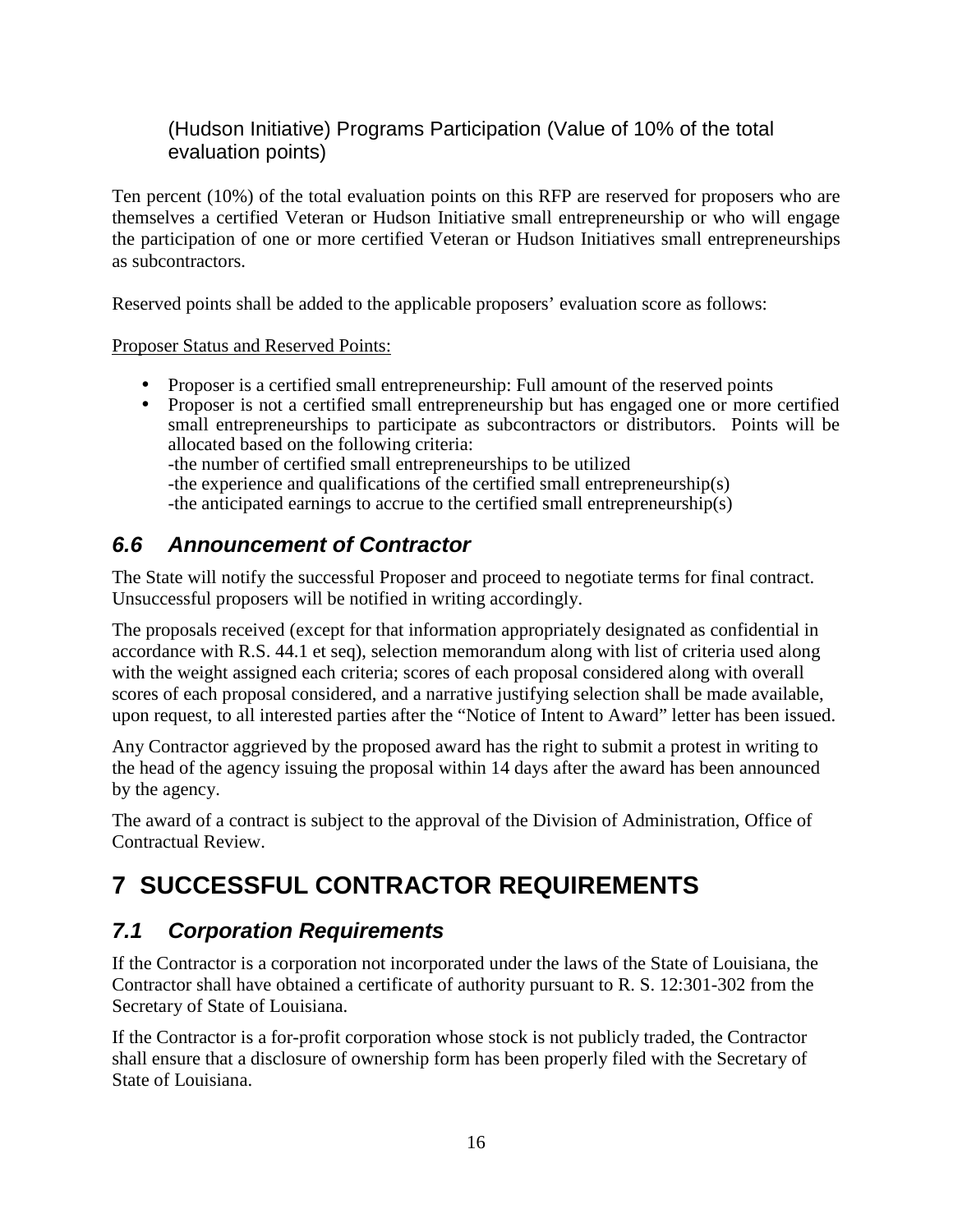# **7.2 Billing and Payment**

Billing and payment terms shall be negotiated with the successful Proposer. Billing will occur no more frequently than monthly.

# **7.3 Confidentiality**

All financial, statistical, personal, technical and other data and information relating to the State's operation which are designated confidential by the State and made available to the Contractor in order to carry out this contract, or which become available to the Contractor in carrying out this contract, shall be protected by the Contractor from unauthorized use and disclosure through the observance of the same or more effective procedural requirements as are applicable to the State. The identification of all such confidential data and information as well as the State's procedural requirements for protection of such data and information from unauthorized use and disclosure shall be provided by the State in writing to the Contractor. If the methods and procedures employed by the Contractor for the protection of the Contractor's data and information are deemed by the State to be adequate for the protection of the State's confidential information, such methods and procedures may be used, with the written consent of the State, to carry out the intent of this paragraph. The Contractor shall not be required under the provisions of the paragraph to keep confidential any data or information which is or becomes publicly available, is already rightfully in the Contractor's possession, is independently developed by the Contractor outside the scope of the contract, or is rightfully obtained from third parties.

Under no circumstance shall the Contractor discuss and/or release information to the media concerning this project without prior express written approval of the Department of State.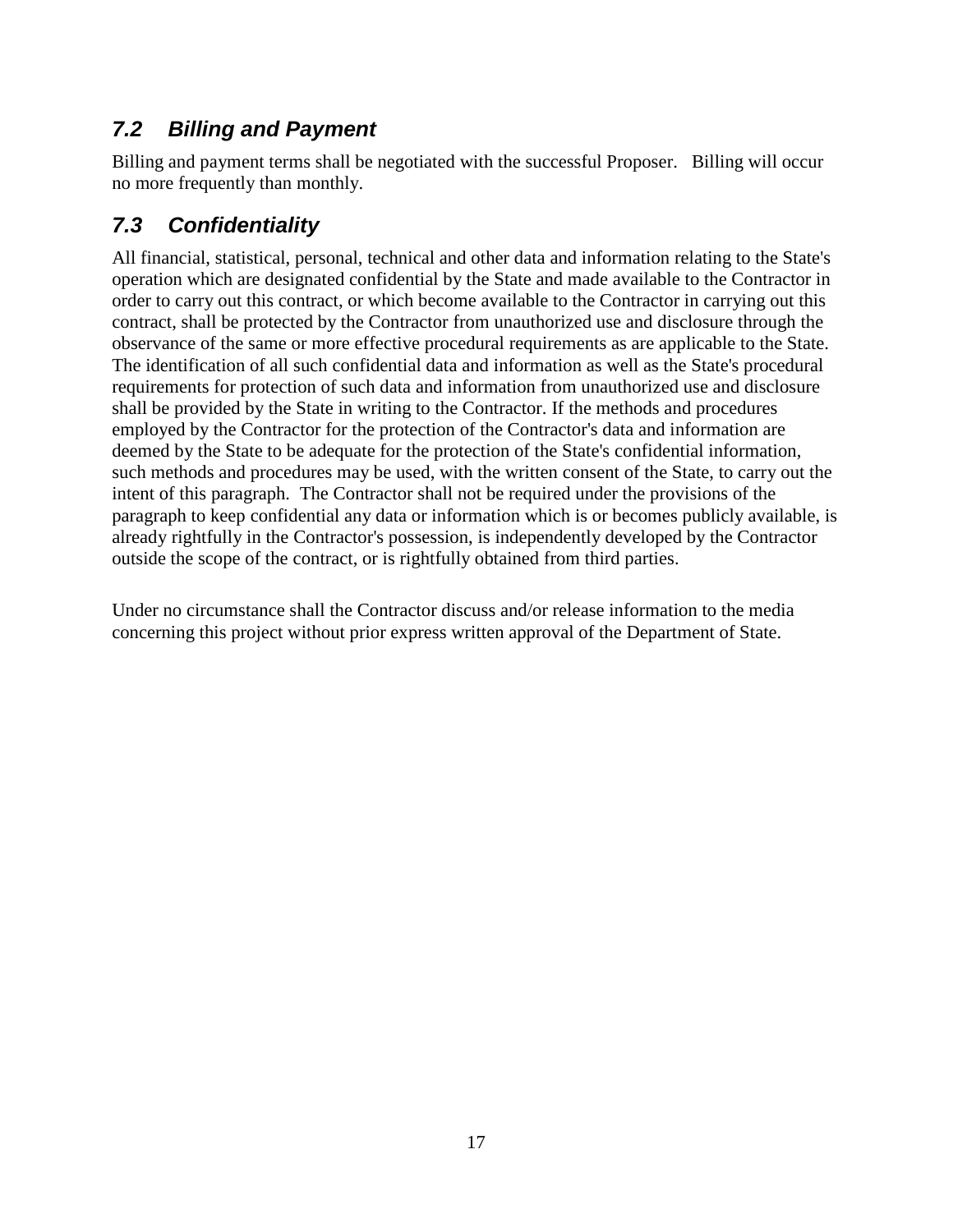# **ATTACHMENT I - SCOPE OF SERVICES**

## *Overview*

This project will provide planning, design, programming/development, configuration, installation, problem resolution, analytical and other support services at the Department's discretion for the continued improvement of the ERIN and CORA systems and other functions that support the department in its mission. The Contractor will provide highly qualified resources to work on tasks identified by the Department. The Contractor is responsible for the identification, assignment, and oversight of all work necessary for the successful completion of the tasks assigned, whether performed by Department or Contractor personnel.

This project primarily focuses on continued development of the ERIN application and to a lesser extent CORA but may also include other .NET programming, business analysis, and SQL server support required by the department.

## *Tasks and Services*

The contract resulting from this RFP will include but not be limited to such tasks as:

- Develop a pre-election planning and management system that would provide the ability complete the full cycle of activities required for election day and early voting commissioners. This would include the ability to track training received by commissioners, randomly select commissioners according to state law, notify those selected to serve, and following service inform them of check issuance.
- Institute direct deposit/ EFT for the 20,000 commissioners and hundreds of vendors used in an election. This will require knowledge of Microsoft Great Plains and its integration product, eConnect. Build supporting web applications and electronic notifications so that payees can check the status of payments.
- Provide functionality to centrally manage poll watchers, alternate watchers and super watchers requested by candidates and other third parties and to provide reports to commissioners of those authorized to monitor precinct activity.
- Collect and manage additional information on polling locations in an effort to develop a better system for drayage Contractors necessary for the delivery and setup of machines to polling locations as well as election day emergencies. Data needs to be centrally collected on building superintendents, key custodians, school/church officials, precinct rental owners and managers that may need to be contacted for the opening of buildings or to report problems experienced in the delivery of machines or on election day.
- Implement an election day management system that would allow for mobile applications and/or 2 way communication by text messaging with commissioners in charge at the state's 4,267 precincts. This election day management system would incorporate GIS mapping so that the state can visually determine what precincts/parishes have not opened timely and what parts of the state are experiencing problems. This reporting system would enable the state to dispatch resources and resolve problems in a more expeditious manner.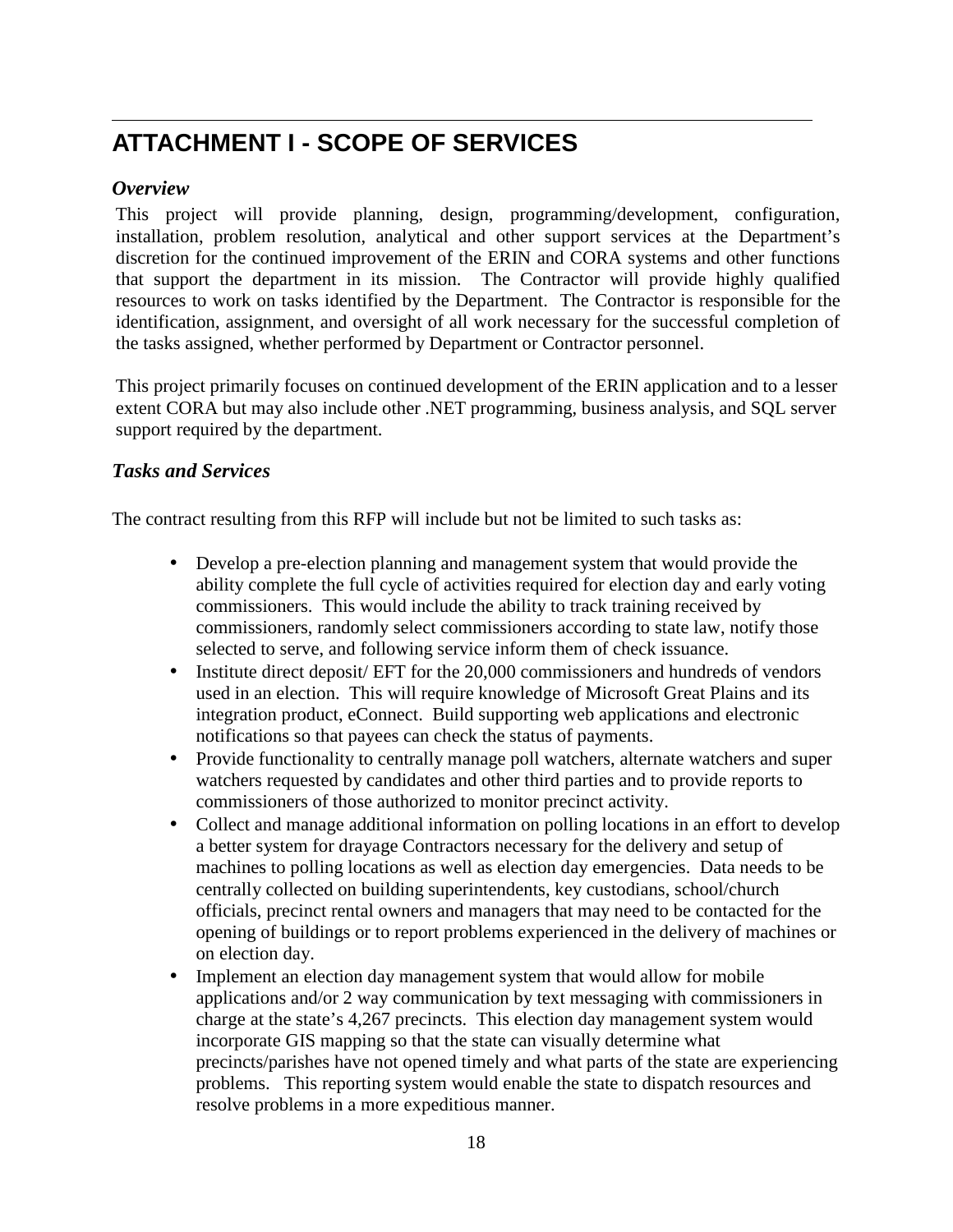- Develop a dashboard that would allow the state to monitor all systems used for election night results reporting (e.g. ERIN application, 2 web applications, RSS, WAN, LAN, Cloud, Venyu, etc).
- Conduct research to ascertain available best practices currently in use in other states and jurisdictions, to understand methods used to successfully audit election results. Based upon the research, develop a more sophisticated sampling and post-election audit process to be used to verify the integrity of the election results. Among other criteria, the sampling would take into consideration the margin of victory in races to determine the number of precincts requiring more detailed auditing. Following a pilot program, provide appropriate tools and documentation for deployment statewide.
- In order to perform post-election audits, the ERIN system will need to develop an interface with Parish Manager, the voting machine programming and election reporting system. Parish Manager cannot be connected to any network for security reasons and a manual download/upload at specified intervals will be required to maintain a list of the voting machines used in the state and their assignment to precincts.
- Convert the inventory of early, election day and paper ballot voting systems along with associated laptops, computers, printers and parts in multiple locations in all 64 parishes (warehouse, clerk's office, ROV office) to the ERIN system. This inventory is currently maintained in a third party software solution which tracks the movement of thousands of pieces of equipment within and between parishes throughout the state. Concurrently, the department will evaluate the need for barcoding of the equipment to more efficiently manage its movement.
- Continue the development of the geographic information system to include mapping of polling places (as indicated previously) registrar of voter offices, satellite locations used for early voting and voting machine warehouses. This information is critical in planning preventive measures and responding to disasters. Additionally, add the ability to add election districts to the precinct maps that are currently under development.
- The department must develop a better system to manage the wide variety of public assistance/disability agencies required for compliance with the National Voter Registration Act to include but not be limited to the maintenance/restocking of applications in sufficient quantities as required under the federal law, subsequent transmittal to parish registrars of voters and timely completion of federal reporting requirements. Currently this is a manual process that requires hundreds of manhours.
- Provide public assistance agencies with technology that can be used to complete the registration process online. This technology is currently being developed for the Office of Motor Vehicles and our goal would be to deploy statewide to NVRA agencies.
- Design and develop a voter kiosk that could be used in public facilities (such as grocery stores, malls) that would provide the ability to securely register to vote or change registration using our online application, confirm registration status and find ballot information.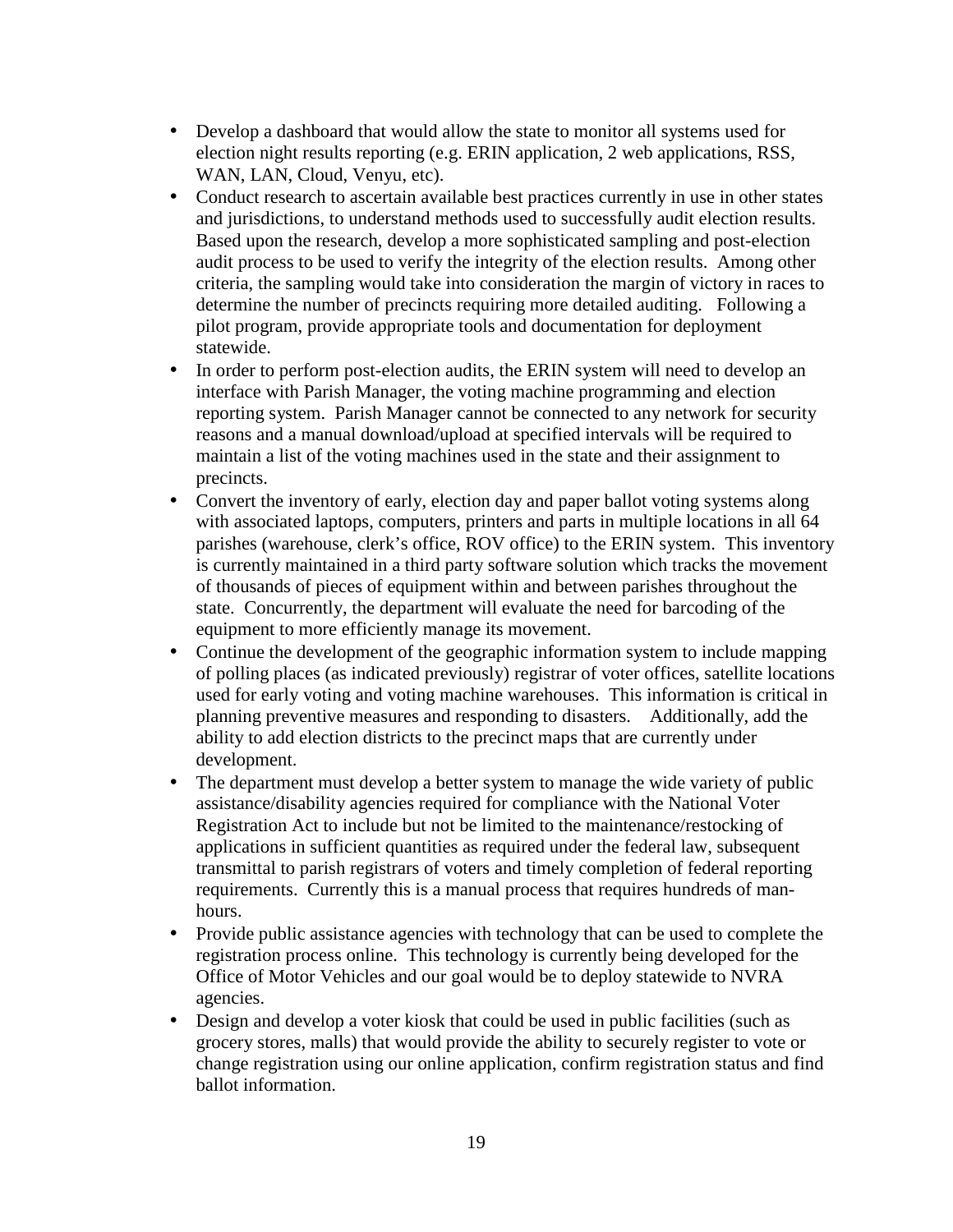- Within the CORA system, develop a web application that can be used to file uniform commercial code (UCC) filings online. UCC provides lenders with statewide information regarding liens on movable, personal property.
- Develop a bulk filing routine for UCC that allows banks and service companies to upload and file multiple documents at once through a secure login available on the web.
- Build a web application that would allow users to buy plain or certified copies of UCC documents filed online or in bulk only.
- Build a UCC web application that would allow users to request and receive informational or certified search results
- Make available to the clerks a method to extract UCC online filing information for import into their in-house systems.
- Make changes as required in the CORA system to integrate UCC online and bulk filings into the systems workflow process.
- Adjust CORAs UCC accounting process to properly segregate web/bulk receipts from those received in the parish clerk of court offices and redesign the billing process to account for the changes the state will require.
- Build a process to deliver UCC verification documents to secured parties electronically (web, email)
- Complete hardware or software upgrades for which the department needs assistance which may include but is not limited to hardware/software components, database, operating system, .NET framework, developer tools, SharePoint.
- Make changes to ERIN, CORA and other systems required to meet state and federal changes in the law in a timely manner.
- This project may also include additional assistance required by the Department to further automate functions associated with the Elections, Corporations, Museums or Archives Programs and other SOS departments requiring business analysis and custom development.

# *Project Management and Administration*

The Contractor must utilize an application design methodology that will be followed throughout the duration of the project. The project manager must be fully trained and have working knowledge of the proposed methodology. Project management activities will occur continuously throughout the project and include but are not limited to the following:

- Responsible for the development of project work plans, schedules and budgets along with the State project manager;
- Manage activities of the Contractor and subcontractor personnel;
- Develop and maintain communication and involvement with key state management personnel, and agency officials;
- Resolve project related issues concerning Contractor performance;
- Review key deliverables prepared by Contractor staff prior to submission to State project manager;
- Monitor progress against project work plans, schedules, and budgets;
- Assist in assigned design, conversion and implementation tasks;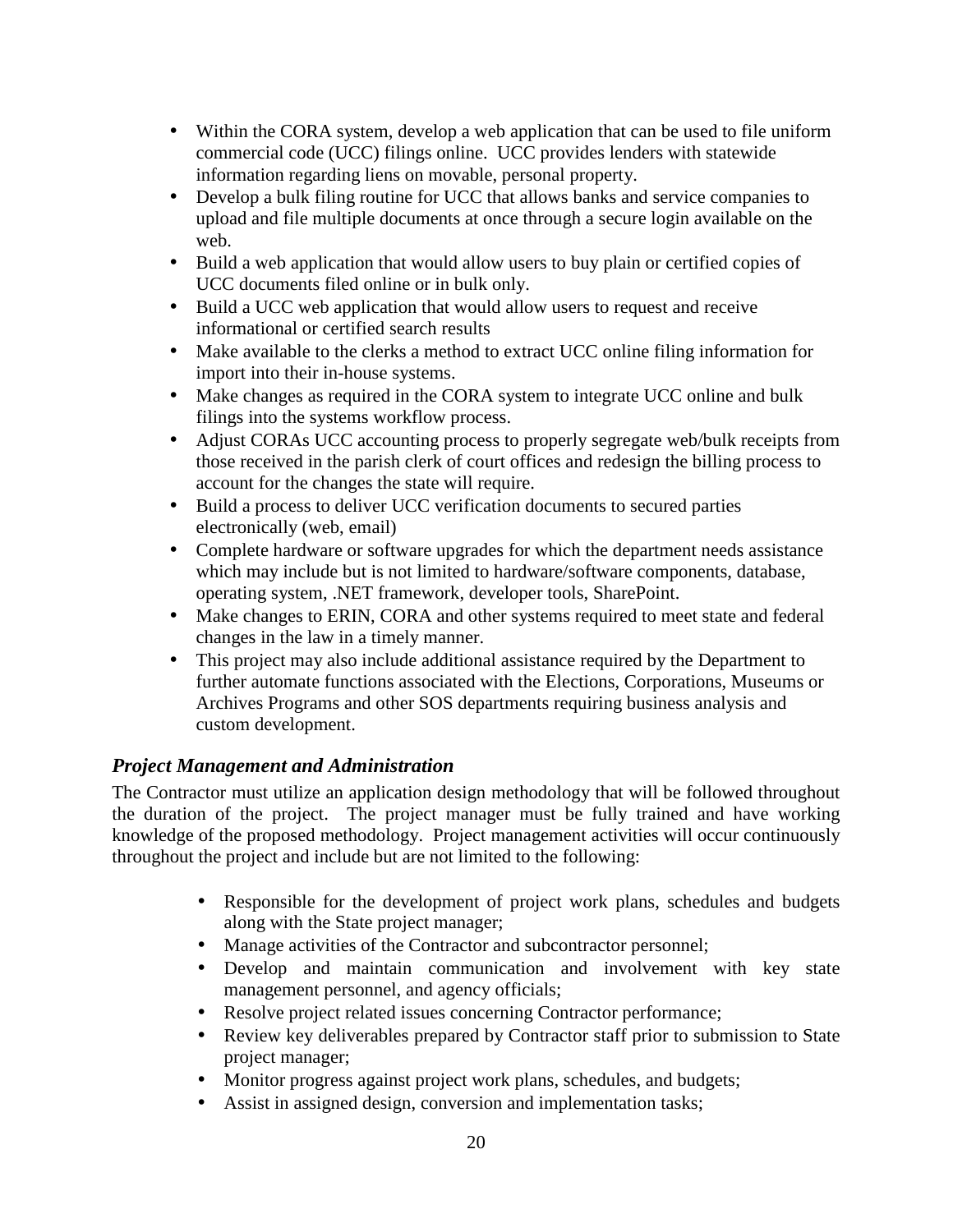- Review final deliverables prepared by the Contractor prior to acceptance testing and quality assurance review; and
- All other duties as reasonably required to assure the successful completion of the Contractor's responsibilities.

### *Analysis and Design*

In order to achieve the desired functionality within the specified time frame, Contractor must analyze the Department's business, technical and legal requirements, develop programming specifications, supply detailed design documents, provide security, backup and disaster recovery plans/models, and define hardware and software specifications.

#### *Development*

Provide development services in support of state staff to include programming, configuration, customizing, and modification of data/information structures necessary to meet the identified functionality. Perform database administration and other software or network configuration as required to meet performance metrics established by the Department. Establish and implement proper version control policies and procedures.

#### *Installation and Testing*

Install software components required for the application. Provide technical assistance on hardware installation and configuration as necessary to meet application-specific requirements. Conduct unit, integration and system testing for business processes and volume/stress testing to include simulation necessary for statewide deployment of all planned functionality. Identify and resolve any performance bottlenecks. Test system, application and website security; test backup and disaster recovery plans.

#### *Training and Documentation*

Provide necessary updates or revisions to the user guide as the modules are developed to the Department staff responsible for maintaining these manuals. Provide training/mentoring to the state implementation team on commercial off the shelf applications or tools included as part of this proposal (does not include instructor led or online training on Visual Basic.NET, Visual Studio.NET, SQL Server or ESRI GIS, SharePoint for which the Department has secured training outside of this contract).

#### *Knowledge Transfer*

Prepare state staff before implementation to assume responsibility for continued support and enhancement of the new functions through mentoring and on-the-job knowledge transfer. Provide system documentation for any procedures required for ongoing maintenance, including documentation of all customization, configuration and customerspecific development along with procedures for the subsequent enhancement of the system(s).

#### *Implementation/Deployment Management*

Develop and execute a plan to manage the process by which the changes or enhancements to the application will be deployed. The written plan should include a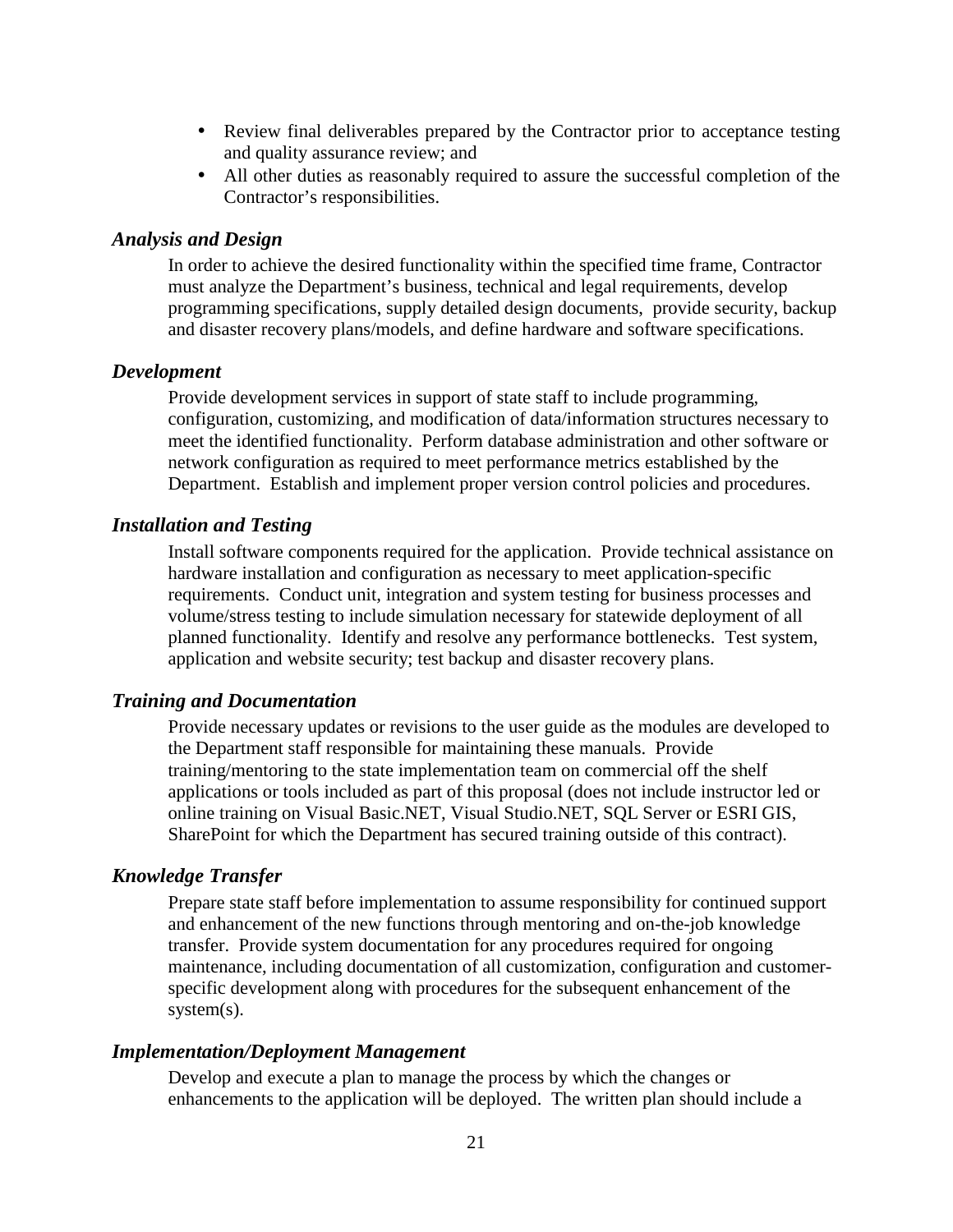detailed listing of all release steps required for deployment along with responsible parties. Execute the plan accordingly and resolve any issues as required to minimize adverse impact on the user community.

### *Post Implementation Support*

Three months of post implementation support for each assigned project/task is required to quickly resolve any issues that may arise after deployment to the user community. This support will provide successful resolution of any system problems, implementation issues, and will aid in the transitioning of support to Department staff.

### *Deliverables*

| Deliverable                               | Description                                                                                                                                                                                                                                                                                                                                                                                                                                                                                                                                                                                                   |
|-------------------------------------------|---------------------------------------------------------------------------------------------------------------------------------------------------------------------------------------------------------------------------------------------------------------------------------------------------------------------------------------------------------------------------------------------------------------------------------------------------------------------------------------------------------------------------------------------------------------------------------------------------------------|
| Project Standards<br>Document             | A project standards document will be delivered within 90 days<br>of the contract begin date that addresses the following key<br>issues:<br><b>Communication Plan</b><br><b>Documentation Requirements</b><br><b>Issue Management Plan</b><br>Scope Management Plan<br><b>Risk Management Plan</b><br>Planning and Monitoring Standards<br><b>Quality Assurance Checkpoints</b>                                                                                                                                                                                                                                |
| Project Plan                              | For each major project, initiative or task assigned, the<br>Contractor will provide an implementation plan that includes<br>all required sub tasks, deadlines, responsible parties and<br>milestones.                                                                                                                                                                                                                                                                                                                                                                                                         |
| <b>Functional Systems</b><br>Requirements | For each major project, initiative or task assigned, provide<br>Functional System Requirements. Contractor will perform<br>necessary information gathering and analysis tasks and<br>develop a Functional Systems Requirements document that<br>incorporates the business requirements of the State. The<br>narrative should communicate the context of the work to be<br>performed and the deliverable to be provided.                                                                                                                                                                                       |
| <b>Technical Design</b><br>Documents      | For tasks assigned that require a modification to the existing<br>technical infrastructure, provide a Technical Design/Technical<br>Architecture Assessment Report. Contractor will perform<br>necessary technical design tasks including the development of<br>hardware/software specifications and any specific<br>configuration requirements. For any new hardware/software<br>components, a network and application security model,<br>backup and disaster recovery plans must be included that<br>provides high system availability for all components with<br>99.0% uptime between 6:00 AM and 8:00 PM. |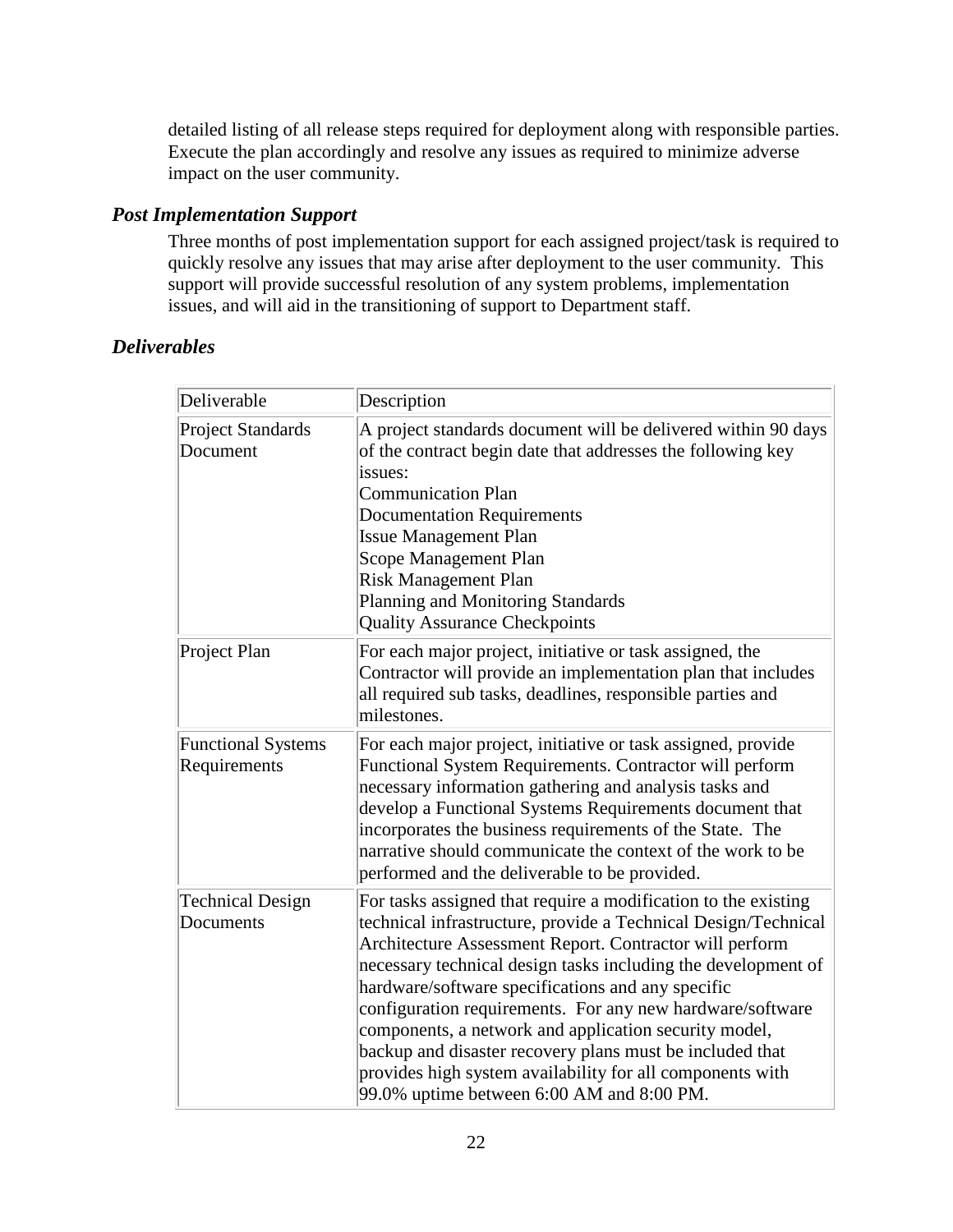| <b>Version Control</b>                                       | Contractor will develop and implement with State approval,<br>procedures that supports the provision and migration of<br>efficient code. Version control processes and procedures will<br>be documented and implemented.                                                                                                                                                                                                                                                                                                                                                                                                                                                                                                                                                                                                                                         |
|--------------------------------------------------------------|------------------------------------------------------------------------------------------------------------------------------------------------------------------------------------------------------------------------------------------------------------------------------------------------------------------------------------------------------------------------------------------------------------------------------------------------------------------------------------------------------------------------------------------------------------------------------------------------------------------------------------------------------------------------------------------------------------------------------------------------------------------------------------------------------------------------------------------------------------------|
| Software Installation                                        | Perform software installation and/or upgrades as assigned by<br>the State. Contractor will perform software installation and<br>upgrade tasks such as: database setup, file sizing, application<br>table setup, installation of software releases, operation setup,<br>file migrations, installation test, and system integration test.<br>Identify and resolve any performance bottlenecks.                                                                                                                                                                                                                                                                                                                                                                                                                                                                     |
| Application<br>Development                                   | Provide programming, configuration, customizing, and<br>modification of data/information structures necessary to meet<br>the State's identified functionality. Perform database<br>administration and other software, operating system or<br>network configuration as required to meet performance<br>metrics.                                                                                                                                                                                                                                                                                                                                                                                                                                                                                                                                                   |
| <b>Systems Test and</b><br><b>Acceptance Test</b><br>Support | The Contractor will provide a process and plan to ensure that<br>the work product delivered to the State meets its functional<br>and technical requirements and programming is efficient in<br>both technique and performance. This includes tasks such as<br>functional support on system functionality, script development<br>and data setup, technical support on executing special jobs or<br>cycles to facilitate testing, assisting in the actual execution of<br>test scripts and review of results, and development of an<br>acceptance test. Provide unit, integration and system test<br>results for business processes and volume/stress test results.<br>Provide system, application and website security test results as<br>well as backup and disaster recovery test results. Note: final<br>user acceptance testing to be completed by the State. |
| Implementation/<br>Deployment Plan                           | Provide Implementation/Deployment Planning. Contractor<br>will perform necessary information gathering and analysis<br>tasks to develop an Implementation Plan describing the<br>strategy for implementing any major new applications or<br>components of the system; including: resources, time frames,<br>responsibilities, release steps and contingencies.                                                                                                                                                                                                                                                                                                                                                                                                                                                                                                   |
| Training                                                     | Contractor will provide on the job training/mentoring and<br>knowledge transfer to ensure that Department staff is prepared<br>to support and enhance the functions added to the application<br>following implementation. Contractor will supply information<br>required for the department to update the user manuals.                                                                                                                                                                                                                                                                                                                                                                                                                                                                                                                                          |
| Documentation                                                | Provide system and program/application documentation along<br>with any procedures required for the successful operation of<br>new hardware/software components added to the system<br>including backup and disaster recovery procedures where                                                                                                                                                                                                                                                                                                                                                                                                                                                                                                                                                                                                                    |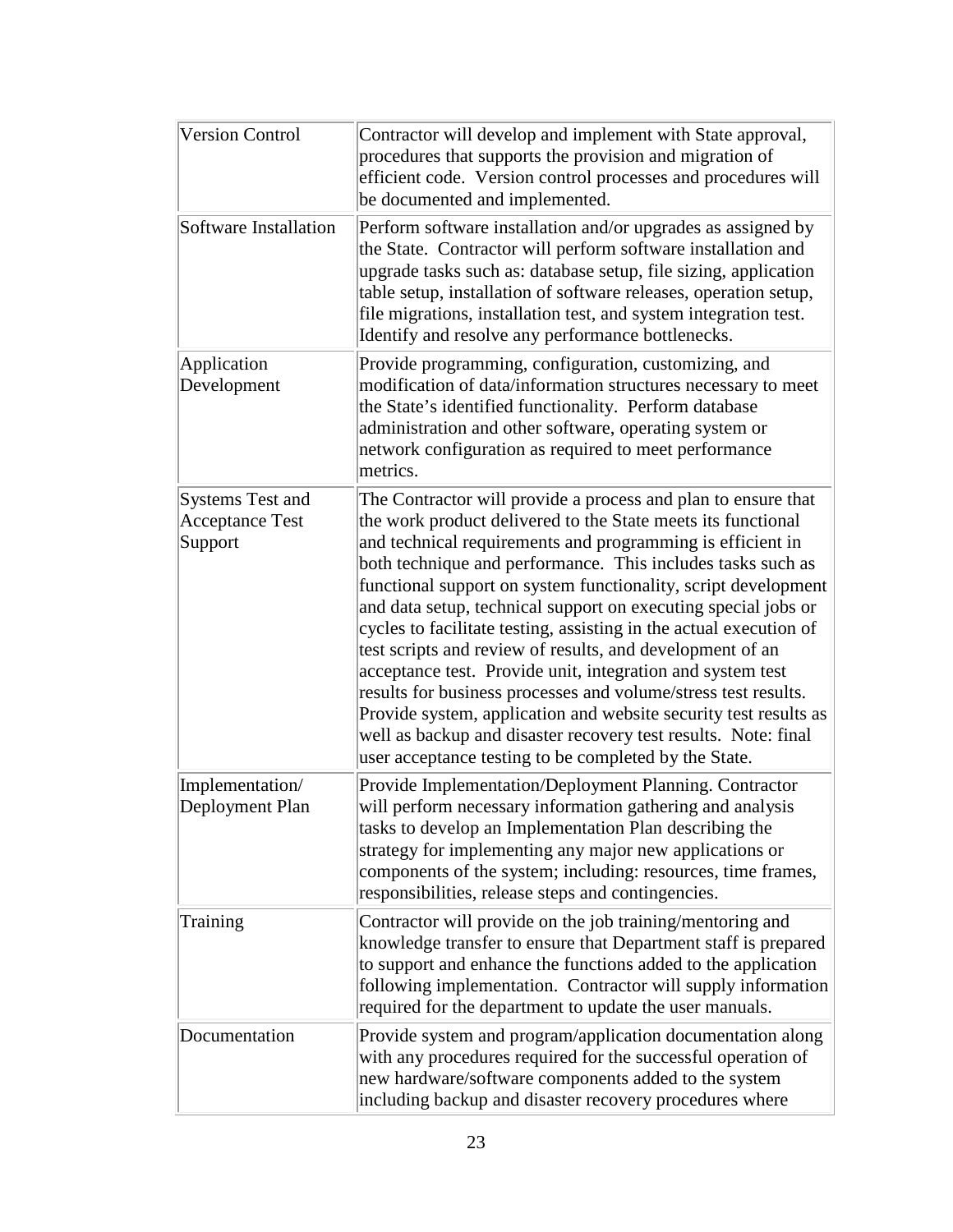|                                | applicable.                                                                                                                                                                   |
|--------------------------------|-------------------------------------------------------------------------------------------------------------------------------------------------------------------------------|
| Post Implementation<br>Support | Provide post implementation support to the State for 3 months<br>and successfully resolve problems identified following any<br>new development or modification to the system. |

### *Functional Requirements*

Extensive documentation regarding the state's elections, corporations, museums and archives business processes and programs can be found on the website at http://www.sos.la.gov.

The Department of State has primary responsibility for conducting any election held in any recognized jurisdiction in the state. Accordingly, deployments require consideration of the election schedule and its many changes throughout the year. As an example, the department would not allow changes to the commissioner pay system within 60 days of an election as clerks of court begin this process within that window. The ERIN system provides virtually every critical function required to conduct an election with the single exception of the voting machines and the systems which operate these machines. The Contractor is not allowed to make any changes to the systems which operate the machines or the machines themselves as this is the exclusive domain of the voting machine vendor, Dominion Voting Systems. However, there are multiple interfaces currently (ballot layouts, paper ballot upload, button number assignments, early voting card activator and results cartridge upload) which require collaboration to provide desired functionality. Voting systems require extensive federal certification and virtually no changes are allowed even if completed by Dominion.

The Commercial Division is responsible for registration of businesses, service of process (lawsuits) on select companies, the first stop shop and uniform commercial code filings. This section also has peak periods of activity surrounding new registrations and annual report filings for which deployments are restricted. Corporations has been very successful in transitioning over 60% of its filings to an online process. While all corporate filings eligible for online filing will be completed by the contract begin date, no work has been done on uniform commercial code filings.

### *Technical Requirements*

The department has standardized its PC environment with Microsoft Windows 7, Microsoft Office 2010 and an Ethernet local/wide area network. Microsoft Office is installed for Departmental employees. The ERIN and CORA applications are used primarily by registrars of voters and clerks of court who may or may not have these products installed. Accordingly, department applications cannot rely on the installation of any Office products.

Windows Server 2007, SQL Server 2012, 2010 are all currently in use by the department. Upgrades to the operating system and databases will be required in the near future.

ERIN and CORA currently utilize SQL Server 2008 R2 running in a Windows 2008 environment. The application uses the 4.0 .NET framework and Visual Studio 2010. An upgrade to SQL Server 2012 is planned and other upgrades may have been completed by the contract begin date. CORA is currently virtualized and ERIN will be migrated to a virtual environment concurrent with the SQL Server upgrade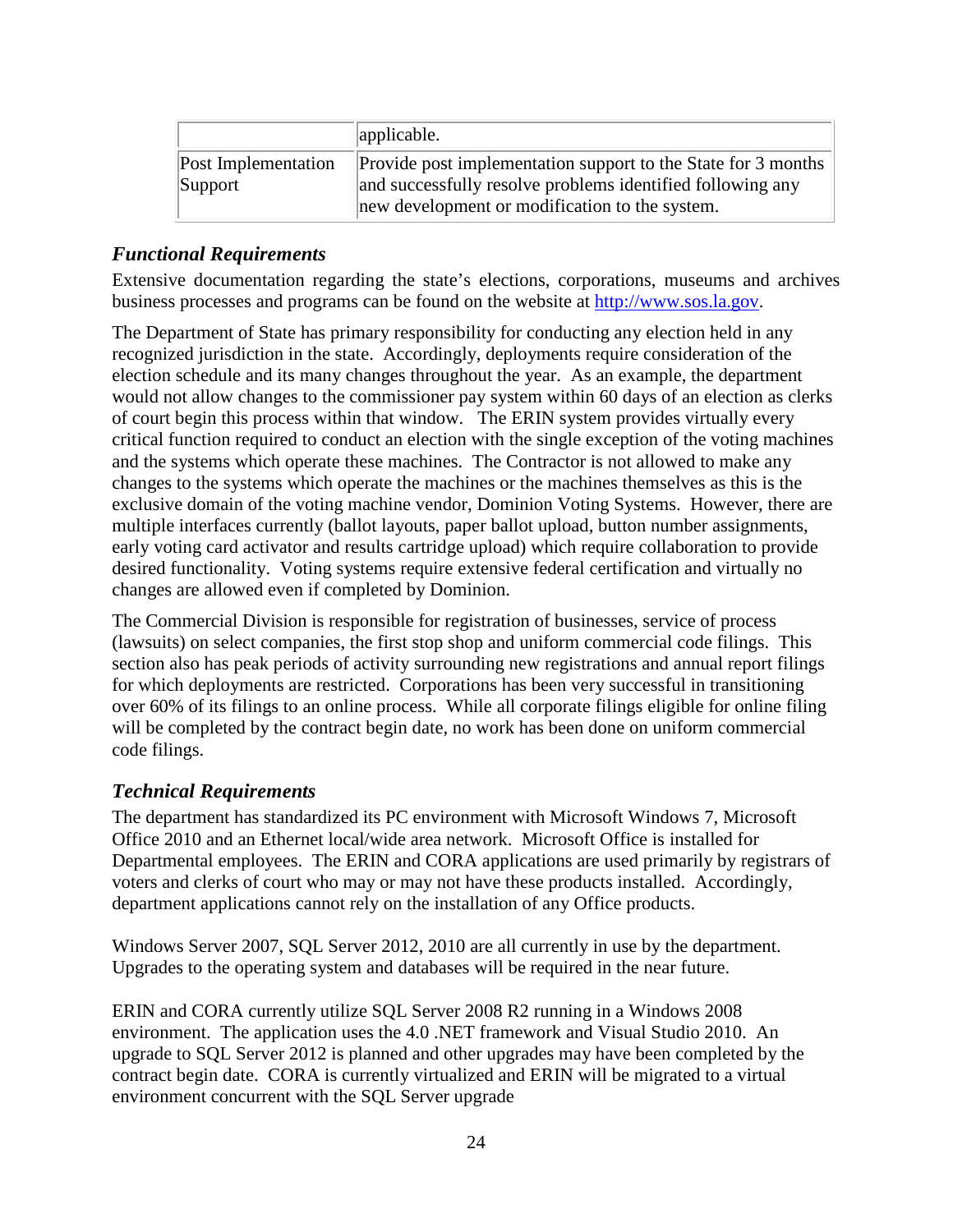Development and test systems are located in the Information Services Building in downtown Baton Rouge. Production systems are located at Venyu in Baton Rouge. Backups occur across the metro Ethernet connection between the 2 sites. The Department's website is hosted at Venyu in Bossier City.

ERIN and CORA utilize smart clients installed locally on computers in order to minimize bandwidth requirements. Clerks of court utilize the smart client hosted in a Citrix environment. Solutions delivered require low bandwidth as the Department's extensive WAN is not designed to support high bandwidth utilization. Numerous web applications are deployed for the public.

The Department limits its technical environment to Microsoft products to the greatest degree possible. Other products are often required for implementation of the desired functionality (examples – Flex, ESRI ArcGIS, Citrix). The Department's consent to use other products for which we do not currently own licensing or to add licenses to existing products will not be unreasonably withheld unless the proposed item is cost prohibitive, requires procurement in a short period of time or its implementation is not in the best interest of the State. Given the extensive investments in software and hardware to date, limited flexibility will be allowed to make wholesale environment changes.

Relevant software currently in use by the Department of State includes:

Office 2010 Professional Windows 7 Exchange 2010 Windows Server 2008 x64 Microsoft Clustering Services (Windows and SQL) Active Directory IIS VMWare ESX 3.5 SQL Server Enterprise & Developer Editions Enterprise used for production applications and the website, developer editions used for DEV and TEST Adobe Flex Microsoft Reporting Services 2008 (ERIN only) Microsoft SharePoint Server 2007 & 2010 for Enterprise RedGate SQL Server Backup Professional RedGate SQL Toolbelt LLBL GenPro (Data Access Layer) Version 2.6 .NET Framework 4.0 Microsoft Team Foundation Server Visual Studio 2010 Team Suite Microsoft Visio (where required) Active Reports for .NET Standard Edition V3.0 SP2 Developer License (Used exclusively in CORA and in ERIN only for reports/documents exceeding 2000 pages in length) Neodynamic Barcode Professional 2.0 for SQL Server Reporting Services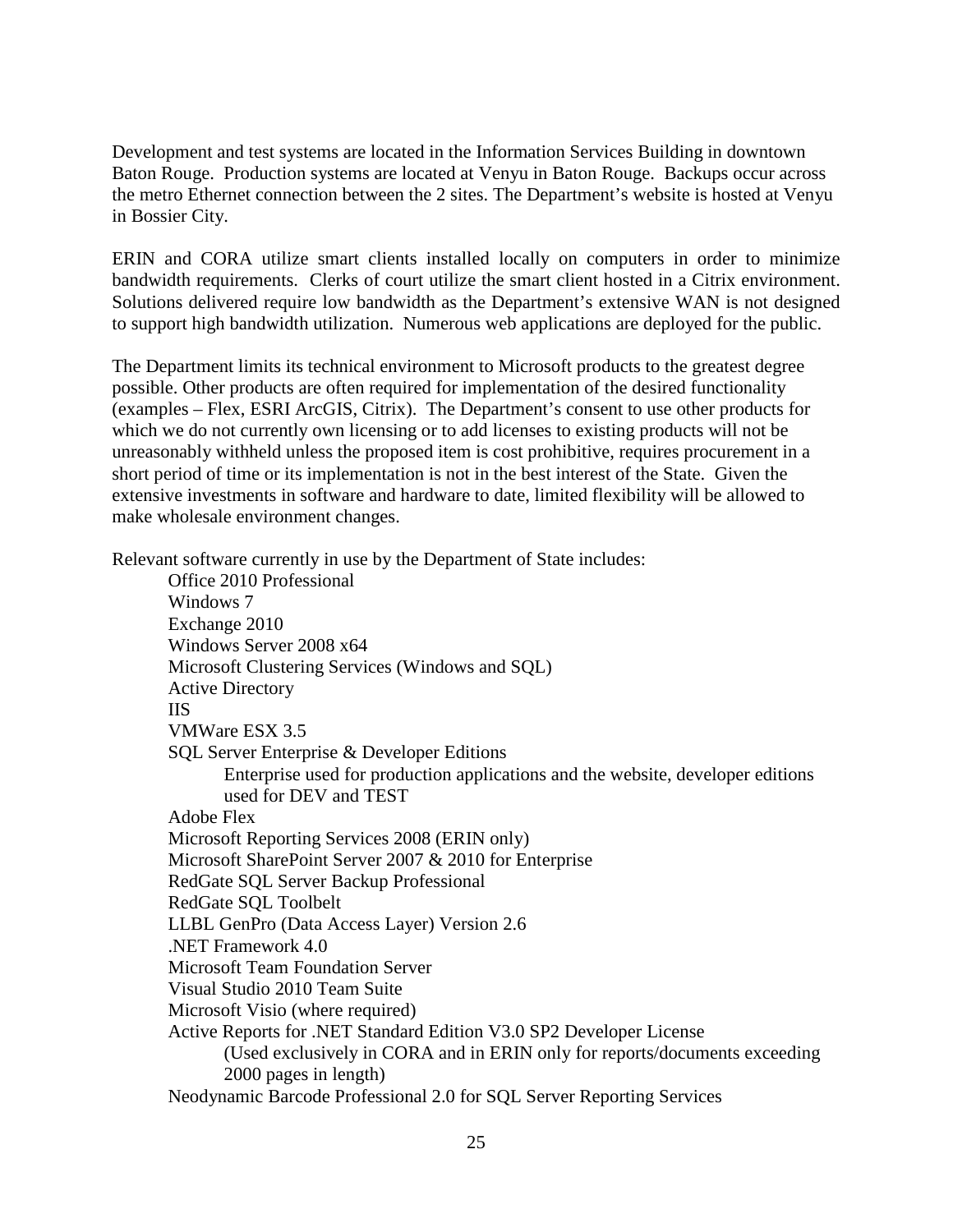Microsoft Great Plains version 10 & eConnect LeadTools DotNet 32 with Bar Code Module ESRI ArcGIS ESRI Developer Network (EDN) with ArcEditor Help and Manual – Used for development of User Training TNT – Used for screenshots in User Training DotNetNuke – Department's current website Dominion Voting Systems WinEDS Citrix Presentation Server 4.5 UltraEdit 32 Adobe Acrobat Professional Java – only for the maintenance of the Android GeauxVote Mobile App Objective C - only for the maintenance of the iPhone GeauxVote Mobile App

Detailed hardware specifications will be provided to the successful proposer upon request. In general, the Department's equipment is sized so as to eliminate hardware as the source of any performance issue. Additional hardware will not be allowed to substitute for poor application design. Performance must meet acceptable standards.

Direct access to the ERIN Application from the internet is not allowed under any circumstance. A variety of methods are in use to push data but no service is allowed to pull data. CORA allows for the utilization of web services as its security requirements are not as rigorous as ERIN. Two totally separate technical environments support these applications and their unique security needs. All Departmental web applications are required to utilize the web application firewall.

The Contractor shall provide their own PC hardware and software for project team members. Any equipment to be made operable on the Department's network shall be reviewed and tested by state staff prior to its use. It is mandatory the Contractor maintain this equipment in accordance with commonly accepted security best practices (e.g. up to date Windows patches, virus protection, etc.) and abide by the State's internet usage and any network or security standards. All hardware and software will be reviewed before it is used on the local area network, and will only be made operable on the local area network with approval of the Department.

### *Project Requirements*

The State expects, and the Contractor shall agree to provide work and deliverables, which conform to high professional standards. During contract negotiations, the Contractor and State Project Manager will agree to a detailed list of deliverables including, when necessary, specifics of format and content. All deliverables will be evaluated prior to acceptance to confirm that they meet requirements.

The State and the Contractor will identify, establish, and document the basic standards and procedures for the project utilizing guidelines provided by the State. The standards document will form part of the project plan and should be made available to all project team members. Some of the key issues that need to be included:

• Communication Plan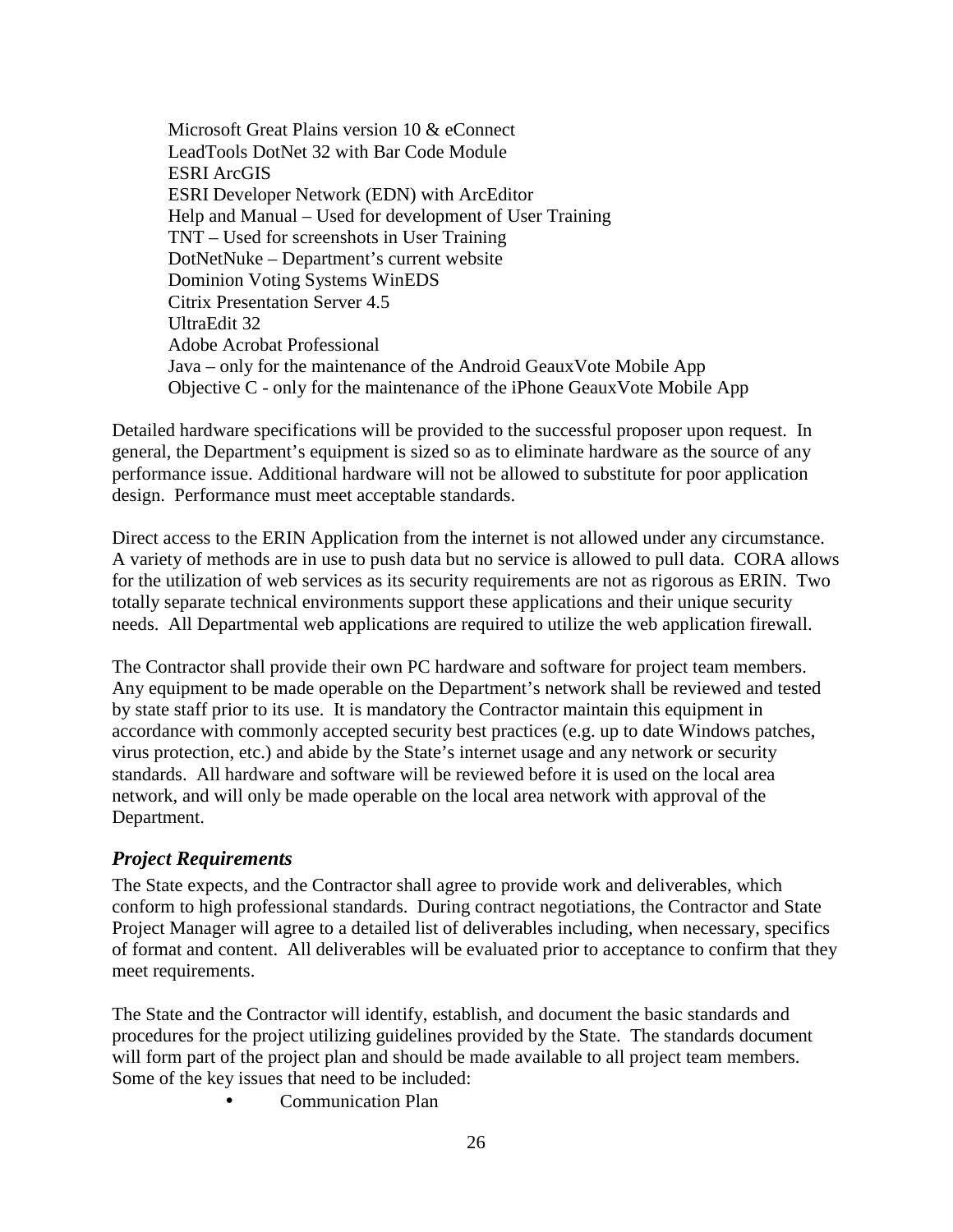- Documentation Requirements
- Issue Management Plan
- Scope Management Plan
- Risk Management Plan
- Planning and Monitoring Standards
- Quality Assurance Checkpoints

### *Implementation Approach*

Due to the scope and complexity of the development effort, the State has elected to use a multiphase approach for this project. The State has specified the proposed number, make-up and sequence of the implementation phases to be as follows:

| Phase 1 | Build and implement programs for pre-election planning and           |
|---------|----------------------------------------------------------------------|
|         | management and NVRA agency management and online processing.         |
|         | Complete all identified new functionality for UCC.                   |
| Phase 2 | Election day management, election auditing and GIS improvements      |
| Phase 3 | Inventory management, kiosks, hardware and software upgrades.        |
|         | Note: this assumes the SQL 2012 upgrade was completed prior to the   |
|         | contract begin date $-$ if not completed, this will move to Phase 1. |

Some of the phases listed above will overlap.

## *Team Organization*

To ensure the success of this project, the State desires a fully integrated project team at all levels. Contractor resources are expected to provide experience and expertise in implementing state of the art solutions. State resources will bring functional knowledge of current business processes and technical knowledge of the existing systems and application environment.

The State will be making a major commitment of time, personnel, and funds to the success of this project. The various roles that state personnel will play in this project have been identified with two key goals in mind:

- To ensure the continued success and development of department applications.
- To develop the personnel resources necessary to continue the success of the system once the Contractor's involvement has ended.

The State's staffing commitments for the project should not be considered indicative of either the level of effort required for a project or the complexity of that effort. One of the key roles the state will play will be to monitor progress of the project. The establishment of standards, the acceptance testing process, and a quality assurance program will be utilized to ensure that upon departure of the Contractor, the state is left with a system that meets its functional and technical requirements. This does not in any way diminish the Contractor's responsibility for task management.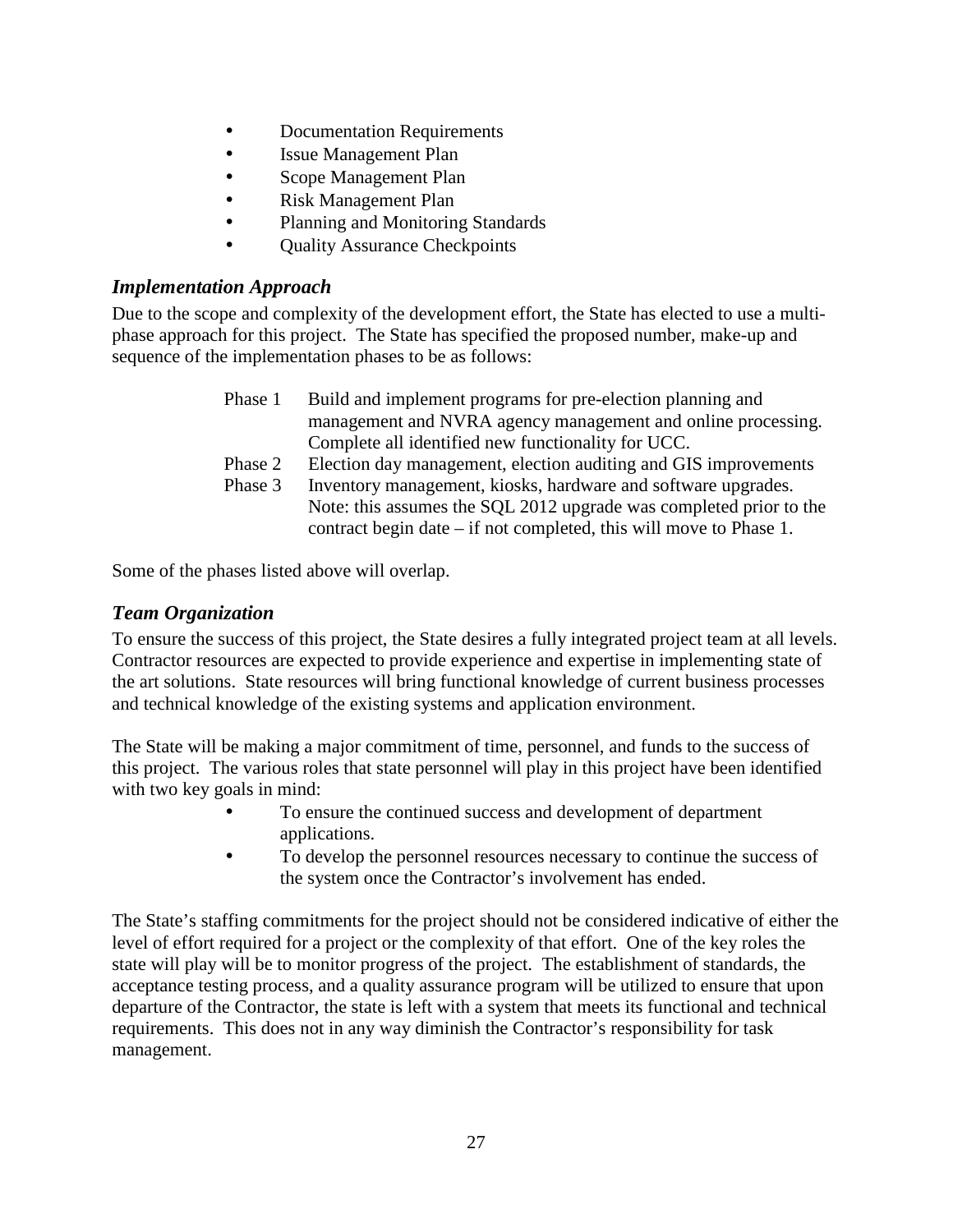The State also expects to actively participate in the effort to complete the deliverables and project. State personnel will provide knowledge of business requirements, operational application data, and technical knowledge of the application development environment. They are prepared to perform tasks assigned for system design, programming, database administration, procedure development, software and hardware configuration, and other customary work of a systems development project. They are also available to act as facilitators in resolving any problems the Contractor encounters that may impede the progress of the project.

Once the project is complete, there may no longer be on-site Contractor personnel to maintain and support the system. At that point, the State must have established a broad base of expertise in the tools and the application. The support staff must have the knowledge necessary to perform continued system development and provide on-going user support and training. The State's technical staff will need the expertise to maintain the related processes, administer system databases, and maintain application software. With this in mind, it will be necessary for state personnel to have meaningful roles in every aspect of the project lifecycle.

#### *State Resources*

The department will make the resources described below available to the Contractor for the Contractor's use in fulfillment of this contract:

#### **Project Director**

The department will appoint a Project Director for this Contract who will provide oversight of the contract and activities conducted.

#### **Project Manager**

The department will appoint project managers with experience in the successful implementation of complex projects. The project managers will also possess knowledge of the operational environment.

#### **Functional and Technical Staff**

The State will provide:

- timely access to State Agency staff (including scheduling of meetings) and available documentation required to complete each of the assigned tasks.
- personnel with knowledge of the business process and associated legal requirements as required.
- a minimum of 5 full time programming resources (with.NET experience) to work during the life of the project. Technical support personnel will be available as required. A total of 8 functional and technical employees may work on the application(s); however, other Department priorities will impede their ability to commit to this task for 100% of their time.

These employees will generally possess a broad base of knowledge across all areas of department systems, and varying degrees of system administration and programming experience. Reasonable access to other personnel on a limited basis will be coordinated through the Project Manager.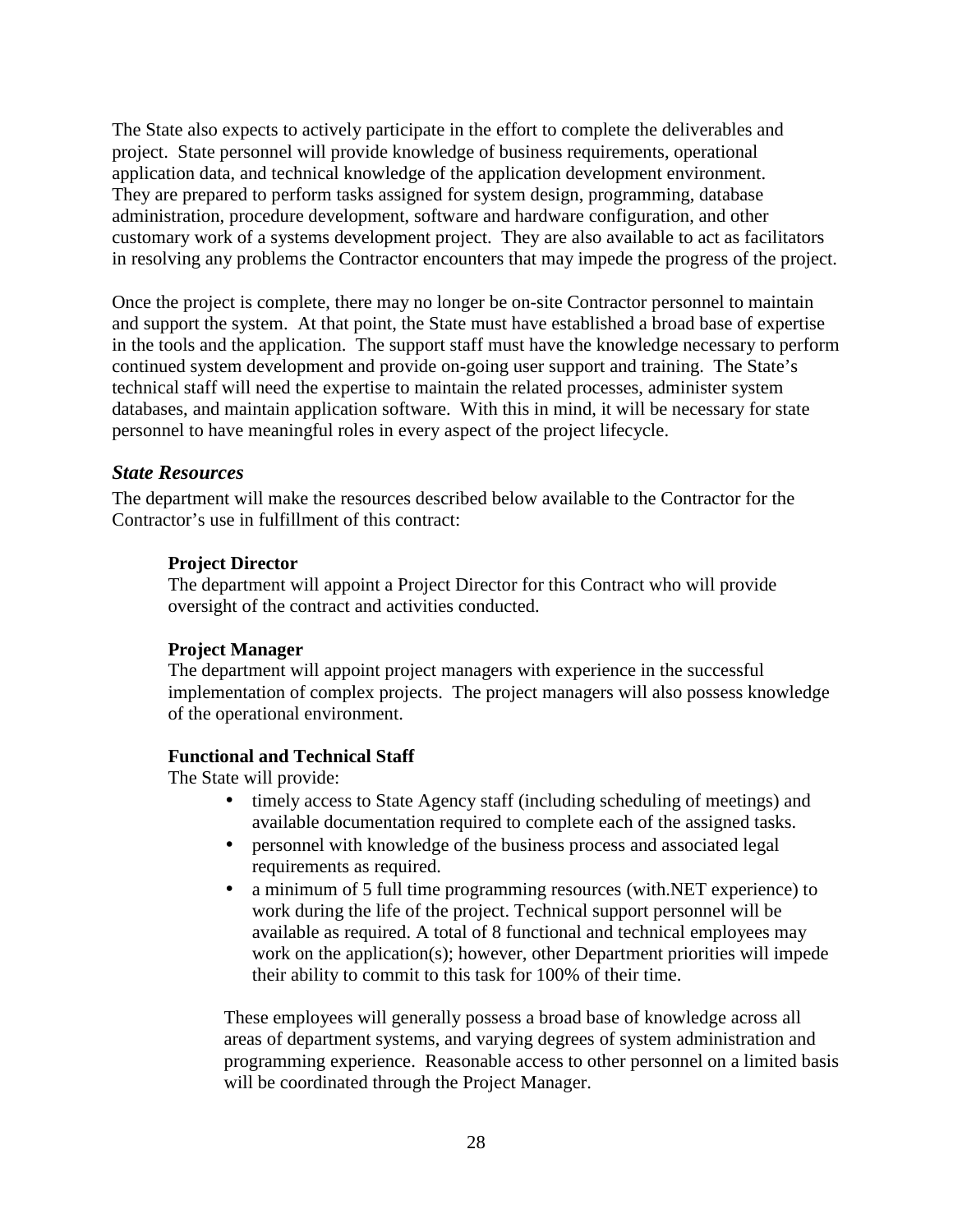**NOTE:** If proposer requires additional State resources, it must be clearly identified in the proposer's response to the RFP.

### **Office Facilities**

The State will provide reasonable and normal office space, basic office furniture, supplies, local telephone service, LAN connection, and limited usage of copiers and fax machines. The terms and conditions for remote access to the Department's network can be negotiated.

### **Computer Facilities**

The State will make use of computer systems available at reasonable times and in reasonable time increments to support system development, test, and installation activities.

Special facility requirements, such as stress testing shall be addressed in the appropriate planning documents or documented by the Contractor in a memorandum.

Any State resources furnished to the Contractor shall be used only for the performance of this contract.

# *Project Work Schedules*

The Contractor will ensure the schedules of the proposed project consulting staff have been designed to guarantee timely completion of deliverables and adequate coverage that is acceptable to the State. The Contractor will be expected to maintain an up to date work plan of all project tasks, activities and resources including estimated start and completion dates, actual start and completion dates, estimated task hours, and completion percentage for all in-process tasks. It is envisioned that the project work plan will be revised from time to time as provided in this contract and that it will incorporate all tasks, activities and resources, other than work performed by State personnel as part of their on-going, non-project responsibilities needed to complete the project.

### *Reporting Process and Frequency*

Status reports will be provided to the State no less than monthly. At a minimum, status reports will include tasks completed during the time period by the project team, tasks delayed, reasons for delay, and tasks in-progress. This report will be delivered to the State's project manager by close of business within three business days after the end of the period covered.

### *Issue Resolution*

The Contractor will use techniques that will enable them to quickly spot potential issues and initiate proper corrections before these issues become major problems. The Contractor will routinely monitor progress against key project milestones and provide important information for identifying schedule and resource problems. The status reporting process will provide an effective forum for alerting all key personnel to potential issues and for planning and initiating follow-up actions.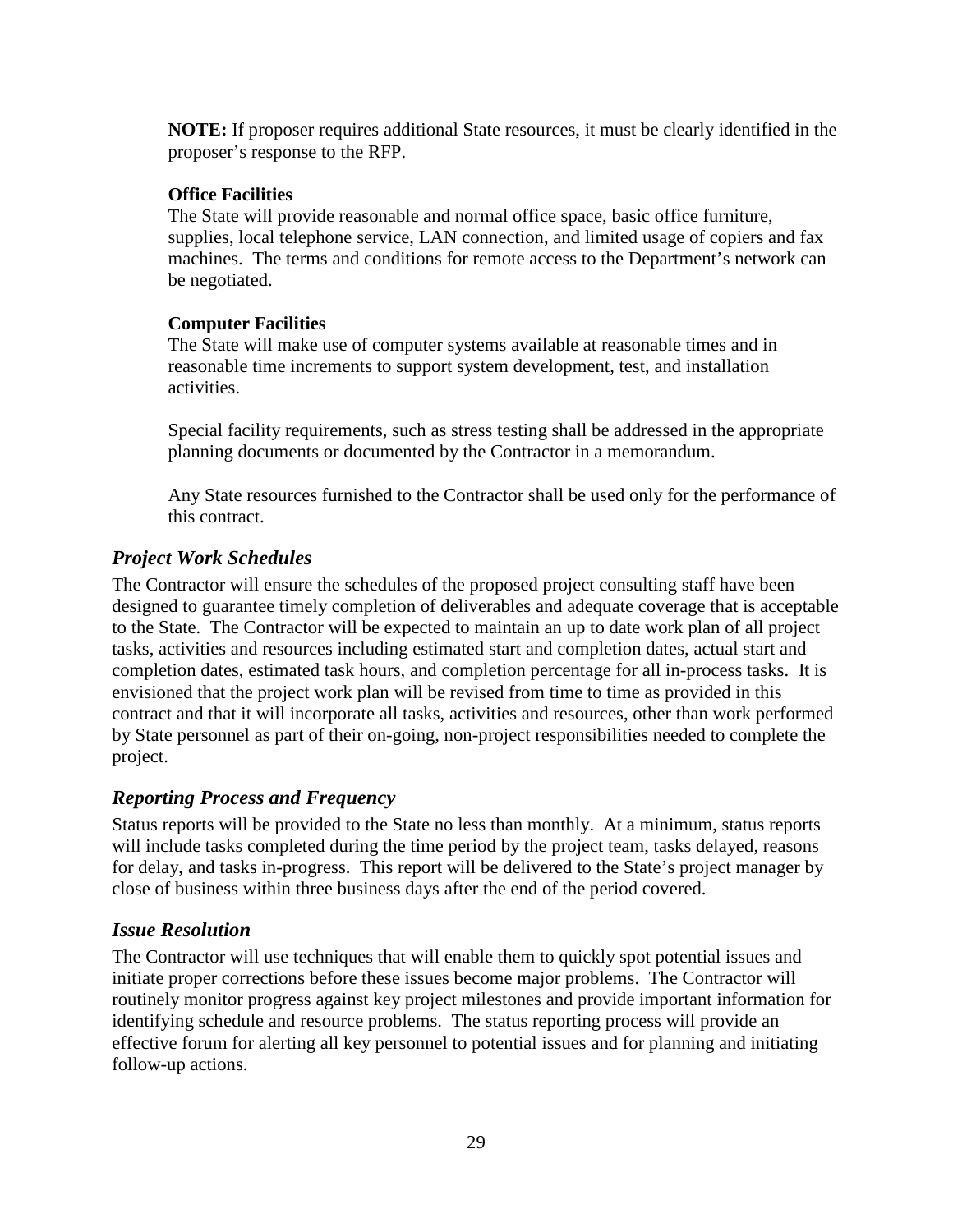# *Performance Measures*

The performance of the contract will be measured by the State Project Manager, authorized on behalf of the State, to evaluate the Contractor's performance against the criteria in the Scope of Services. The State Project Manager will review all methodology, project plans and work product of Contractor and use the following criteria to measure the performance of the Contractor:

- Availability of Contractor's functional and technical staff to perform the task orders.
- Adequate testing by the Contractor of system components to ensure that State requirements are being met and components are error free.
- Implementation of a functioning system, which meets the State's specified requirements for ERIN, CORA or other departmental systems for which the Contractor has been assigned tasks.

## *Monitoring Plan*

The State Project Manager will monitor the services provided by the Contractor and the expenditure of funds under this contract. The staff person who will be primarily responsible for the day-to-day contact with the Contractor and day-to-day monitoring of the Contractor's performance will be the State Project Manager.

The performance of the Contractor will be monitored by:

- Completing design components according to schedule.
- Reviewing completed design components to ensure that all requirements were met.
- Verifying Contractor is supervising and directing department employees in testing system components developed by the Contractor to ensure components are error free.

Verifying monthly Contractor invoices, time sheets, and task breakdowns to determine if billing for work completed is accurate.

### *Quality Assurance*

Quality Assurance reviews are conducted periodically throughout the course of a system's lifecycle. The Contractor will be required to cooperate with the State's quality assurance team, the process in general, and to abide by the results of the reviews.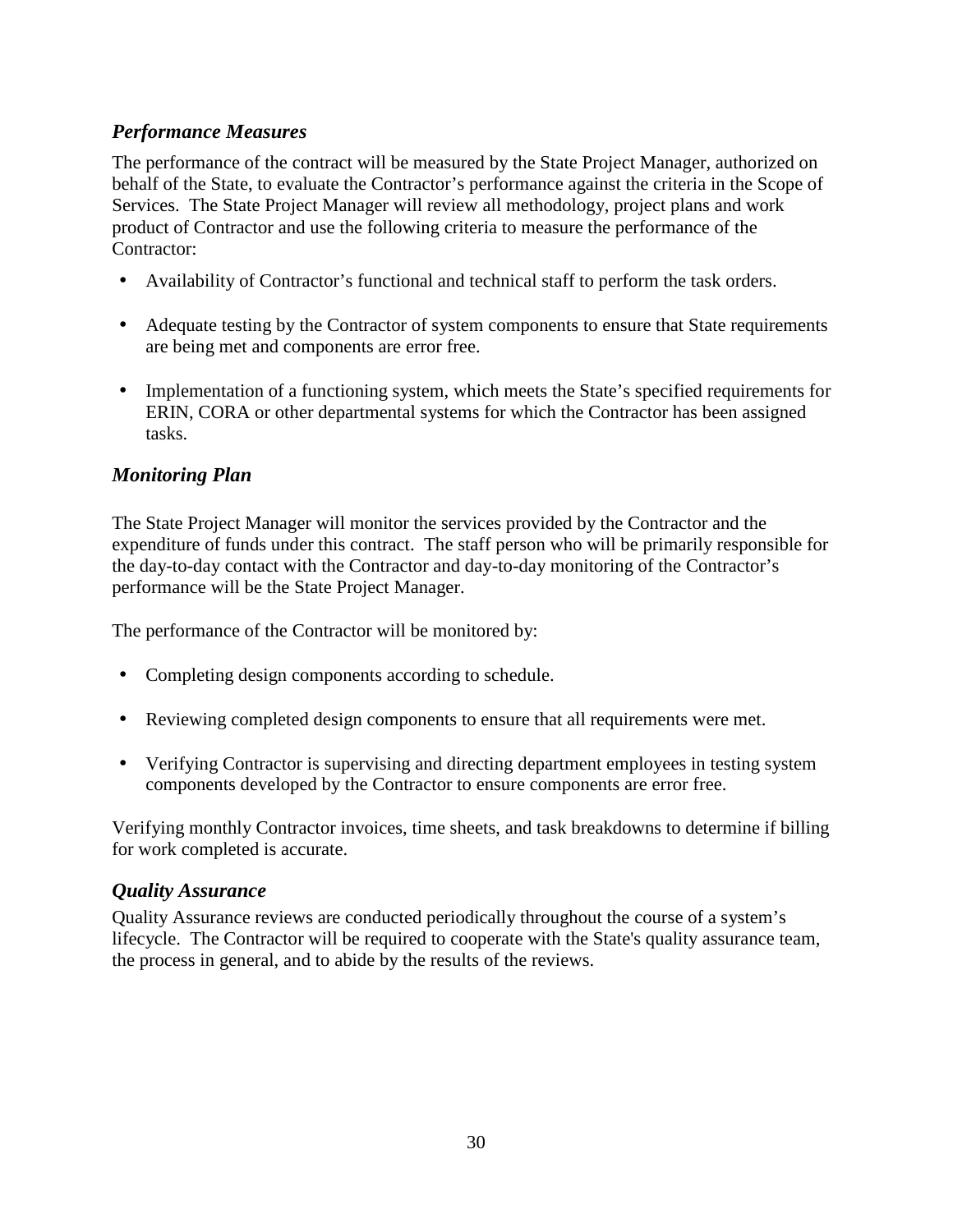# **ATTACHMENT II: CERTIFICATION STATEMENT**

*The undersigned hereby acknowledges she/he has read and understands all requirements and specifications of the Request for Proposals (RFP), including attachments.* 

**OFFICIAL CONTACT.** The State requests that the Proposer designate one person to receive all documents and the method in which the documents are best delivered. Identify the Contact name and fill in the information below: (Print Clearly)

| Date | <b>Official Contact Name:</b>       |  |  |  |
|------|-------------------------------------|--|--|--|
|      | A. E-mail Address:                  |  |  |  |
|      | B. Facsimile Number with area code: |  |  |  |
|      | C. US Mail Address:                 |  |  |  |

Proposer certifies that the above information is true and grants permission to the State or Agencies to contact the above named person or otherwise verify the information provided.

By its submission of this proposal and authorized signature below, Proposer certifies that:

- 1. The information contained in its response to this RFP is accurate;
- 2. Proposer complies with each of the mandatory requirements listed in the RFP and will meet or exceed the functional and technical requirements specified therein;
- 3. Proposer accepts the procedures, evaluation criteria, mandatory contract terms and conditions, and all other administrative requirements set forth in this RFP.
- 4. Proposer's quote is valid for at least *90* days from the date of proposal's signature below;
- 5. Proposer understands that if selected as the successful Proposer, he/she will have *\_\_\_\_\_*business days from the date of delivery of final contract in which to complete contract negotiations, if any, and execute the final contract document. (Agency insert number of days to correspond to same number referenced in RFP section number 3.12 Contract Award and Execution.)
- 6. Proposer certifies, by signing and submitting a proposal for \$25,000 or more, that their company, any subContractors, or principals are not suspended or debarred by the General Services Administration (GSA) in accordance with the requirements in OMB Circular A-133. (A list of parties who have been suspended or debarred can be viewed via the internet at www.epls.gov .)

| <b>Authorized Signature:</b> |        |      |  |
|------------------------------|--------|------|--|
| Typed or Printed Name:       |        |      |  |
| Title:                       |        |      |  |
| Company Name:                |        |      |  |
| Address:                     |        |      |  |
| City:                        | State: | Zip: |  |
|                              |        |      |  |
|                              |        |      |  |

SIGNATURE of Proposer's Authorized Representative DATE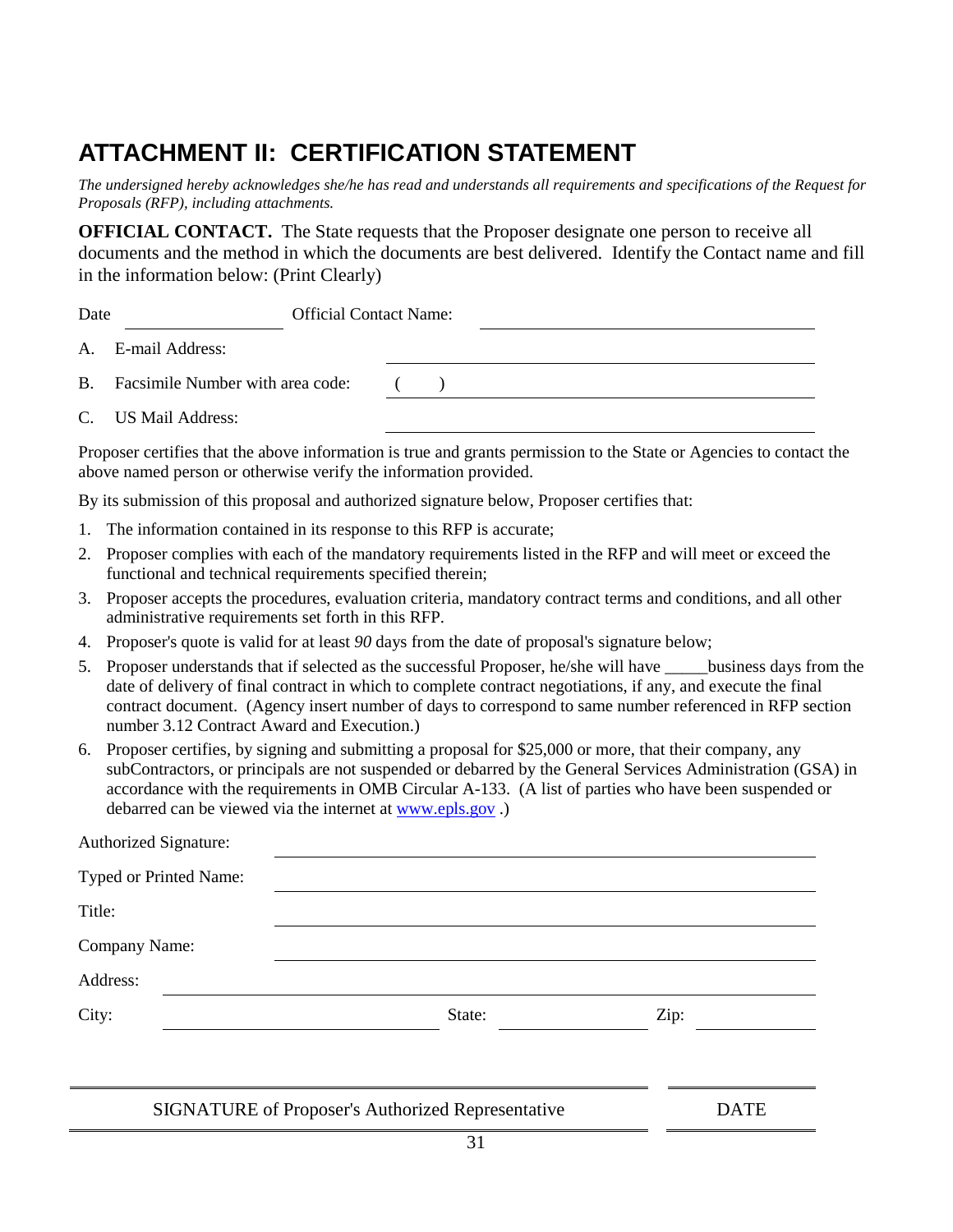# **ATTACHMENT III: SAMPLE CONTRACT**

On this \_\_\_\_ day of \_\_\_\_\_\_\_\_, 20\_\_, the State of Louisiana, Department of State hereinafter sometimes referred to as the "State", and (Contractor's name and legal address including zip code), hereinafter sometimes referred to as the "Contractor", do hereby enter into a contract under the following terms and conditions.

### **1.0 SCOPE OF SERVICES**

Contractor hereby agrees to furnish services to State as specified in Section 3.0.

### **1.1 CONCISE DESCRIPTION OF SERVICES**

The proposed project will provide planning, design, programming/development, configuration, installation, problem resolution, analytical and other support services at the Department's discretion for the continued improvement of the ERIN and CORA systems and other functions that support the department in its mission. The Contractor will provide highly qualified resources to work on tasks identified by the Department. The Contractor is responsible for the identification, assignment, and oversight of all work necessary for the successful completion of the tasks assigned, whether performed by Department or Contractor personnel.

This project primarily focuses on continued development of the ERIN application and to a lesser extent CORA but may also include other .NET programming, business analysis, and SQL server support required by the department.

### **1.2 COMPLETE DESCRIPTION OF SERVICES**

A full description of the scope of services is contained in Attachment I which is made a part of this contract.

### **2.0 ADMINISTRATIVE REQUIREMENTS**

### **2.1 TERM OF CONTRACT**

This contract shall begin on April 15, 2013 and shall end on April 14, 2014. The State has the right to contract for up to a total of 3 years with the concurrence of the Contractor and all appropriate approvals.

#### **2.2 WARRANTIES**

Contractor shall indemnify State against any loss or expense arising out of any breach of any specified Warranty.

A. Period of Coverage. The Warranty period for software and system components covered under this Contract will begin on the date of acceptance or date of first productive use, whichever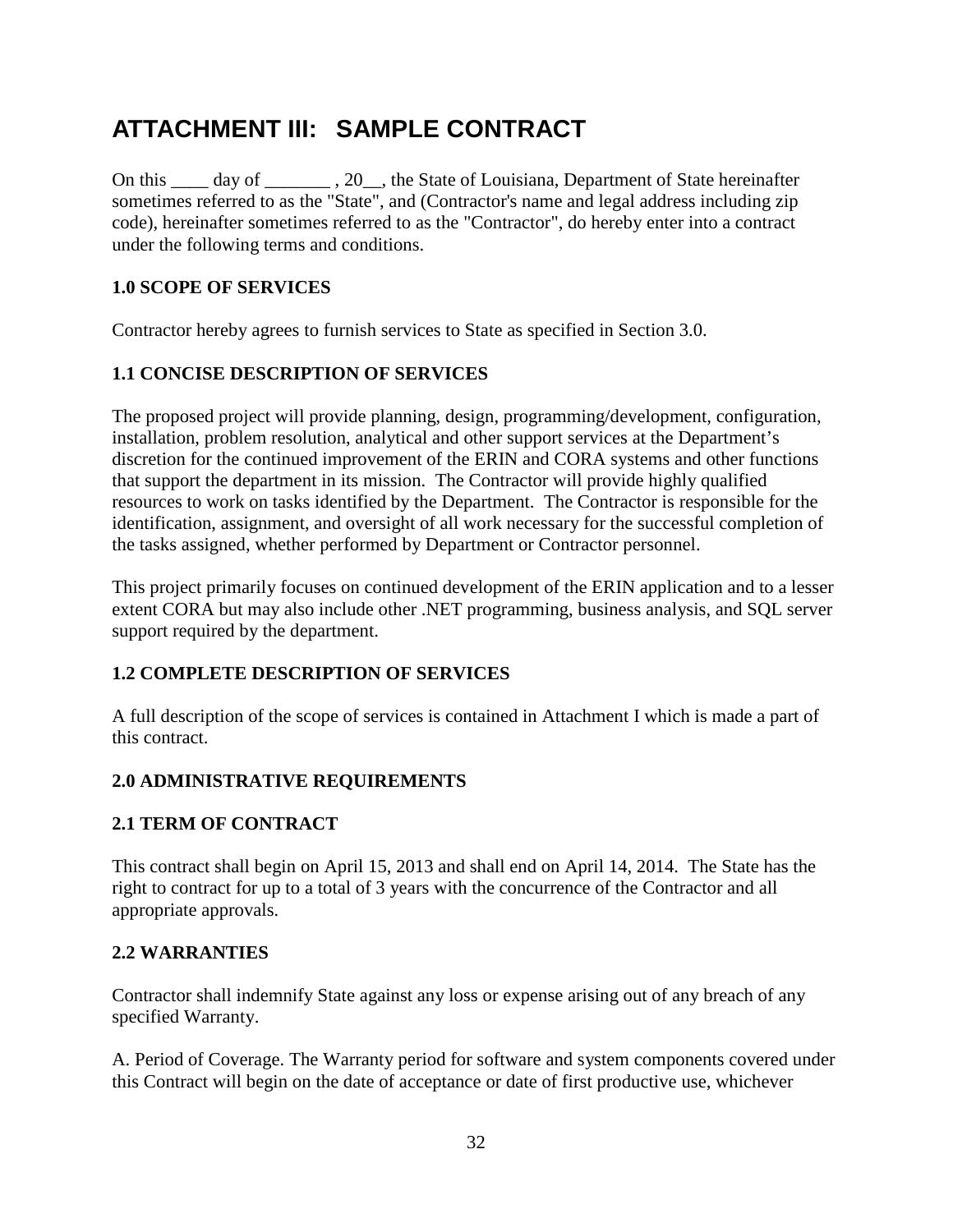occurs later, and will terminate three months thereafter.

B. Free from Defects. Contractor warrants that the system developed hereunder shall be free from defect in design and implementation and will continue to meet the specifications agreed to during system design and Contractor will, without additional charge to the State, correct any such defect and make such additions, modifications, or adjustments to the system as may be necessary to operate as specified in the Technical Deliverables accepted by the State.

C. Software Standards Compliance. Contractor warrants that all software and other products delivered hereunder will comply with State standards and/or guidelines for resource names, programming languages, and documentation as referenced in Attachment I.

D. Software Performance. Specific operating performance characteristics of the software developed and/or installed hereunder are warranted by the Contractor as stated in Attachment I.

E. Original Development. Contractor warrants that all materials produced hereunder will be of original development by Contractor, and will be specifically developed for the fulfillment of this contract. In the event the Contractor elects to use or incorporate in the materials to be produced any components of a system already existing, Contractor shall first notify the State, which after whatever investigation the State may elect to make, may direct the Contractor not to use or incorporate any such components. If the State does not object, Contractor may use or incorporate such components at Contractor's expense and shall furnish written consent of the party owning the same to the State in all events. Such components shall be warranted as set forth herein (except for originality) by the Contractor and the Contractor will arrange to transfer title or the perpetual license for the use of such components to the State for purposes of the contract.

F. No Surreptitious Code Warranty. Contractor warrants that software provided hereunder will be free from any "Self-Help Code". "Self-Help Code" means any back door, time bomb, or drop dead device or other routine designed to disable a computer program with the passage of time or under the positive control of a person or party other than the State. Excluded from this prohibition are identified and State-authorized features designed for purposes of maintenance or technical support. "Unauthorized Code" means any virus, Trojan horse, worm or other software routine or component designed to permit unauthorized access to disable, erase, or otherwise harm software, equipment, or data, or to perform any other such actions. "Unauthorized Code" does not include "Self-Help Code".

### **2.3 STAFF INSURANCE**

Contractor shall procure and maintain for the duration of the contract insurance against claims for injuries to persons or damages to property which may arise from or in connection with the performance of the work hereunder by the Contractor, his agents, representatives, employees or subcontractors. The cost of such insurance shall be included in the total contract amount included in Section 5.0. For insurance requirements, refer to Attachment V.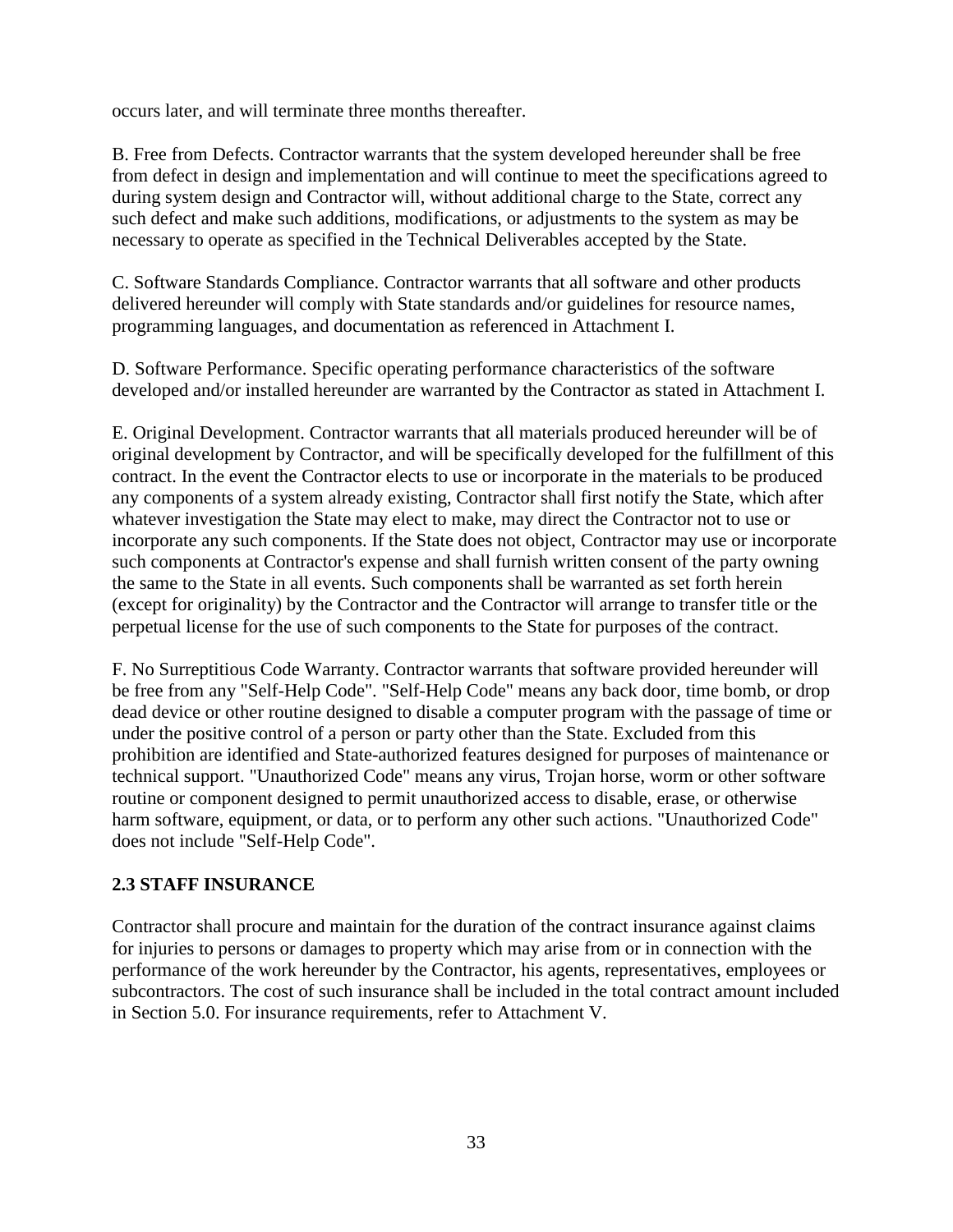## **2.4 LICENSES AND PERMITS**

Contractor shall secure and maintain all licenses and permits, and pay inspection fees required to do the work required to complete this contract.

## **2.5 SECURITY**

Contractor's personnel will always comply with all security regulations in effect at the State's premises, and externally for materials belonging to the State or to the project. Contractor is responsible for reporting any breach of security to the State promptly.

## **2.6 TAXES**

Contractor is responsible for payment of all applicable taxes from the funds to be received under this contract. Contractor's federal tax identification number is  $\qquad$ .

## **2.7 CONFIDENTIALITY**

All financial, statistical, personal, technical and other data and information relating to the State's operations which are designated confidential by the State and made available to the Contractor in order to carry out this Contract, or which becomes available to the Contractor in carrying out this contract, shall be protected by the Contractor from unauthorized use and disclosure through the observance of the same or more effective procedural requirements as are applicable to the State. Contractor shall not be required to keep confidential any data or information which is or becomes publicly available, is already rightfully in the Contractor's possession, is independently developed by the Contractor outside the scope of this Contract, or is rightfully obtained from third parties.

# **3.0 TECHNICAL REQUIREMENTS**

### **3.1 STATEMENT OF WORK**

Contractor will perform services according to the terms of this Contract and according to the Scope of Services in Attachment I.

### **3.2 CONFIGURATION REQUIREMENTS**

The software system being installed shall be designed and configured by the Contractor to operate within the State's hardware, software, and networking environments as specified in Attachment I.

### **3.3 PROJECT MANAGEMENT**

Contractor shall provide, at a minimum, the following project management functions: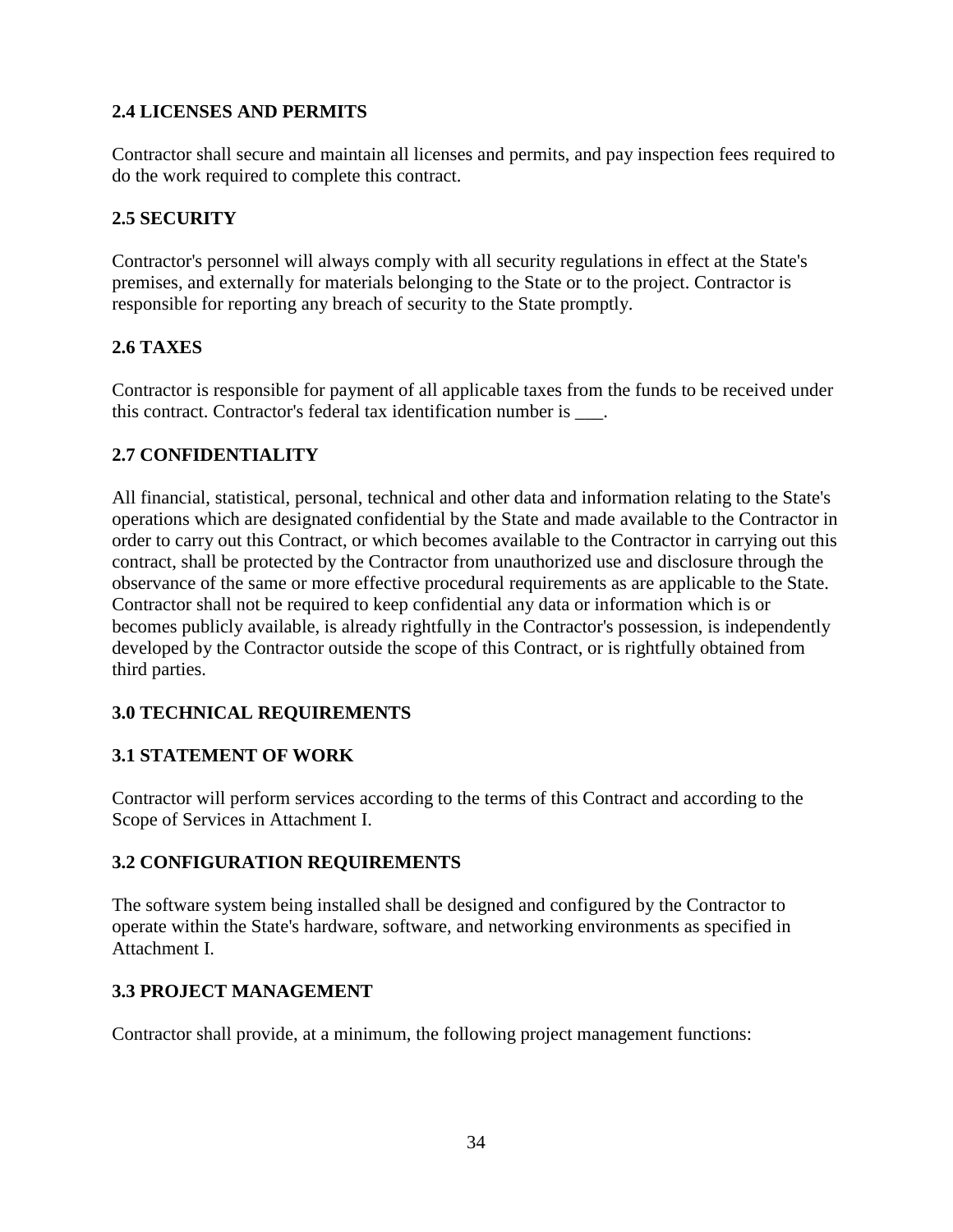A. Provide Project Management - Contractor will provide day-to-day project management using best management practices for all tasks and activities necessary to complete the Statement of Work.

B Provide Project Work Plan - Contractor shall develop and maintain a Project Work Plan which breaks down the work to be performed into manageable phases, activities and tasks as appropriate. The work plan will identify: activities/tasks to be performed, project personnel requirements (both State and Contractor), estimated workdays/personnel hours to complete, expected start and completion dates. Scheduled completion dates for each deliverable shall specifically be included. Written concurrence of both parties will be required to amend the Work Plan. The Project Work Plan shall be approved by the State before project payments are made.

C. Provide Project Progress Reports - Contractor shall submit monthly progress reports signed by the Contractor's Project Manager to the State, no later than 10 days after the close of each calendar month. Each progress report shall describe the status of the Contractor's performance since the preceding report, including the products delivered, descriptions of problems encountered with a plan for resolving them, the work to be accomplished in the coming reporting period, and identifying issues requiring management attention, particularly those which may affect the scope of services, the project budget, or the deliverables to be provided by the Contractor. Each report shall identify activities by reference to the Project Work plan.

D. Provide Time Sheets - Accompanying each Progress Report, the Contractor shall submit time sheets to the State Project Director indicating effort expended and work performed by each member of its or its subcontractors' staff, participating in this contract. Time sheets shall, at a minimum, identify the name of the individual performing the work and the number of hours worked during the period by Work Plan task.

E. Provide Issue Control. Contractor will develop and implement with State approval, procedures and forms to monitor the identification and resolution of key project issues and problems.

# **3.4 QUALITY ASSURANCE REVIEWS**

State reserves the right to conduct Quality Assurance Reviews at appropriate checkpoints throughout the project. Contractor will facilitate the review process by making staff and information available as requested by the reviewers at no additional cost to the State.

# **3.5 CONTRACTOR RESOURCES**

Contractor agrees to provide the following Contract related resources:

A. Project Manager. Contractor shall provide a project manager to provide day-to-day management of project tasks and activities, coordination of Contractor support and administrative activities, and for supervision of Contractor employees. The project manager shall possess the technical and functional skills and knowledge to direct all aspects of the project.

B. Key Personnel. Contractor shall assign staff who possess the knowledge, skills, and abilities to successfully perform assigned tasks. Individuals to be assigned by the Contractor are listed in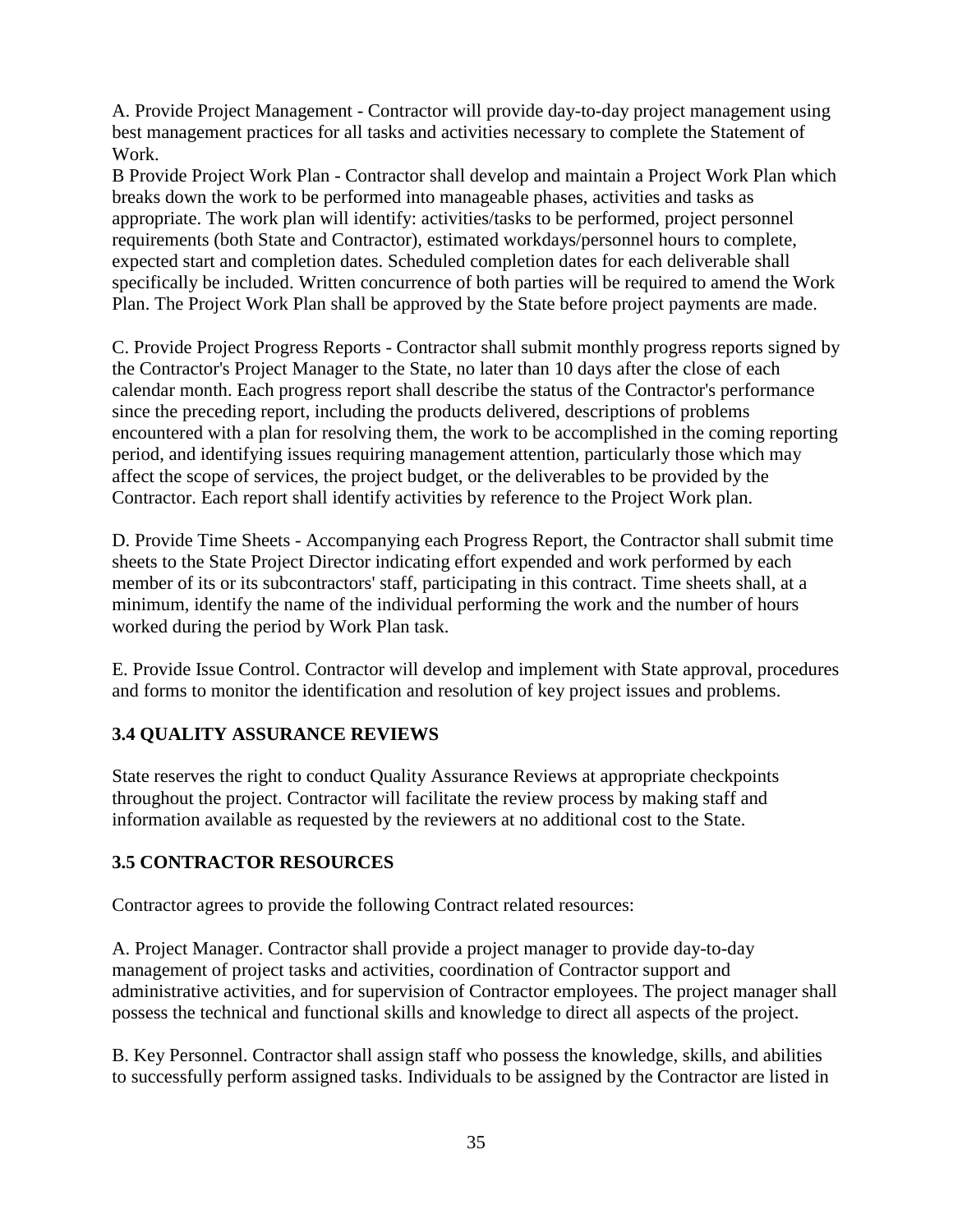Attachment IV.

C. Personnel Changes. Contractor's Project Manager and other key personnel assigned to this Contract may not be replaced without the written consent of the State. Such consent shall not be unreasonably withheld or delayed provided an equally qualified replacement is offered. In the event that any State or Contractor personnel become unavailable due to resignation, illness or other factors, excluding assignment to project outside this contract, outside of the State's or Contractor's reasonable control, as the case may be, the State or the Contractor, as the case may be, shall be responsible for providing an equally qualified replacement in time to avoid delays to the work plan.

D. Other Resources. Contractor will provide other resources as specified in Attachment IV.

# **3.6 STATE PROJECT DIRECTOR**

State shall appoint a Project Director for this Contract who will provide oversight of the activities conducted hereunder. The Project Director is identified in Attachment I. Notwithstanding the Contractor's responsibility for total management during the performance of this Contract, the assigned State Project Director shall be the principal point of contact on behalf of the State and will be the principal point of contact for Contractor concerning Contractor's performance under this Contract.

# **3.7 STATE FURNISHED RESOURCES**

State will make available to the Contractor for use in fulfillment of this contract those resources described in Attachment I.

# **3.8 STATE STANDARDS AND GUIDELINES**

Contractor shall comply with State standards and guidelines related to systems development, installation, software distribution, security, networking, and usage of State resources described in Attachment I.

# **3.9 ELECTRONICALLY FORMATTED INFORMATION**

Where applicable, State shall be provided all documents in electronic format, as well as hardcopy. Electronic media prepared by the Contractor for use by the State will be compatible with the State's comparable desktop application (e.g., spreadsheets, word processing documents). Conversion of files, if necessary, will be Contractor's responsibility. Conversely, as required, Contractor must accept and be able to process electronic documents and files created by the State's current desktop applications as described in Attachment I.

# **4.0 ACCEPTANCE OF DELIVERABLES**

Contract deliverables will be submitted, reviewed, and accepted according to the following procedure: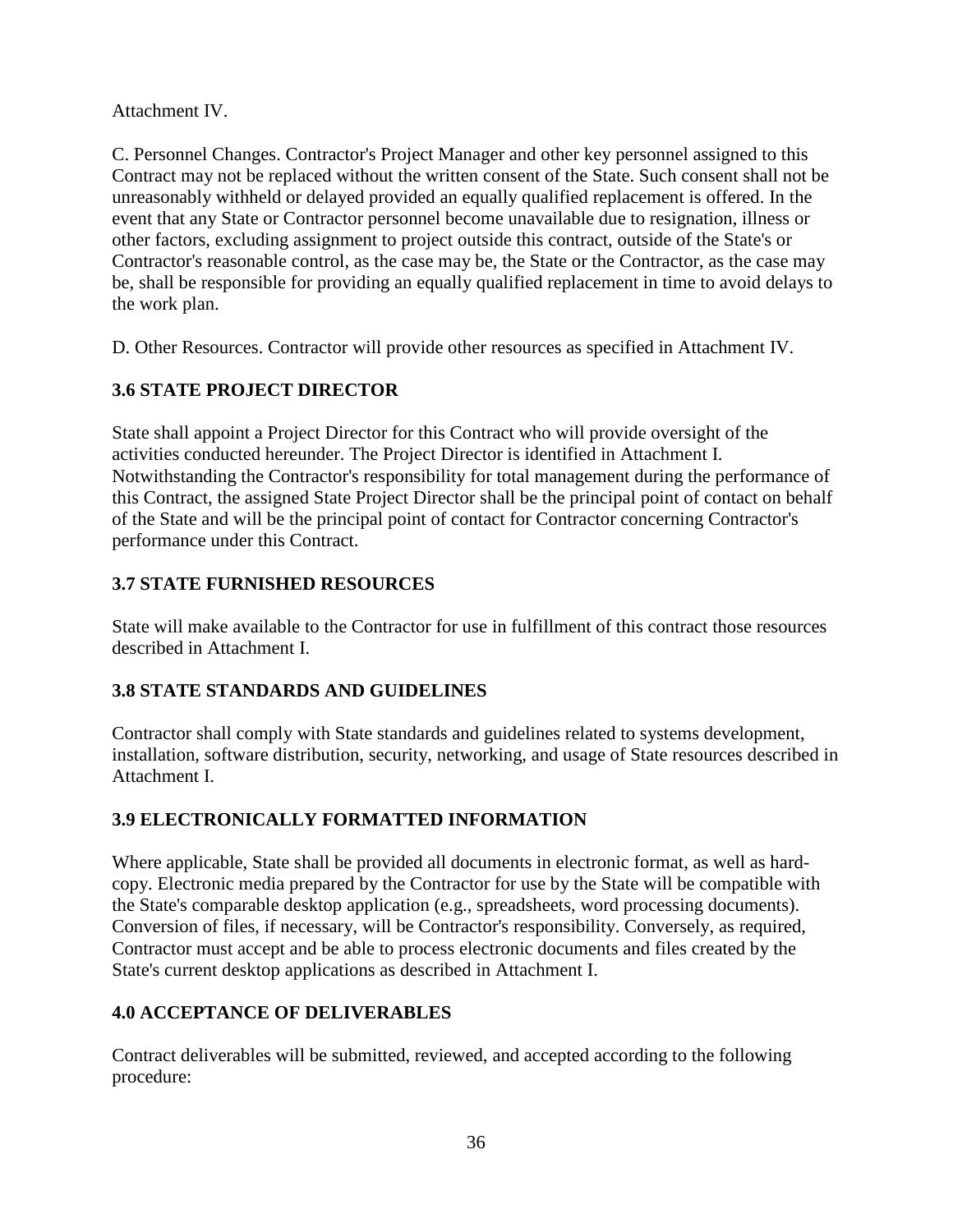A. General. Except where this Contract provides different criteria, work will be accepted if it has been performed in accordance with the applicable specifications for Contractor's work in the Statement of Work, the Request for Proposals, the Contractor's Proposal, and/or as subsequently modified in State- approved design documents developed within this Project, and in the accepted final documentation.

B. Submittal and Initial Review. Upon written notification by Contractor that a Deliverable is completed and available for review and acceptance, the State Project Director will use best efforts to review the Deliverable within five (5) business days after the Deliverable is presented to the State Project Director, but in no event later than ten (10) business days after the Deliverable is presented to the State Project Director. Within the applicable period, the State Project Director will direct the appropriate review process, coordinate any review outside the Project team, and present results to any user committees and/or Steering Committee for approval, as needed. The initial review process will be comprehensive with a view toward identifying all items which must be modified or added to enable a Deliverable to be approved. A failure to deliver all or any essential part of a Deliverable shall be cause for non-acceptance.

C. Notification of Acceptance or Rejection. If no notification is delivered to Contractor within the applicable period, the Deliverable will be considered approved. If State disapproves a Deliverable, State will notify Contractor in writing of such disapproval, and will specify those items which, if modified or added, will cause the Deliverable to be approved.

D. Resubmitting Corrected Deliverables. With respect to such Deliverables, Contractor will resubmit the Deliverable with requested modifications and the State Project Director will review such modifications within five (5) business days. If no notification is delivered to Contractor within those five (5) business days, the Deliverable is considered approved. If the State disapproves that Deliverable, the State will notify Contractor in writing of any additional deficiencies which result from such modifications and Contractor will resubmit the Deliverable with the requested modifications. The parties agree to repeat this process as required until all such identified deficiencies are corrected or a determination of breach or default is made. The payment by the State for each activity is contingent upon correction of all such deficiencies and acceptance by the State.

F. Payment of Retainage Based on Acceptance. Final payment of any retainage will be contingent on completion and acceptance of all contract deliverables.

### **5.0 COMPENSATION AND MAXIMUM AMOUNT OF CONTRACT**

In consideration of the services required by this contract, State hereby agrees to pay to Contractor a maximum fee of \$2 million per year. Payments are predicated upon successful completion and written approval by the State of the described tasks and deliverables as provided in Section 1.0. Payments will be made to the Contractor after written acceptance by the State of the payment task and approval of an invoice. State will make every reasonable effort to make payments within 30 days of the approval of invoice and under a valid contract. Payment will be made only on approval of the IT Director for the Department of State.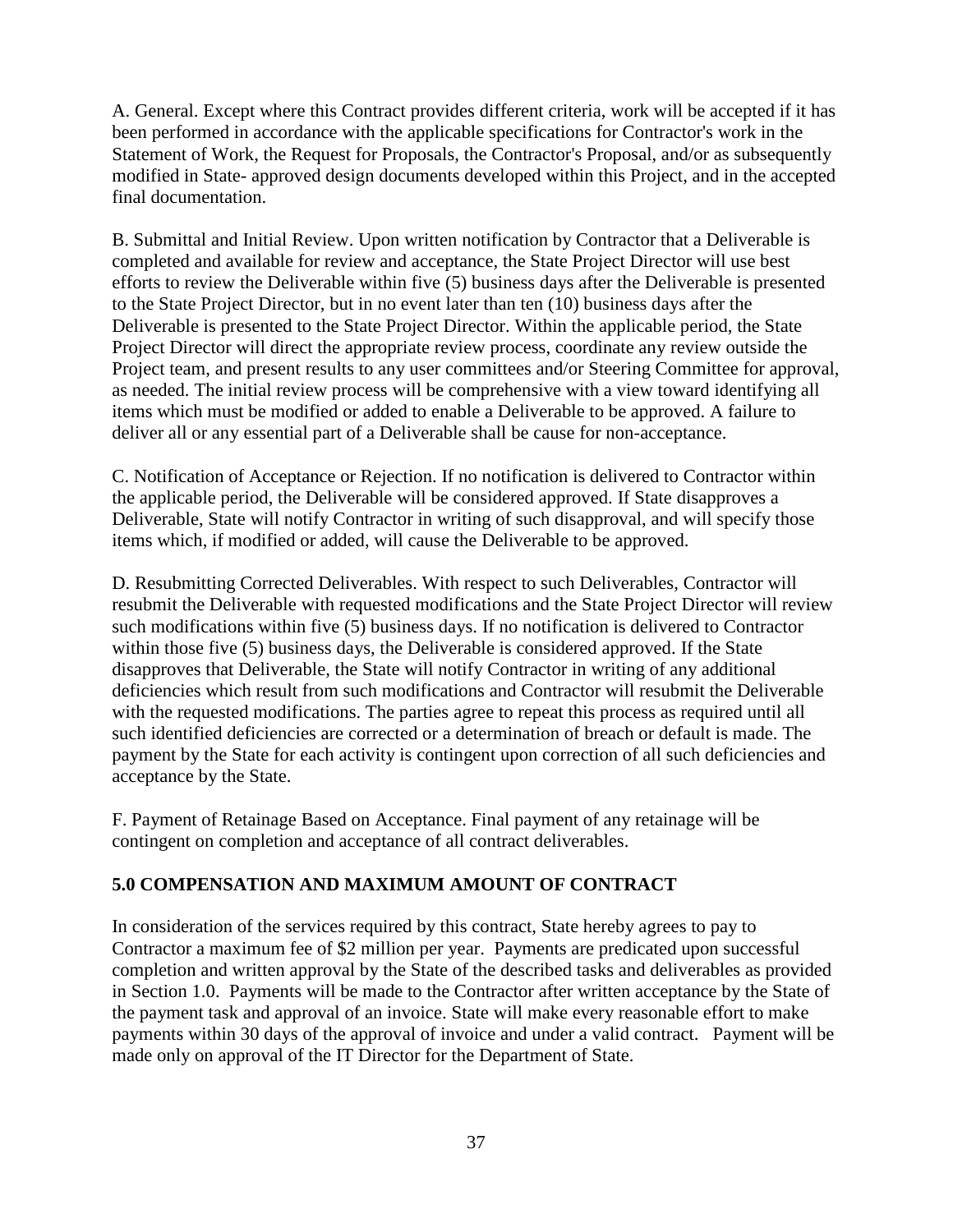During the execution of tasks contained in the Statement of Work, the Contractor may submit invoices, not more frequently than monthly. Such payment amounts for work performed must be based on at least equivalent services rendered, and to the extent practical, will be keyed to clearly identifiable stages of progress as reflected in status reports submitted with the invoices. Contractor will not be paid more than the maximum amount of the contract.

### **6.0 TERMINATION**

## **6.1 TERMINATION FOR CAUSE**

State may terminate this Contract for cause based upon the failure of Contractor to comply with the terms and/or conditions of the Contract; provided that the State shall give the Contractor written notice specifying the Contractor's failure. If within thirty (30) days after receipt of such notice, the Contractor shall not have either corrected such failure or, in the case of failure which cannot be corrected in thirty (30) days, begun in good faith to correct said failure and thereafter proceeded diligently to complete such correction, then the State may, at its option, place the Contractor in default and the Contract shall terminate on the date specified in such notice. Contractor may exercise any rights available to it under Louisiana law to terminate for cause upon the failure of the State to comply with the terms and conditions of this contract; provided that the Contractor shall give the State written notice specifying the State's failure and a reasonable opportunity for the state to cure the defect.

### **6.2 TERMINATION FOR CONVENIENCE**

State may terminate the Contract at any time without penalty by giving thirty (30) days written notice to the Contractor of such termination or negotiating with the Contractor an effective date thereof. Contractor shall be entitled to payment for deliverables in progress, to the extent work has been performed satisfactorily.

### **7.0 REMEDIES FOR DEFAULT**

Any claim or controversy arising out of the contract shall be resolved by the provisions of LSA - R.S. 39:1524 - 1526.

# **8.0 AVAILABILITY OF FUNDS**

The continuation of this contract is contingent upon the appropriation of funds by the legislature to fulfill the requirements of the contract. If the legislature fails to appropriate sufficient monies to provide for the continuation of the contract, or if such appropriation is reduced by the veto of the Governor or by any means provided in the appropriations act to prevent the total appropriation for the year from exceeding revenues for that year, or for any other lawful purpose, and the effect of such reduction is to provide insufficient monies for the continuation of the contract, the contract shall terminate on the date of the beginning of the first fiscal year for which funds have not been appropriated. Such termination shall be without penalty or expense to the State except for payments which have been earned prior to the termination.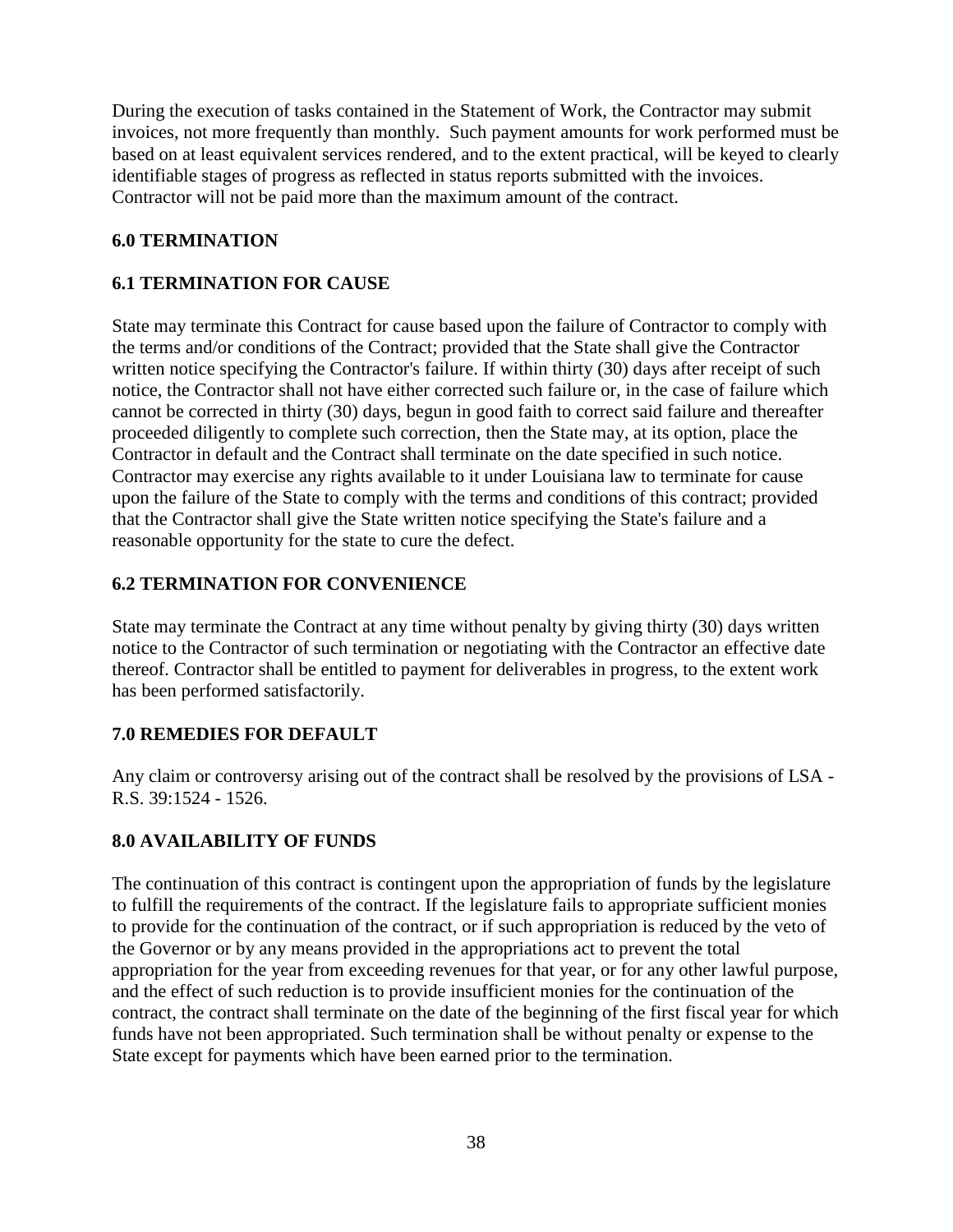### **9.0 OWNERSHIP OF PRODUCT**

Upon completion of this contract, or if terminated earlier, all software, data files, documentation, records, worksheets, or any other materials related to this contract shall become the property of State. All such software, records, worksheets, or materials shall be delivered to the State within thirty days of the completion or termination of this contract.

### **10.0 NONASSIGNABILITY**

No contractor shall assign any interest in this contract by assignment, transfer, or novation, without prior written consent of the State. This provision shall not be construed to prohibit the contractor from assigning his bank, trust company, or other financial institution any money due or to become due from approved contracts without such prior written consent. Notice of any such assignment or transfer shall be furnished promptly to the State.

### **11.0 RIGHT TO AUDIT**

Contractor grants to the Office of the Legislative Auditor, Inspector General's Office, the Federal Government, and any other duly authorized agencies of the State where appropriate the right to inspect and review all books and records pertaining to services rendered under this contract. Contractor shall comply with federal and/or state laws authorizing an audit of Contractor's operation as a whole, or of specific program activities.

### **12.0 RECORD RETENTION**

Contractor agrees to retain all books, records, and other documents relevant to this contract and the funds expended hereunder for at least three years after final payment, or as required by applicable Federal law, if Federal funds are used to fund this contract.

### **13.0 AMENDMENTS IN WRITING**

Any alteration, variation, modification, or waiver of provisions of this contract shall be valid only when they have been reduced to writing, duly signed. No amendment shall be valid until it has been executed by all parties and approved by the Director of the Office of Contractual Review, Division of Administration.

#### **14.0 FUND USE**

Contractor agrees not to use funds received for services rendered under this Contract to urge any elector to vote for or against any candidate or proposition on an election ballot nor shall such funds be used to lobby for or against any proposition or matter having the effect of law being considered by the Louisiana Legislature or any local governing authority. This provision shall not prevent the normal dissemination of factual information relative to a proposition on any election ballot or a proposition or matter having the effect of law being considered by the Louisiana Legislature or any local governing authority.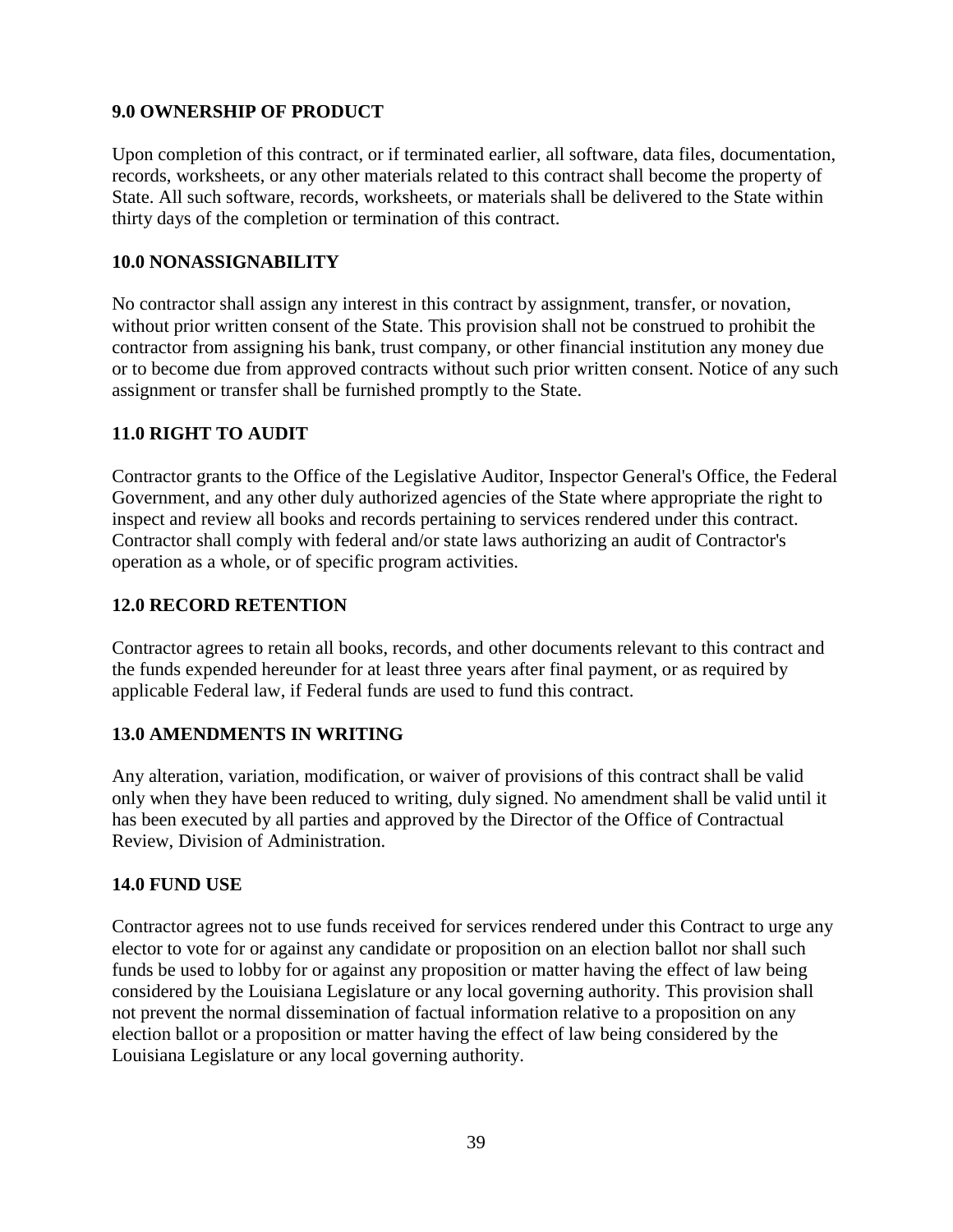# **15.0 NON-DISCRIMINATION**

Contractor agrees to abide by the requirements of the following as applicable: Title VI of the Civil Rights Act of 1964 and Title VII of the Civil Rights Act of 1964, as amended by the Equal Employment Opportunity Act of 1972, Federal Executive Order 11246 as amended, the Rehabilitation Act of 1973, as amended, the Vietnam Era Veteran's Readjustment Assistance Act of 1974, Title IX of the Education Amendments of 1972, the Age Discrimination Act of 1975, the Fair Housing Act of 1968 as amended, and Contractor agrees to abide by the requirements of the Americans with Disabilities Act of 1990.

Contractor agrees not to discriminate in its employment practices, and will render services under this contract without regard to race, color, religion, sex, national origin, veteran status, political affiliation or disabilities. Any act of discrimination committed by Contractor, or failure to comply with these obligations when applicable shall be grounds for termination of this contract.

### **16.0 HEADINGS**

Descriptive headings in this contract are for convenience only and shall not affect the construction or meaning of contractual language.

### **17.0 ENTIRE AGREEMENT AND ORDER OF PRECEDENCE**

This contract, (together with the Request for Proposals and addenda issued thereto by the State, the proposal submitted by the Contractor in response to the State's Request for Proposals, and any exhibits specifically incorporated herein by reference) constitutes the entire agreement between the parties with respect to the subject matter.

This contract shall, to the extent possible, be construed to give effect to all provisions contained therein: however, where provisions are in conflict, first priority shall be given to the provisions of the contract, excluding the Request for Proposals and the Proposal; second priority shall be given to the provisions of the Request for Proposals and amendments thereto; and third priority shall be given to the provisions of the Proposal.

THUS DONE AND SIGNED on the date(s) noted below

CONTRACTOR'S SIGNATURE

\_\_\_\_\_\_\_\_\_\_\_\_\_\_\_\_\_\_\_\_\_\_\_\_\_\_\_\_\_\_\_\_\_

\_\_\_\_\_\_\_\_\_\_\_\_\_\_\_\_\_\_\_\_\_\_\_\_\_\_\_\_\_\_\_\_\_

\_\_\_\_\_\_\_\_\_\_\_\_\_\_\_\_\_\_\_\_\_\_\_\_\_\_\_\_\_\_\_\_\_

**DATE** 

\_\_\_\_\_\_\_\_\_\_\_\_\_\_\_\_\_\_\_\_\_\_\_\_\_\_\_\_\_\_\_\_\_ STATE'S SIGNATURE

**DATE**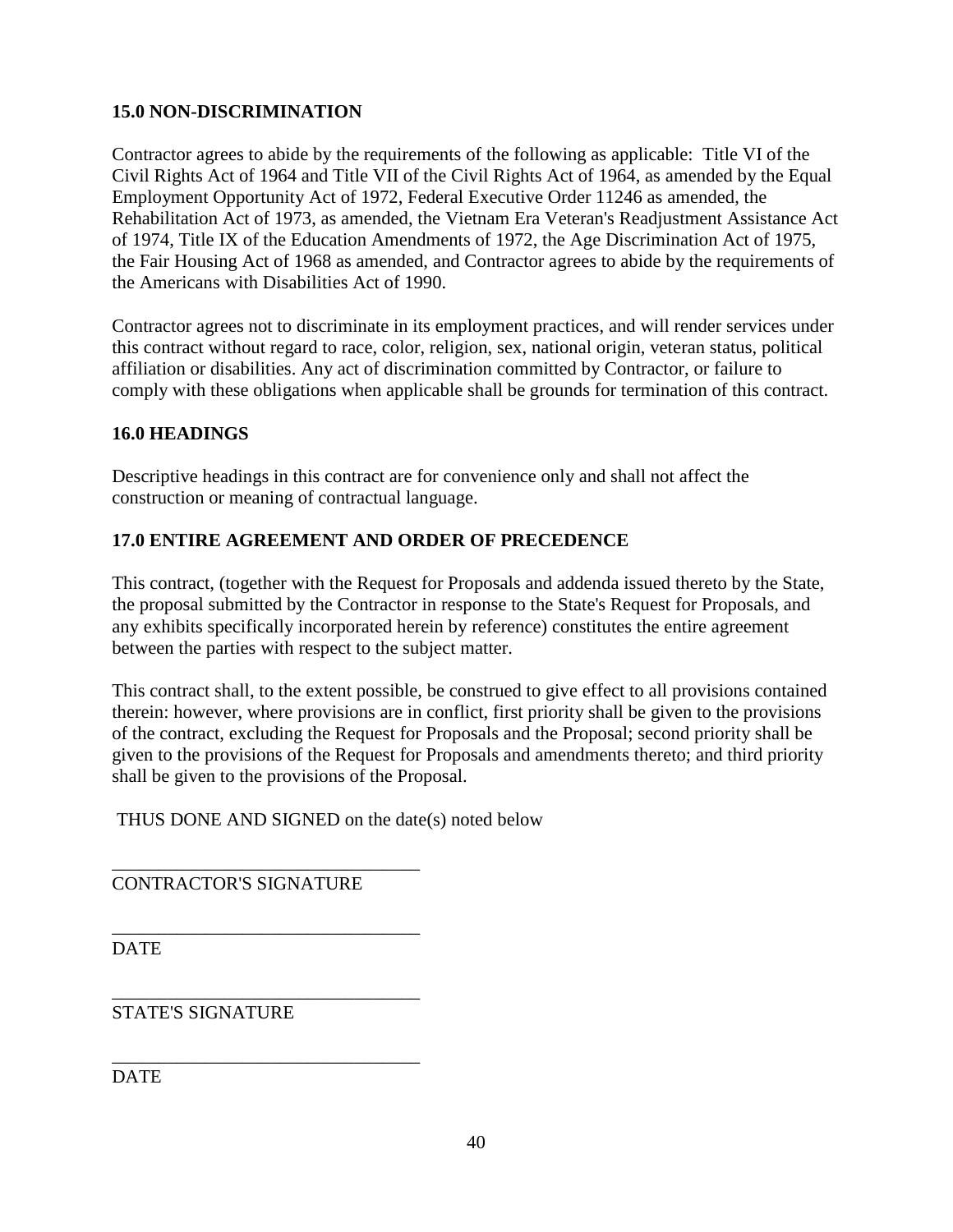# **ATTACHMENT IV CONTRACTOR PERSONNEL AND OTHER RESOURCES**

# **1.0 CONTRACTOR PERSONNEL**

The following individuals are assigned to the project, on a full time basis (unless otherwise indicated), and in the capacities set forth below:

| Name       | Classification                | Rate | Availability | Duration |
|------------|-------------------------------|------|--------------|----------|
| <b>TBD</b> | Project Director/Manager      |      |              |          |
| <b>TBD</b> | Senior Database Administrator |      |              |          |
| <b>TBD</b> | Senior/Lead Developer         |      |              |          |
| TBD        | <b>Staff Developer</b>        |      |              |          |
| TBD        | <b>Business Analyst</b>       |      |              |          |

[List all personnel who will be assigned to the project. Personnel who will be assigned at a future date may be listed by job classification. Contract may also specify qualifications for each unnamed person.]

## **2.0 PC WORKSTATIONS**

Contractor will provide their own workstations, any workstation resident software and maintenance thereof.

### **3.0 NETWORK CONNECTIVITY**

Any Contractor-provided workstations or devices to be connected to the State's network, must comply with State network and security standards. Contractor must provide the hardware components, operating system, and software licenses necessary to function as part of the State network. All hardware and software must be reviewed before it is used on the Local Area Network, and may be made operable on the Local Area Network with written approval of the State.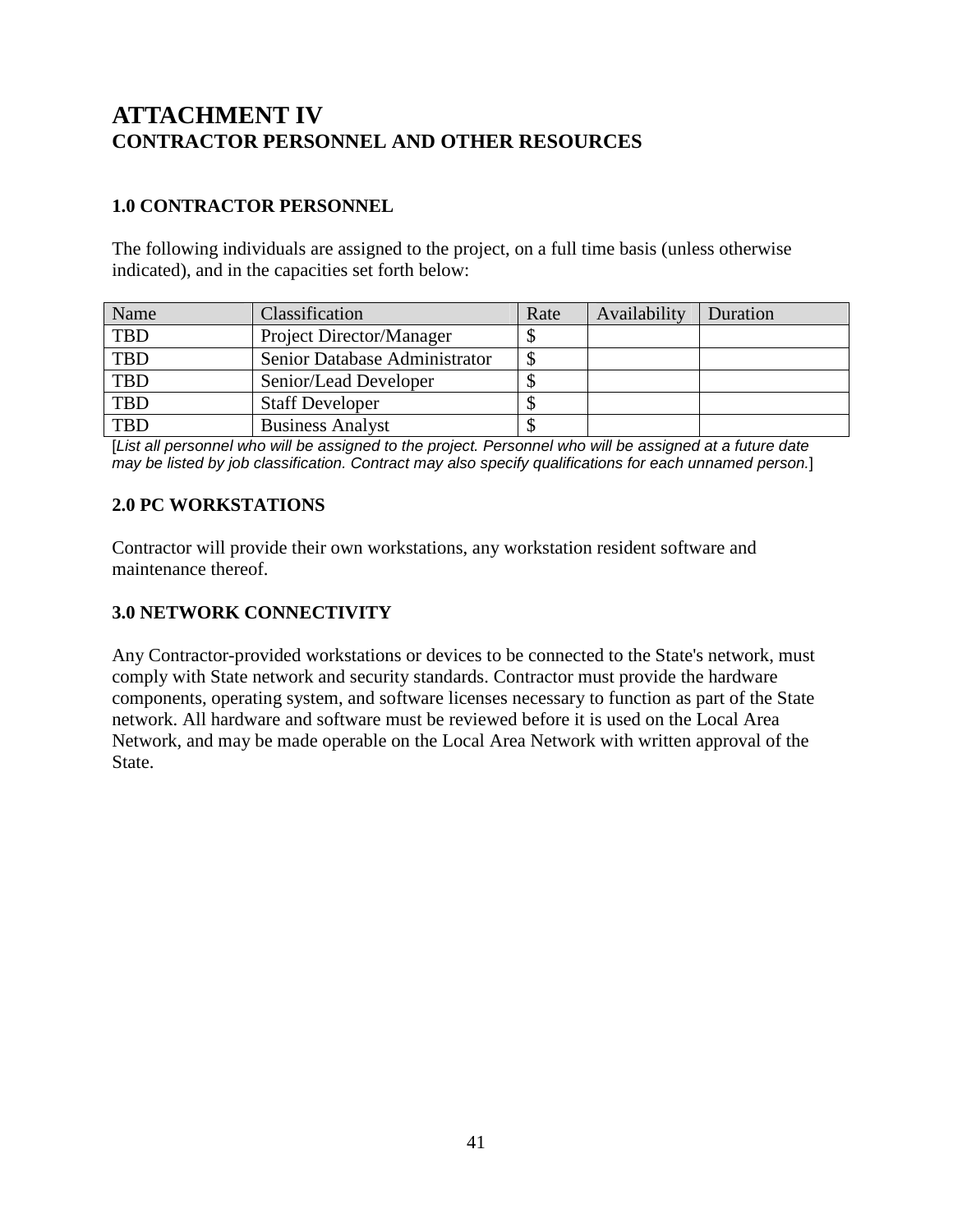# **ATTACHMENT V INSURANCE REQUIREMENTS FOR CONTRACTORS**

## **1.0 MINIMUM SCOPE OF INSURANCE**

Coverage shall be at least as broad as:

1. Insurance Services Office form number GL 0002 (Ed. 1/73) covering Comprehensive General Liability and Insurance Services Office form number GL 0404 covering Broad Form Comprehensive General Liability; or Insurance Services Office Commercial General Liability coverage ("occurrence" form CG 001). "Claims Made" form is unacceptable. The "occurrence form" shall not have a "sunset clause".

2. Insurance Services Office form number CA 0001 (Ed 1/78) covering Automobile Liability and endorsement CA 0025 or CA 0001 12 90. The policy shall provide coverage for owned, hired, and non-owned coverage. If an automobile is to be utilized in the execution of this contract, and the contractor does not own a vehicle, then proof of hired and non-owned coverage is sufficient.

3. Workers' Compensation insurance as required by the Labor Code of the State of Louisiana, including Employers Liability insurance.

## **2.0 MINIMUM LIMITS OF INSURANCE**

Contractor shall maintain limits no less than:

1. Commercial General Liability: \$1,000,000 combined single limit per occurrence for bodily injury, personal injury and property damage.

2. Automobile Liability: \$1,000,000 combined single limit per accident, for bodily injury and property damage.

3. Workers Compensation and Employers Liability: Workers' Compensation limits as required by the Labor Code of the State of Louisiana and Employers Liability coverage. Exception: Employers liability limit is to be \$1,000,000 when work is to be over water and involves maritime exposure.

### **3.0 DEDUCTIBLES AND SELF-INSURED RETENTIONS**

Any deductibles or self-insured retentions must be declared to and approved by the Agency. At the option of the Agency, either: the insurer shall reduce or eliminate such deductibles or selfinsured retentions as respects the Agency, its officers, officials, employees and volunteers; or the Contractor shall procure a bond guaranteeing payment of losses and related investigations, claim administration and defense expenses.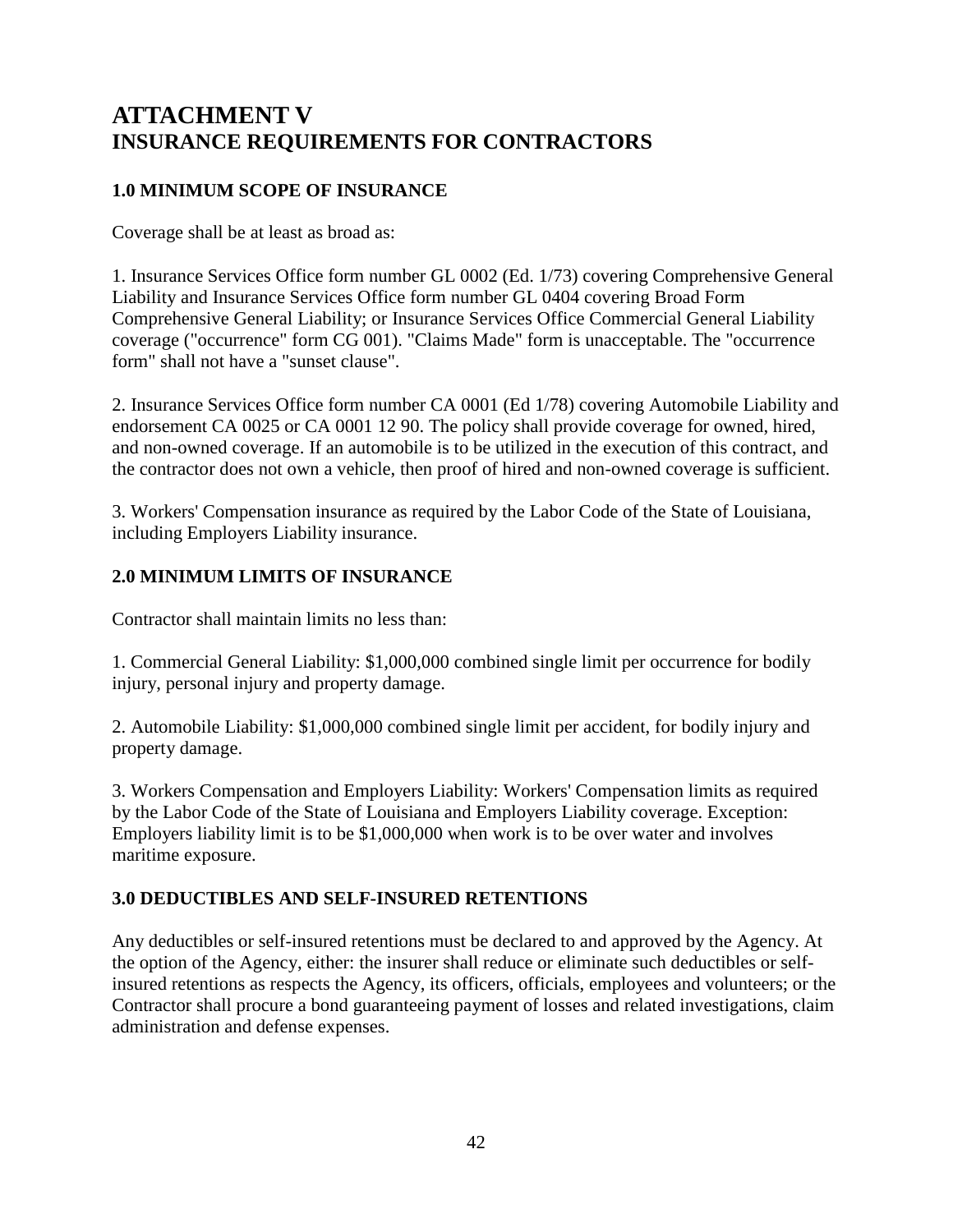# **4.0 OTHER INSURANCE PROVISIONS**

The policies are to contain, or be endorsed to contain, the following provisions:

1. General Liability and Automobile Liability Coverages

a. The Agency, its officials, employees, Boards and Commissions and volunteers are to be added as "additional insureds" as respects liability arising out of activities performed by or on behalf of the Contractor; products and completed operations of the Contractor, premises owned, occupied or used by the Contractor. The coverage shall contain no special limitations on the scope of protection afforded to the Agency, its officers, officials, employees or volunteers. It is understood that the business auto policy under "Who is an Insured" automatically provides liability coverage in favor of the State of Louisiana.

b. Any failure to comply with reporting provision of the policy shall not affect coverage provided to the Agency, its officers, officials, employees Boards and Commissions or volunteers.

c. The Contractor's insurance shall apply separately to each insured against whom claim is made or suit is brought, except with respect to the limits of the insurer's liability.

2. Workers' Compensation and Employers Liability Coverage

The insurer shall agree to waive all rights of subrogation against the Agency, its officers, officials, employees and volunteers for losses arising from work performed by the Contractor for the Agency.

#### 3. All Coverages

Each insurance policy required by this clause shall be endorsed to state that coverage shall not be suspended, voided, canceled by either party, or reduced in coverage or in limits except after thirty (30) days' prior written notice by certified mail, return receipt requested, has been given to the Agency.

### **5.0 ACCEPTABILITY OF INSURERS**

Insurance is to be placed with insurers with a Best's rating of A-:VI or higher. This rating requirement may be waived for workers' compensation coverage only.

### **6.0 VERIFICATION OF COVERAGE**

Contractor shall furnish the Agency with certificates of insurance affecting coverage required by this clause. The certificates for each insurance policy are to be signed by a person authorized by that insurer to bind coverage on its behalf. The certificates are to be received and approved by the Agency before work commences. The Agency reserves the right to require complete, certified copies of all required insurance policies, at any time.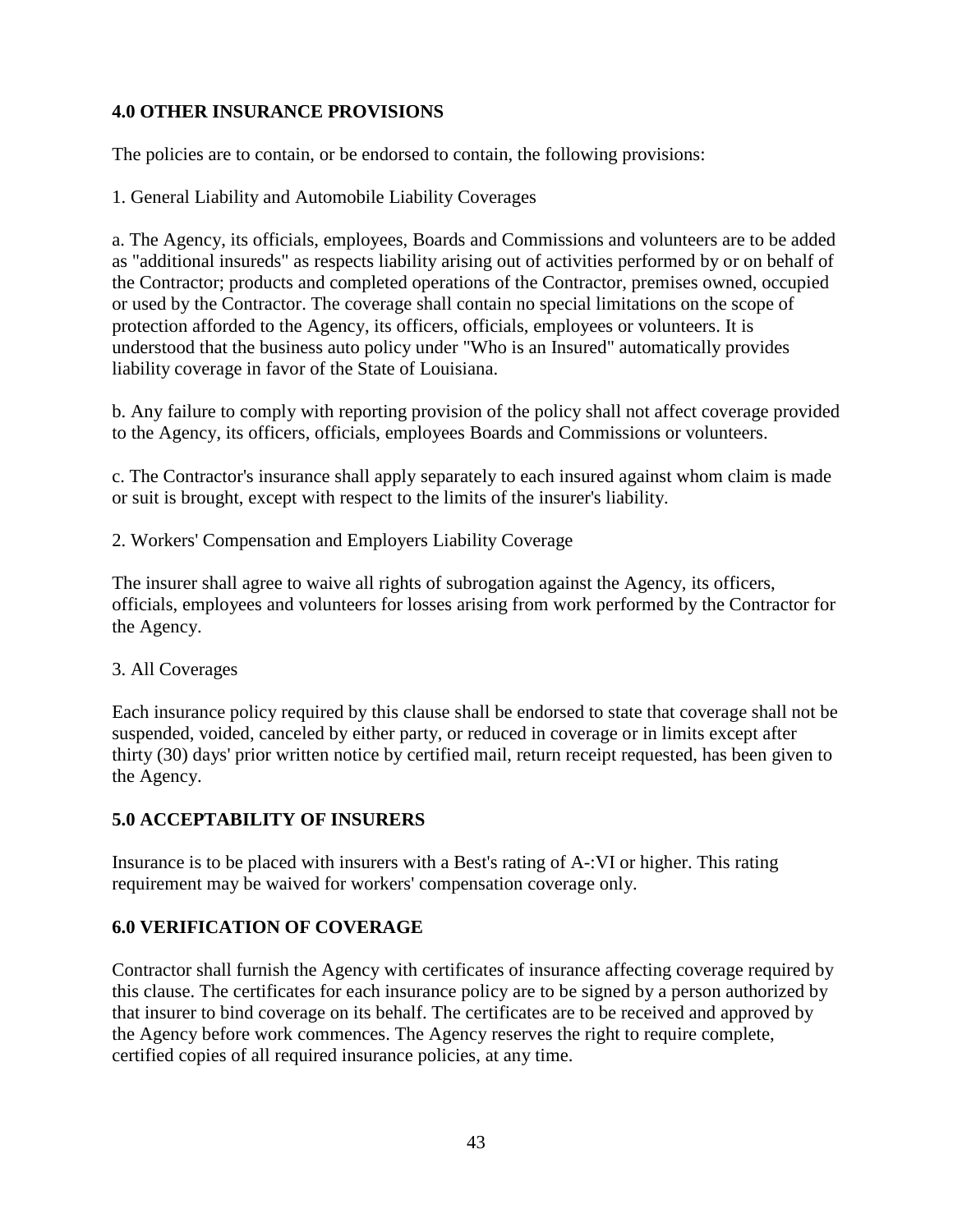# **7.0 SUBCONTRACTORS**

Contractor shall include all subcontractors as insureds under its policies or shall furnish separate certificates for each subcontractor. All coverages for subcontractors shall be subject to all of the requirements state herein.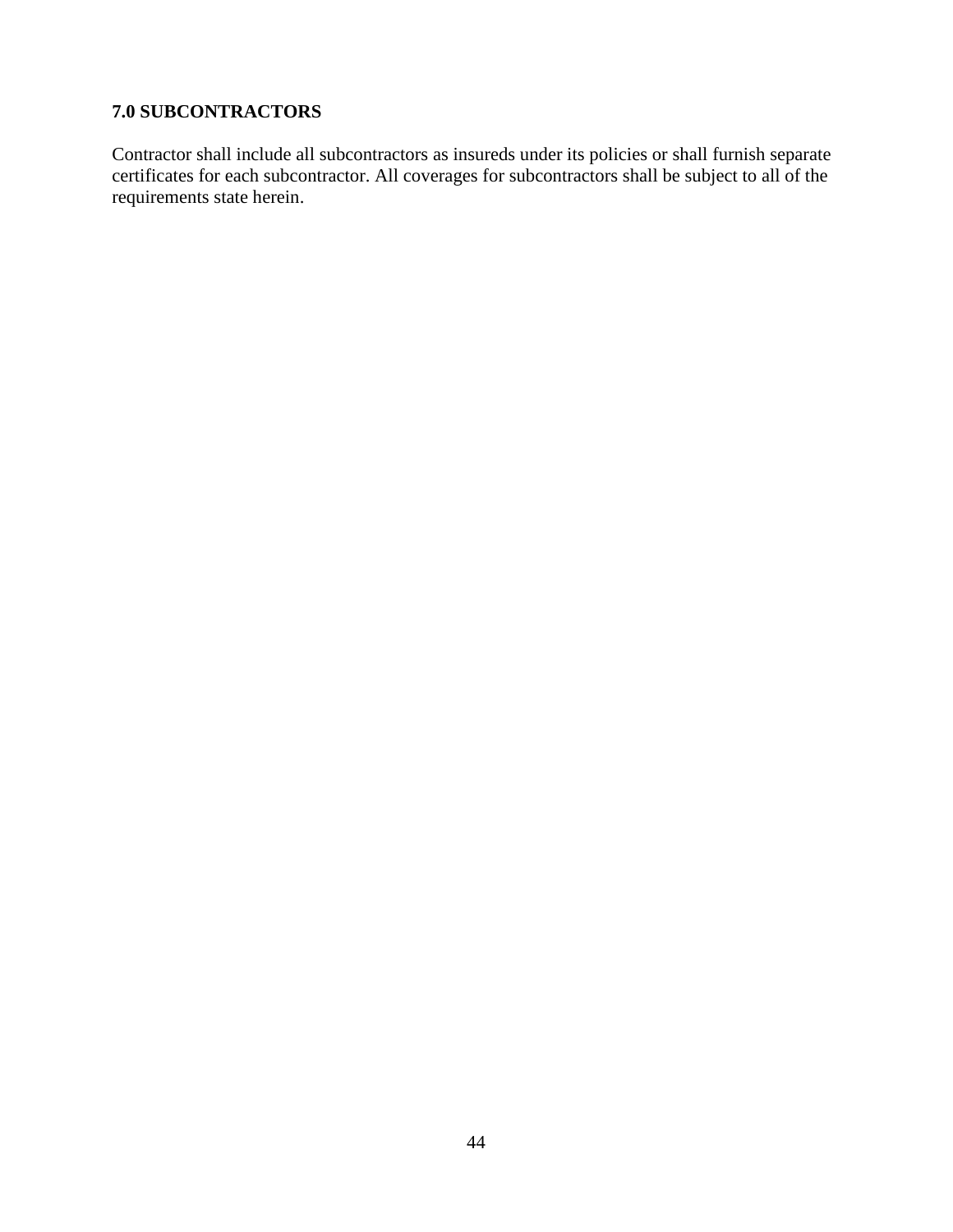#### **APPENDIX A**

#### **CORPORATE BACKGROUND AND EXPERIENCE FORMAT**

#### **COMPANY DESCRIPTION**

Provide a brief description of the company including history, corporate structure and organization and the number of years in business.

#### **RELEVANT EXPERIENCE**

#### **For each phase/project referenced – provide the information in the following format:**

#### **Phase/project 1**

Application type(s): *(Identify specific application)* Application software: *(Identify specific software)* Customer type: Specify city, county, state, university, federal, corporation, etc. Prime contractor or subcontractor: *(Specify)* If subcontractor, what % of total project? Customer name: (*Specify the name of the customer)* Project Size: Specify the number and size of source systems, databases, number of endusers. Contract Amount: Provide the dollar amount of the contract. Project Dates: (Indicate the start and end date of the project. If the project is not completed, indicate the expected end date. If you provided post implementation support services for a time period not included in the project end date, please indicate this in the On-Going Support section below).

- Work performed: (Explain the project and the work performed by your company. If multiple companies participated in the referenced phase/project, each company, prime and sub-contractors, and their roles in the project must be provided.)
- Relevance: (Briefly define the relevance of this project to the ERIN project—Similar in size, scope, complexity, significant design challenges and/or implementation effort, etc).
- Technical Environment: Data base (SQL Server, DB2, Oracle, Sybase, etc), Windows,AIX, UNIX, etc.
- Reference: (Provide the name, title, address, telephone number and e-mail address of the person that can be contacted for references).
- On-Going Support: (This section will be used for informational purposes only and will not be evaluated. Indicate the number of months support was provided. Briefly describe the services provided. Indicate if the support was provided by a member(s) of your staff remaining on site, off-site support only or a combination of off-site and on-site).

**Phase/project 2**, **3, etc.** 

### **NOTE: A COPY OF THE FINANCIAL STATEMENT FOR THE LAST 3 YEARS IS REQUIRED.**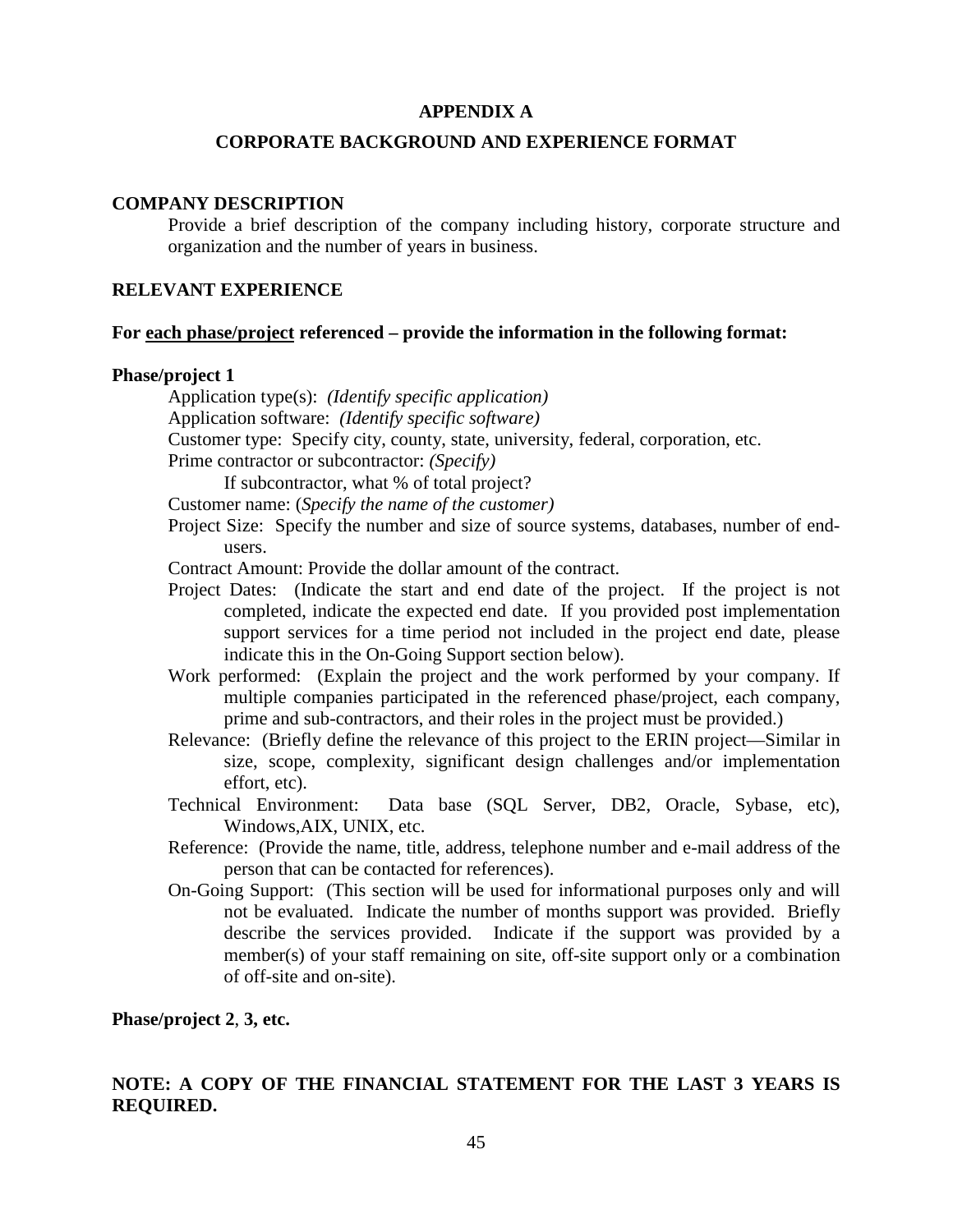#### **APPENDIX B PROPOSED PROJECT STAFF FORMAT**

**Proposed Project Staff:** 

**Name and Title**: **Current Employer: Role on this project:** (*Lead Technical Consultant, Lead Application Consultant, Project Manager, Technical Architect , Security Consultant, Business Analyst etc*.) **Availability:** (*Hours per week or hours per month and specify on-site or off-site hours)* **Duration of Involvement:** *(indicate the component/phases and the estimated dates the person will be on-site)* **Customer references:** (*Name, Title, Company Name, Address, Telephone # and e-mail address)*

**Prior Experience:** 

### *(SPECIFIC PROJECT)* **EXPERIENCE – For each project referenced provide the information in the following format:**

#### **Project 1:**

Application type*: (system specific system and version similar to RFP project)*  Customer Type: (*city*, *county, state or federal government, or corporation*) Number of employees impacted by the project: Role/responsibility on project: Prime contractor or subcontractor: *(Specify)* Dates: Average hours per month on project:

#### **Project 2, 3 etc.**

# **OTHER experience – For each project referenced – provide the information in the following format:**

#### **Project 1:**

Application type*: (HR, Financial, CRM, ERP, SCM, Department application, etc.)* 

Application Software*: (custom or specify application software products and software version)* 

Customer Type: (*city, county, state or federal government, or corporation*) Role/responsibility on project:

Prime contractor or subcontractor: *(Specify)*

Dates:

Average hours per month on project:

#### **Project 2, 3 etc**.

#### **Education, Training, Certifications:**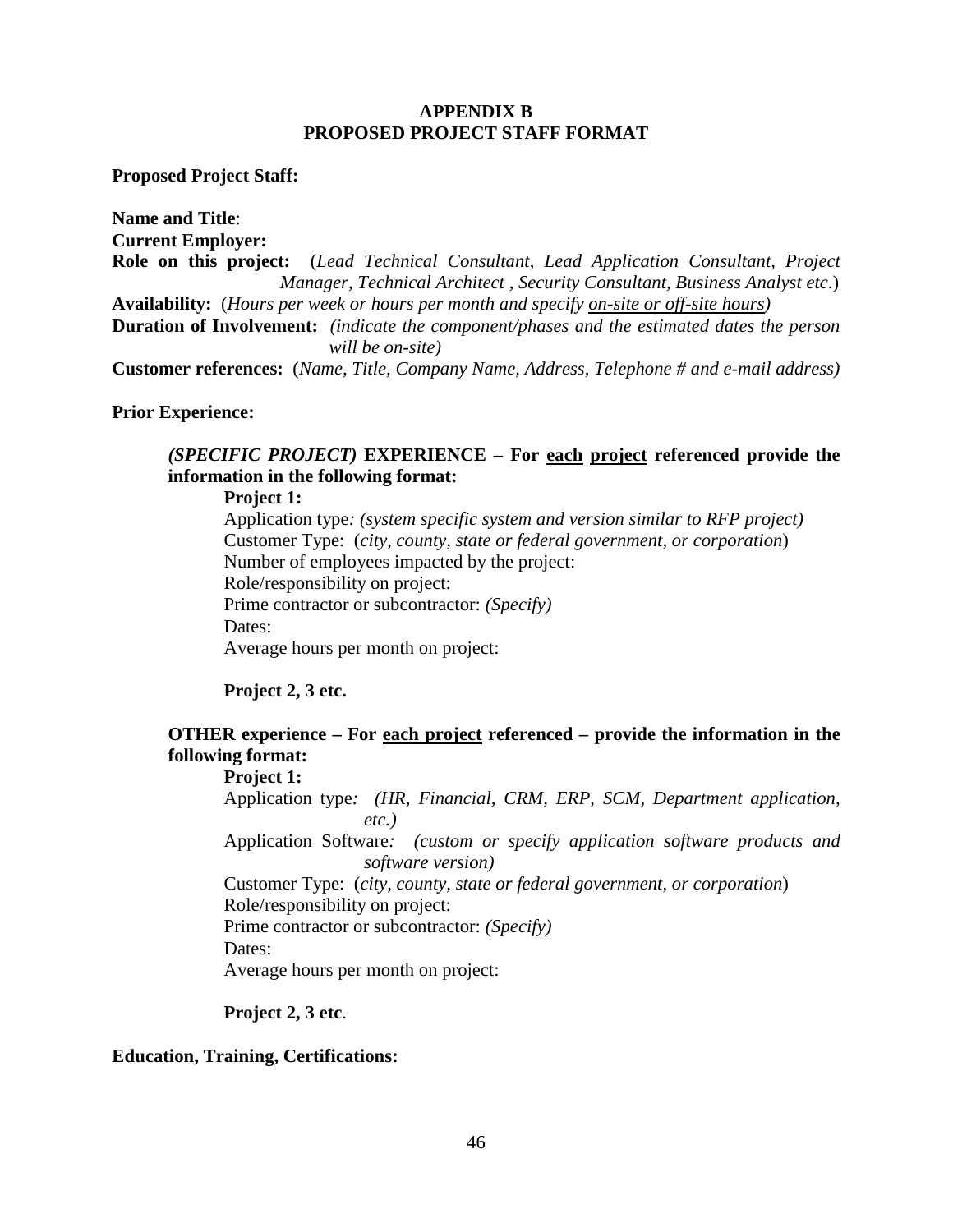#### **APPENDIX C PROJECT APPROACH FORMAT**

#### NATURE OF PROJECT

Describe your understanding of the nature of the project and how its proposal will best meet the needs of the state agency.

#### PROJECT MANAGEMENT

Describe your approach to project management.

#### FUNCTIONAL APPROACH

Define the functional approach in developing a detailed design reflecting the most effective means of accomplishing system functions within the existing infrastructure

#### TECHNICAL APPROACH

Define the methodology to be utilized for system design

#### SYSTEM INSTALLATION, CONFIGURATION, and TESTING

Define the strategy for installing, configuring, and testing the system.

#### SYSTEM IMPLEMENTATION

Describe the approach for system implementation within the state's infrastructure.

#### TRAINING and DOCUMENTATION

Define the approach for training the project team and delivering system documentation.

#### TEAM ORGANIZATION

Define the strategy for project team organization and task assignments to transfer application knowledge, to position the State to be self-sufficient after implementation.

#### KNOWLEDGE TRANSFER

Define the strategy for transfer of application knowledge to position the State to be self sufficient in support of the system.

#### QUALITY ASSURANCE

Describe the quality assurance program/process/methods employed by company. This should include a discussion of testing processes.

#### **SECURITY**

Define the approach to system and data security.

#### PROJECT RISKS

Identify potential areas of project risk along with mitigation strategies.

#### **OTHER**

Provide any other information which you feel is relevant that was not specifically requested.